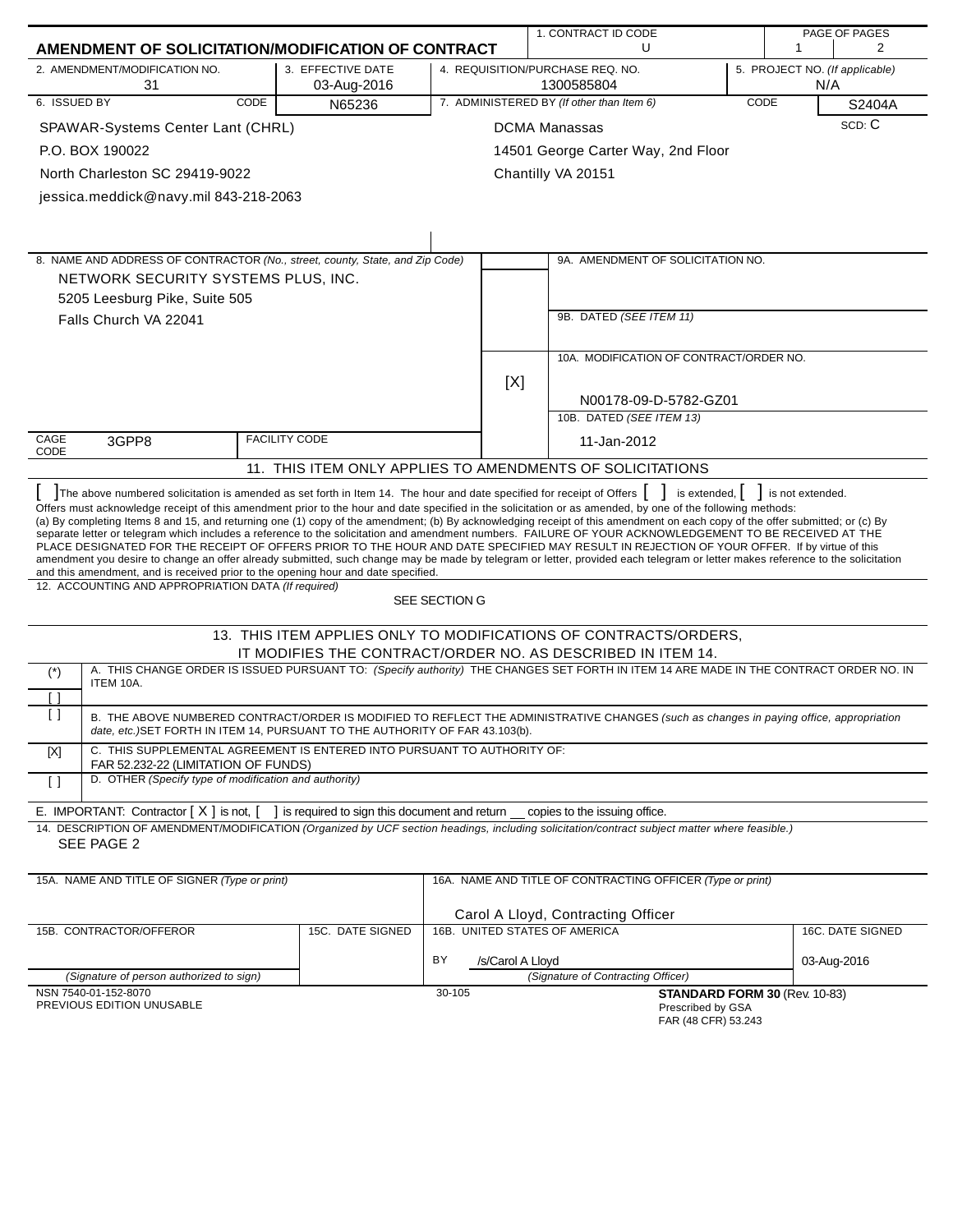| CONTRACT<br>CT NO.       | NO.<br>' ORDER<br><b>DELIVERY</b> | AMENDMENT/MODIFICATION NO. | <b>PAGE</b> | ' FINAL |
|--------------------------|-----------------------------------|----------------------------|-------------|---------|
| N00178-09-D-5<br>$-5782$ | GZ01                              | . .                        | 2 of 2      |         |

### **GENERAL INFORMATION**

The purpose of this modification is to add incremental funding in the amount of \$309,000.00. All other terms and conditions remain the same.... Accordingly, said Task Order is modified as follows: A conformed copy of this Task Order is attached to this modification for informational purposes only.

The Line of Accounting information is hereby changed as follows:

The total amount of funds obligated to the task is hereby increased from \$21,545,884.62 by \$309,000.00 to \$21,854,884.62.

| <b>CLIN/SLIN</b> | Type Of Fund | From $(\$)$ | By $($ )   | To $($ math) |
|------------------|--------------|-------------|------------|--------------|
| 400527           | O&MN,N       | 0.00        | 86,000.00  | 86,000.00    |
| 400528           | O&MN,N       | 0.00        | 23,000.00  | 23,000.00    |
| 400529           | O&MN,N       | 0.00        | 33,000.00  | 33,000.00    |
| 400530           | O&MN,N       | 0.00        | 115,000.00 | 115,000.00   |
| 600506           | O&MN,N       | 0.00        | 30,000.00  | 30,000.00    |
| 600507           | O&MN,N       | 0.00        | 10,000.00  | 10,000.00    |
| 600508           | O&MN,N       | 0.00        | 12,000.00  | 12,000.00    |

The total value of the order is hereby increased from \$27,448,328.34 by \$0.00 to \$27,448,328.34.

The Period of Performance of the following line items is hereby changed as follows:

CLIN/SLIN From To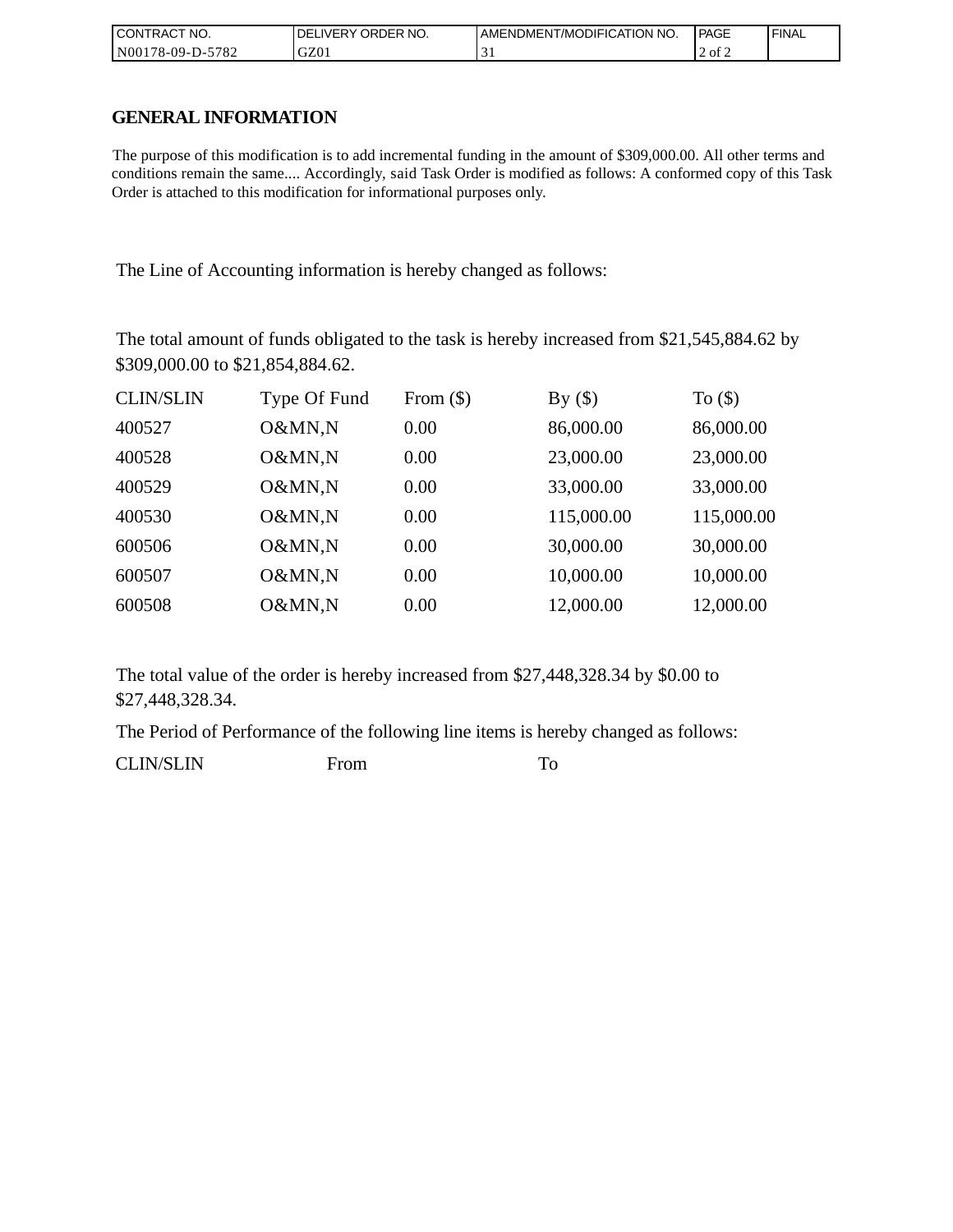| <b>ICON</b><br>°CT NO.<br>∵I RAC            | R NO.<br>JR'<br>≀DE!<br>⊣د، | ICATION NO.<br>T/MODIFIL<br>AME<br>∵NDMEN. | PAGE<br>____ | <b>FINAL</b> |
|---------------------------------------------|-----------------------------|--------------------------------------------|--------------|--------------|
| 5700<br>N <sub>00</sub><br>/8-09-D-<br>ے ہ≀ | GZ0                         | ∽<br>້                                     | - O1         |              |

## **SECTION B SUPPLIES OR SERVICES AND PRICES**

CLIN - SUPPLIES OR SERVICES

```
For Cost Type Items:
```

| Item | <b>PSC</b> | Supplies/Services                                                                   |  | Qty Unit Est. Cost | <b>Fixed Fee</b> | CPFF |
|------|------------|-------------------------------------------------------------------------------------|--|--------------------|------------------|------|
| 4001 |            | R425 IA Support (Fund Type - TBD) 1.0 LO \$282,675.35 \$12,324.65 \$295,000.00      |  |                    |                  |      |
|      |            | 400101 R425 ACRN:AA PR 1300239279 (Fund Type -<br>OTHER)                            |  |                    |                  |      |
|      |            | 400102 R425 ACRN:AB PR 1300286595 (Fund Type -<br>OTHER)                            |  |                    |                  |      |
| 4002 |            | R425 IA Support (Fund Type - TBD) 1.0 LO \$2,477,518.34 \$120,326.00 \$2,597,844.34 |  |                    |                  |      |
|      |            | 400201 R425 ACRN: AC PR: 1300298860 (Fund Type<br>- OTHER)                          |  |                    |                  |      |
|      |            | 400202 R425 ACRN: AF PR: 1300319971 (Fund Type<br>- OTHER)                          |  |                    |                  |      |
|      |            | 400203 R425 ACRN: AE PR: 1300332147 (Fund Type<br>- OTHER)                          |  |                    |                  |      |
|      |            | 400204 R425 ACRN: AG PR: 1300354996 (Fund Type<br>$-$ OTHER)                        |  |                    |                  |      |
|      |            | 400205 R425 ACRN: AH PR: 1300354996 (Fund Type<br>- OTHER)                          |  |                    |                  |      |
| 4003 |            | R425 IA Support (Fund Type - TBD) 1.0 LO \$2,919,639.00 \$142,361.00 \$3,062,000.00 |  |                    |                  |      |
|      |            | 400301 R425 ACRN: AJ PR: 1300373150 (Fund Type<br>- OTHER)                          |  |                    |                  |      |
|      |            | 400302 R425 ACRN: AK PR: 1300373150 (Fund Type<br>- OTHER)                          |  |                    |                  |      |
|      |            | 400303 R425 ACRN: AJ PR: 1300373150 (Fund Type<br>$-$ OTHER)                        |  |                    |                  |      |
|      |            | 400304 R425 ACRN: AM PR: 1300394554 (Fund Type<br>- OTHER)                          |  |                    |                  |      |
|      |            | 400305 R425 ACRN AN PR 1300415544 (O&MN, N)                                         |  |                    |                  |      |
|      |            | 400306 R425 ACRN AP PR 1300436371 (O&MN, N)                                         |  |                    |                  |      |
|      |            | 400307 R425 ACRN AQ PR 1300436371 (O&MN, N)                                         |  |                    |                  |      |
| 4004 |            | R425 IA Support (Fund Type - TBD) 1.0 LO \$4,843,418.00 \$238,550.00 \$5,081,968.00 |  |                    |                  |      |
|      |            | 400401 R425 ACRN AR PR1300443439 (O&MN, N)                                          |  |                    |                  |      |
|      |            | 400402 R425 ACRN AS PR1300443439 (O&MN, N)                                          |  |                    |                  |      |
|      |            | 400403 R425 ACRN AT PR1300443439 (O&MN, N)                                          |  |                    |                  |      |
|      |            | 400404 R425 ACRN AU PR 1300447315 (O&MN, N)                                         |  |                    |                  |      |
|      |            | 400405 R425 ACRN AV PR 1300447315 (O&MN, N)                                         |  |                    |                  |      |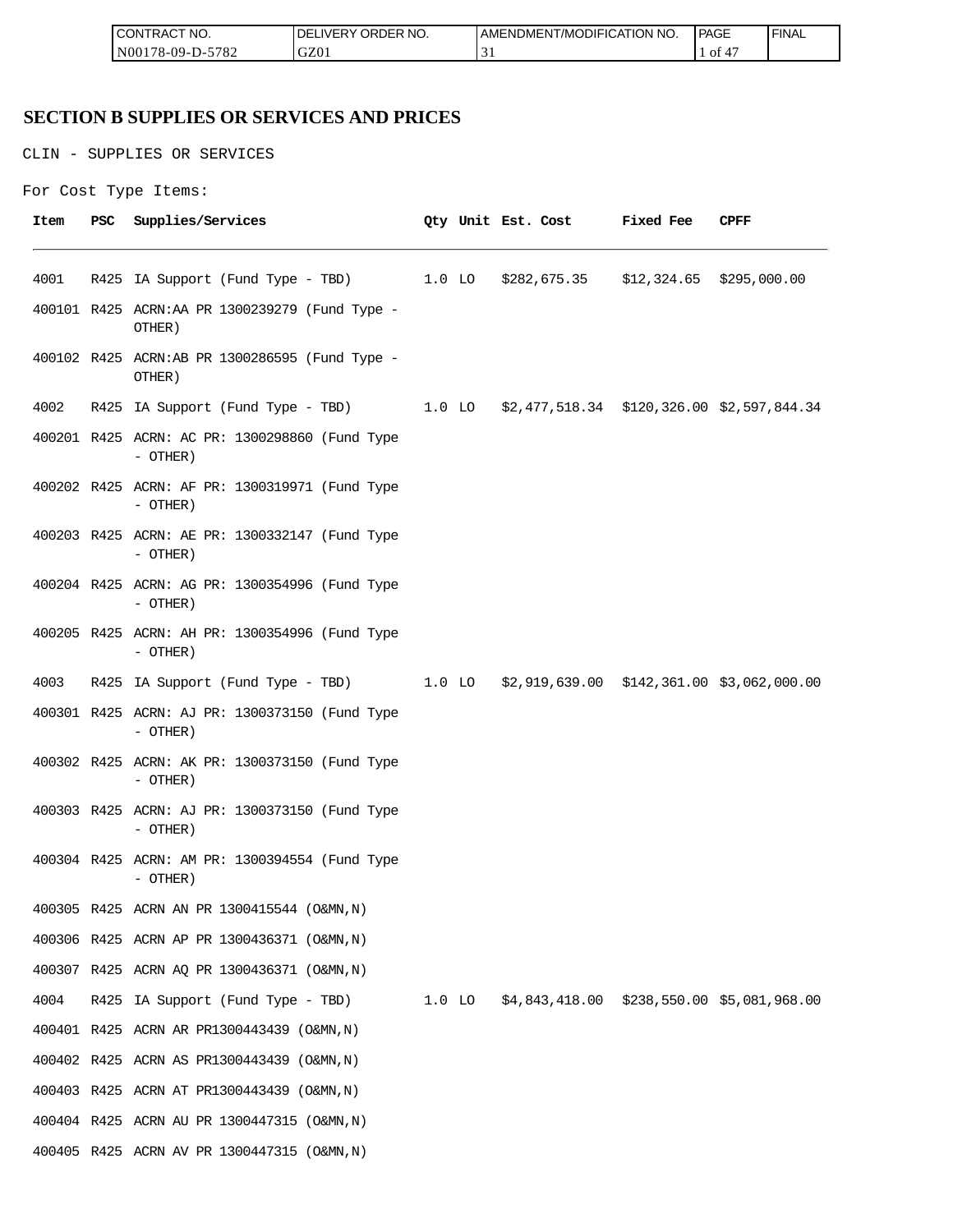| <b>I CONTRACT NO.</b> | LIVERY ORDER NO.<br>DEI | LAMENDMENT/MODIFICATION NO. | <b>PAGE</b> | ' FINAL |
|-----------------------|-------------------------|-----------------------------|-------------|---------|
| N00178-09-D-5782      | GZ01                    | $\overline{\phantom{a}}$    | 2 of        |         |

|      |            | CONTRACT NO.<br>N00178-09-D-5782                                                                                                                      | DELIVERY ORDER NO.<br>GZ01 |          | 31                 | AMENDMENT/MODIFICATION NO.                   |           | PAGE<br>2 of 47 | <b>FINAL</b> |
|------|------------|-------------------------------------------------------------------------------------------------------------------------------------------------------|----------------------------|----------|--------------------|----------------------------------------------|-----------|-----------------|--------------|
| Item | <b>PSC</b> | Supplies/Services                                                                                                                                     |                            |          | Oty Unit Est. Cost |                                              | Fixed Fee | <b>CPFF</b>     |              |
|      |            | 400406 R425 ACRN AW PR 1300447315 (O&MN, N)                                                                                                           |                            |          |                    |                                              |           |                 |              |
|      |            | 400407 R425 ACRN AX PR 1300481274 (O&MN, N)                                                                                                           |                            |          |                    |                                              |           |                 |              |
|      |            | 400408 R425 ACRN AY PR 1300481274 (O&MN, N)                                                                                                           |                            |          |                    |                                              |           |                 |              |
|      |            | 400409 R425 ACRN AZ PR 1300481274 (O&MN, N)                                                                                                           |                            |          |                    |                                              |           |                 |              |
|      |            | 400410 R425 ACRN BB PR 1300493466 (O&MN, N)                                                                                                           |                            |          |                    |                                              |           |                 |              |
|      |            | 400411 R425 ACRN BC PR 1300493466 (O&MN, N)                                                                                                           |                            |          |                    |                                              |           |                 |              |
|      |            | 400412 R425 ACRN BD PR 1300493466 (O&MN, N)                                                                                                           |                            |          |                    |                                              |           |                 |              |
|      |            | 400413 R425 ACRN BE PR 1300494766 (O&MN, N)                                                                                                           |                            |          |                    |                                              |           |                 |              |
|      |            | 400414 R425 ACRN BF PR1300503112 FUNDING<br>DOC: PRM510760 NWA/BS: 100000986792<br>0060 EXPIRATION DATE: 9/30/2015<br>$($ O&MN, $N$ $)$               |                            |          |                    |                                              |           |                 |              |
|      |            | 400415 R425 ACRN BG PR1300503112 FUNDING<br>DOC: PRM510785 NWA/BS: 100001054404<br>0060 EXPIRATION DATE: 9/30/2015<br>$($ O&MN, $N$ $)$               |                            |          |                    |                                              |           |                 |              |
|      |            | 400416 R425 ACRN: BH PR1300513212 FUNDING DOC:<br>PRM510771 FUNDS EXPIRATION:<br>9/30/2015 NWA/BS: 100000989184 0060<br>$($ O&MN, $N$ $)$             |                            |          |                    |                                              |           |                 |              |
|      |            | 400417 R425 ACRN:BF PR1300513212 FUNDING DOC:<br>PRM510760 FUNDS EXPIRATION:<br>9/30/2015 NWA/BS: 100000986792 0060<br>$($ O&MN, N)                   |                            |          |                    |                                              |           |                 |              |
| 4005 |            | R425 IA Support (Fund Type - TBD)                                                                                                                     |                            | $1.0$ LO |                    | \$15,063,060.56 \$656,749.44 \$15,719,810.00 |           |                 |              |
|      |            | 400501 R425 ACRN: BD PR1300518572 FUNDING DOC:<br>PRM58810 EXPIRATION OF FUNDS:<br>9/30/2015 NWA/BS: 100000989199 0060<br>$(0\&MN,N)$                 |                            |          |                    |                                              |           |                 |              |
|      |            | 400502 R425 ACRN: BJ PR1300518572 FUNDING DOC:<br>PRM510772 EXPIRATION OF FUNDS:<br>9/30/2015 NWA/BS: 100000989224 0060<br>$($ O&MN, $\overline{N}$ ) |                            |          |                    |                                              |           |                 |              |
|      |            | 400503 R425 ACRN: BF PR1300518572 FUNDING DOC:<br>PRM510760 EXPIRATION OF FUNDS:<br>9/30/2015 NWA/BS: 100000986792 0060<br>$($ O&MN, N)               |                            |          |                    |                                              |           |                 |              |
|      |            | 400504 R425 ACRN: BK PR1300518572 FUNDING DOC:<br>PRM510762 EXPIRATION OF FUNDS:<br>9/30/2015 NWA/BS: 100000986795 0060<br>$($ O&MN, $\overline{N}$ ) |                            |          |                    |                                              |           |                 |              |
|      |            | 400505 R425 ACRN: BL PR1300518572 FUNDING DOC:<br>PRM510768 EXPIRATION OF FUNDS:<br>9/30/2015 NWA/BS: 100001000323 0060                               |                            |          |                    |                                              |           |                 |              |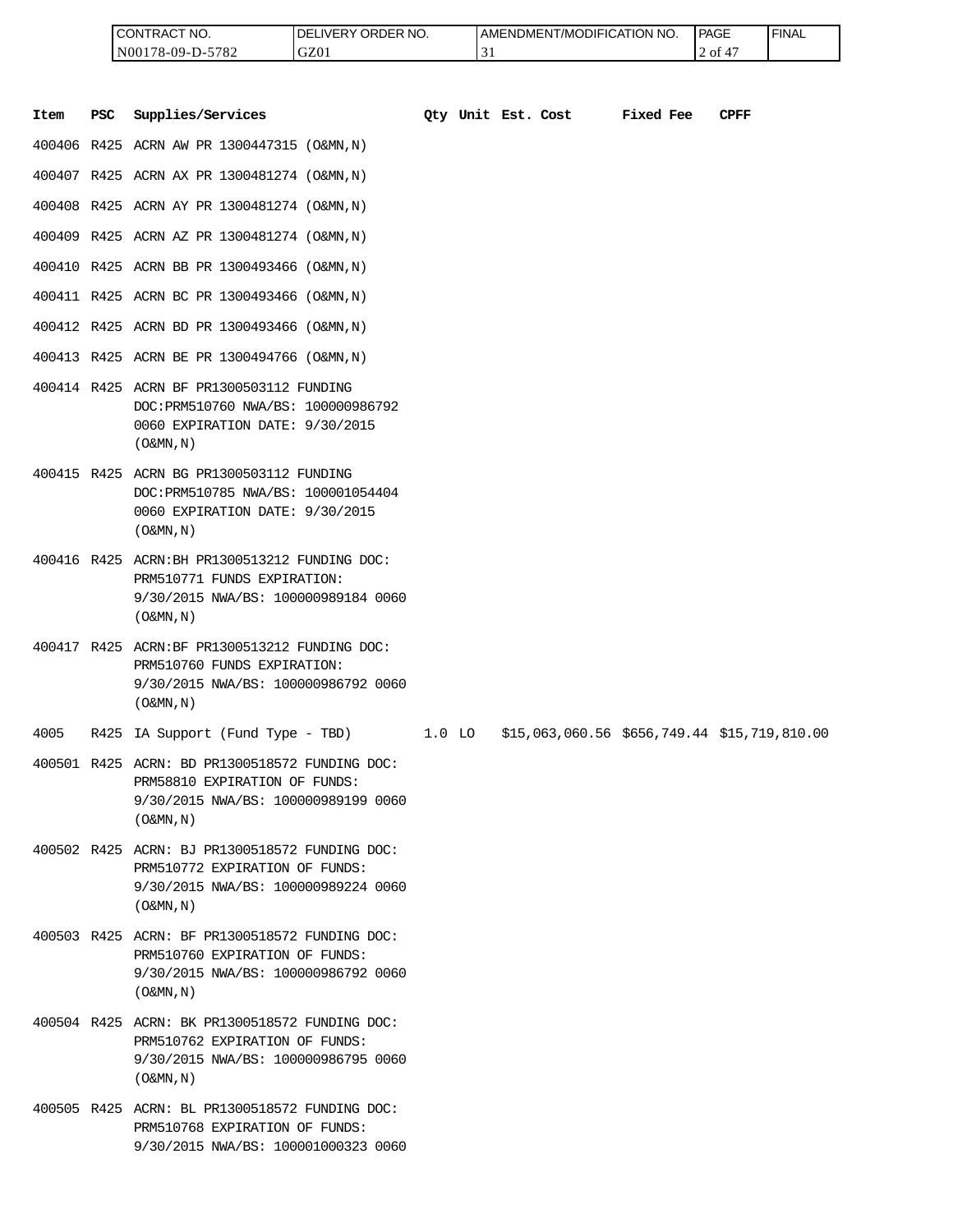| CONTRAC<br>'NO.             | ORDER NO.<br>LIVERY<br>DE | <b>I AMENDMENT/MODIFICATION I</b><br>NO. | PAGE | ' FINAL |
|-----------------------------|---------------------------|------------------------------------------|------|---------|
| 5782<br>78-09-D-5′<br>N0017 | GZ01                      | $\overline{\phantom{a}}$<br>◡            | - OI |         |

| Item | PSC | Supplies/Services                                                                                                                                               |  | Qty Unit Est. Cost | <b>Fixed Fee</b> | <b>CPFF</b> |
|------|-----|-----------------------------------------------------------------------------------------------------------------------------------------------------------------|--|--------------------|------------------|-------------|
|      |     | $($ O&MN, N)                                                                                                                                                    |  |                    |                  |             |
|      |     | 400506 R425 ACRN: BM PR1300518572 FUNDING DOC:<br>HT0003510986 EXPIRATION OF FUNDS:<br>9/30/2015 NWA/BS: 100001060851 0060<br>$($ O&MN, $\overline{N}$ )        |  |                    |                  |             |
|      |     | 400507 R425 ACRN: BN PR1300519229 COST CODE:<br>6890151H334Q FUNDING DOC:<br>N6890115RCV0003 NWA/BS:<br>100001020678 0401 (O&MN, N)                             |  |                    |                  |             |
|      |     | 400508 R425 ACRN: BP PR1300519229 COST CODE:<br>6156451H303Q FUNDING DOC:<br>N6156415RC09018 NWA/BS:<br>100001072719 0400 (O&MN, N)                             |  |                    |                  |             |
|      |     | 400509 R425 ACRN: BN PR1300527919 FUNDING DOC:<br>N6890115RCV0003 FUNDS EXPIRATION:<br>9/30/2015 COST CODE: 6890151H334Q<br>NWA/BS: 100001020678 0401 (O&MN, N) |  |                    |                  |             |
|      |     | 400510 R425 ACNR: BQ PR1300520956 FUNDING DOC:<br>HT0003511890 FUNDS EXPIRATION:<br>9/30/2015 NWA/BS: 100000986793 0060<br>$($ O&MN, $N$ $)$                    |  |                    |                  |             |
|      |     | 400511 R425 ACNR: BR PR1300520956 FUNDING DOC:<br>HT0003510989 FUNDS EXPIRATION:<br>9/30/2015 NWA/BS: 100001060852 0060<br>$($ O&MN, N)                         |  |                    |                  |             |
|      |     | 400512 R425 ACNR: BS PR1300520956 FUNDING DOC:<br>HT0003511892 FUNDS EXPIRATION:<br>9/30/2015 NWA/BS: 100000986796 0060<br>$($ O&MN, N)                         |  |                    |                  |             |
|      |     | 400513 R425 ACNR: BT PR1300520956 FUNDING DOC:<br>HT0003511713 FUNDS EXPIRATION:<br>9/30/2015 NWA/BS: 100000989225 0060<br>$($ O&MN, N)                         |  |                    |                  |             |
|      |     | 400514 R425 ACNR: BU PR1300520956 FUNDING DOC:<br>PRM510766 FUNDS EXPIRATION:<br>9/30/2015 NWA/BS: 100000987052 0060<br>$($ O&MN, $\overline{N}$ )              |  |                    |                  |             |
|      |     | 400515 R425 ACNR: BV PR1300520956 FUNDING DOC:<br>PRM510911 FUNDS EXPIRATION:<br>9/30/2015 NWA/BS: 100001054759 0060<br>$($ O&MN, N)                            |  |                    |                  |             |
|      |     | 400516 R425 ACNR: BH PR1300520956 FUNDING DOC:<br>PRM510771 FUNDS EXPIRATION:<br>9/30/2015 NWA/BS: 100000989184 0060<br>$($ O&MN, N)                            |  |                    |                  |             |

400517 R425 ACNR: BW PR1300520956 FUNDING DOC: HT0003511157 FUNDS EXPIRATION: 9/30/2015 NWA/BS: 100000987059 0060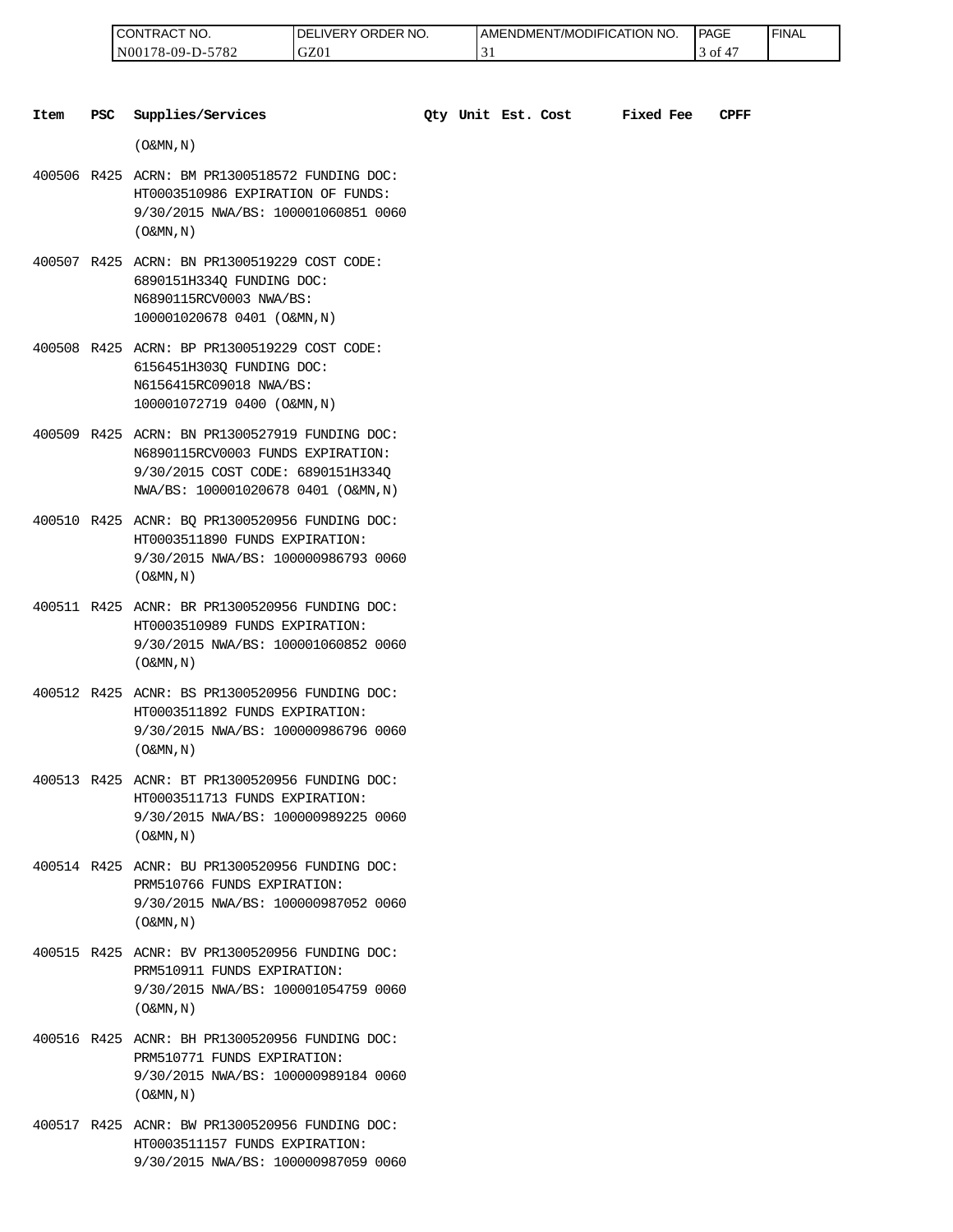| 'NO.<br>UON!<br>'I RAL               | RDER NO.<br>ר.<br>⊣ vE⊑<br>ж | <b>IT/MODIFICATION NO.</b><br>AMENDMENT | <b>PAGE</b><br>_____ | <b>FINAL</b> |
|--------------------------------------|------------------------------|-----------------------------------------|----------------------|--------------|
| 5700<br>N00.<br>′8-09-I<br>∟ه '<br>. | GZ0                          | ້                                       | O1<br>4              |              |

| Item | <b>PSC</b> | Supplies/Services                                                                                                                                                     | Oty Unit Est. Cost |  | Fixed Fee | CPFF |
|------|------------|-----------------------------------------------------------------------------------------------------------------------------------------------------------------------|--------------------|--|-----------|------|
|      |            | $(0\&MN,N)$                                                                                                                                                           |                    |  |           |      |
|      |            | 400518 R425 ACNR: BY PR1300541516 FUNDING DOC:<br>HT0003512377 FUNDS EXPIRATION:<br>9/30/2016 NWA/BS: 100001091456 0060<br>$($ O&MN, $\overline{N}$ )                 |                    |  |           |      |
|      |            | 400519 R425 ACNR: BZ PR1300541516 FUNDING DOC:<br>HT0003612852 FUNDS EXPIRATION:<br>9/30/2016 NWA/BS: 100001099806 0060<br>$($ O&MN, N)                               |                    |  |           |      |
|      |            | 400520 R425 ACNR: CA PR1300541516 FUNDING DOC:<br>HT0003512349 FUNDS EXPIRATION:<br>9/30/2016 NWA/BS: 100001090127 0060<br>$($ O&MN, $N$ $)$                          |                    |  |           |      |
|      |            | 400521 R425 ACRN: CB - Incr. funding PR:<br>1300576439 CIN: 130057643900004<br>NWA/BS: 100001090127 0060 Type:<br>Direct Cite Funding doc -<br>HT0003512349 (O&MN, N) |                    |  |           |      |
|      |            | 400522 R425 ACRN: CC - Incr. funding PR:<br>1300576439 CIN: 130057643900001<br>NWA/BS: 100001099806 0060 Type:<br>Direct Cite Funding Doc -<br>HT0003612852 (O&MN, N) |                    |  |           |      |
|      |            | 400523 R425 ACRN: CD - Incr. funding PR:<br>1300576439 CIN: 130057643900002<br>NWA/BS: 100001094073 0060 Type:<br>Direct Cite Funding Doc -<br>HT0003613773 (O&MN, N) |                    |  |           |      |
|      |            | 400524 R425 ACRN: CE - Incr. funding PR:<br>1300576439 CIN: 130057643900007<br>NWA/BS: 100001093445 0060 Type:<br>Direct Cite Funding Doc -<br>HT0003512379 (O&MN, N) |                    |  |           |      |
|      |            | 400525 R425 ACRN: CF - Incr. funding PR:<br>1300576439 CIN: 130057643900003<br>NWA/BS: 100001091357 0060 Type:<br>Direct Cite Funding doc -<br>HT0003512351 (O&MN, N) |                    |  |           |      |
|      |            | 400526 R425 ACRN: BY - Incr. funding PR:<br>1300576439 CIN: 130057643900005<br>NWA/BS: 100001091456 0060 Type:<br>Direct Cite Funding Doc -<br>HT0003512377 (O&MN, N) |                    |  |           |      |
|      |            | 400527 R425 ACRN: CG PR: 1300585804 FUNDING<br>DOC: HT0003613773 NWA: 100001094073<br>0060 FUNDS EXPIRATION: 09/30/2016                                               |                    |  |           |      |

 $($  O&MN , N  $)$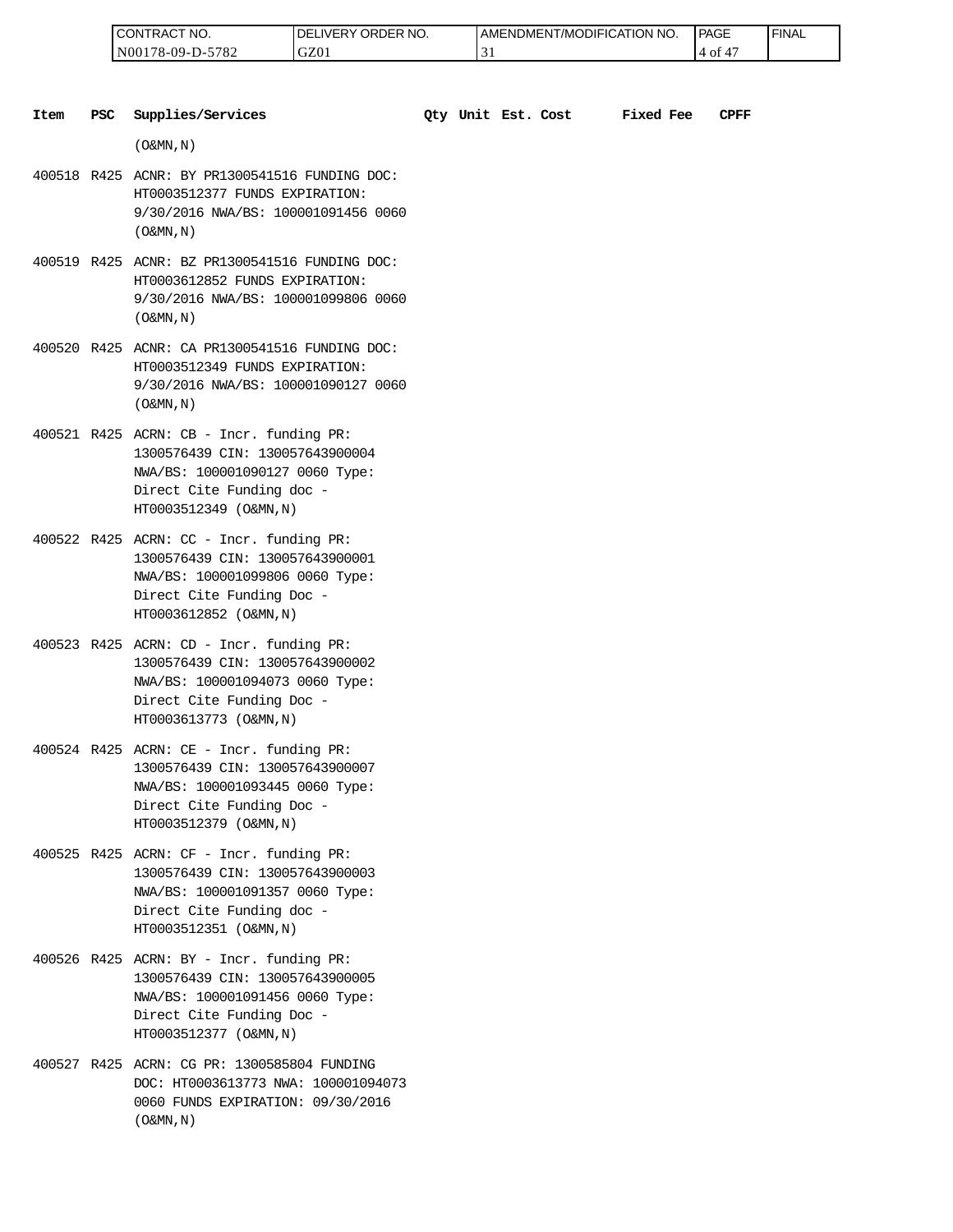| I CONTRACT NO.   | NO.<br>TRY ORDER L<br><b>DELIVERY</b> | AMENDMENT/MODIFICATION NO. | <sup>1</sup> PAGE | ' FINAL |
|------------------|---------------------------------------|----------------------------|-------------------|---------|
| N00178-09-D-5782 | GZ01                                  |                            | ОI                |         |

|                        |     | CONTRACT NO.<br>N00178-09-D-5782                                                                                                                                                                                                                                                                                                      | DELIVERY ORDER NO.<br>GZ01 | 31       |                    | AMENDMENT/MODIFICATION NO.                   |           | PAGE     | 5 of 47            | <b>FINAL</b> |
|------------------------|-----|---------------------------------------------------------------------------------------------------------------------------------------------------------------------------------------------------------------------------------------------------------------------------------------------------------------------------------------|----------------------------|----------|--------------------|----------------------------------------------|-----------|----------|--------------------|--------------|
| <b>Item</b>            | PSC | Supplies/Services                                                                                                                                                                                                                                                                                                                     |                            |          | Qty Unit Est. Cost |                                              | Fixed Fee |          | CPFF               |              |
|                        |     | 400528 R425 ACRN: CC PR: 1300585804 FUNDING<br>DOC: HT0003612852 NWA: 100001099806<br>0060 FUNDS EXPIRATION: 09/30/2016<br>$($ O&MN, N)                                                                                                                                                                                               |                            |          |                    |                                              |           |          |                    |              |
|                        |     | 400529 R425 ACRN: CH PR: 1300585804 FUNDING<br>DOC: HT0003512377 NWA: 100001091456<br>0060 FUNDS EXPIRATION: 09/30/2016<br>$($ O&MN, N)                                                                                                                                                                                               |                            |          |                    |                                              |           |          |                    |              |
|                        |     | 400530 R425 ACRN: CJ PR: 1300585804 FUNDING<br>DOC: HT0003512351 NWA: 100001091357<br>0060 FUNDS EXPIRATION: 09/30/2016<br>$($ O&MN, $N$ $)$                                                                                                                                                                                          |                            |          |                    |                                              |           |          |                    |              |
| 4006                   |     | R425 Information Assurance (IA), IA<br>Mitigation, Certification and<br>Accreditation (C&A), Information<br>Assurance Vulnerability Management<br>(IAVM) and Military and Federal<br>Health Information<br>Management/Information Technology<br>(IM/IT) Strategic Plans and Master<br>Integrated Project Plans (Fund Type<br>$-$ TBD) |                            | $1.0$ LO |                    | \$12,780,427.00 \$540,608.00 \$13,321,035.00 |           |          |                    |              |
|                        |     | Option                                                                                                                                                                                                                                                                                                                                |                            |          |                    |                                              |           |          |                    |              |
|                        |     |                                                                                                                                                                                                                                                                                                                                       |                            |          |                    |                                              |           |          |                    |              |
| 'or ODC Items:<br>Item | PSC | Supplies/Services                                                                                                                                                                                                                                                                                                                     |                            |          |                    |                                              |           |          | Oty Unit Est. Cost |              |
| 6001                   |     | R425 IA Support (Fund Type - TBD)                                                                                                                                                                                                                                                                                                     |                            |          |                    |                                              |           | $1.0$ LO |                    | \$10,000.00  |
|                        |     | 600101 R425 ACRN: AB PR 1300286595 (Fund Type - OTHER)                                                                                                                                                                                                                                                                                |                            |          |                    |                                              |           |          |                    |              |
| 6002                   |     | R425 IA Support (Fund Type - TBD)                                                                                                                                                                                                                                                                                                     |                            |          |                    |                                              |           | $1.0$ LO |                    | \$25,000.00  |
|                        |     | 600201 R425 ACRN: AC PR: 1300298860 (Fund Type - OTHER)                                                                                                                                                                                                                                                                               |                            |          |                    |                                              |           |          |                    |              |
|                        |     | 600202 R425 ACRN: AH PR: 1300354996 (Fund Type - OTHER)                                                                                                                                                                                                                                                                               |                            |          |                    |                                              |           |          |                    |              |
| 6003                   |     | R425 IA Support (Fund Type - TBD)                                                                                                                                                                                                                                                                                                     |                            |          |                    |                                              |           | $1.0$ LO |                    | \$10,216.00  |
|                        |     | 600301 R425 ACRN: AJ PR: 1300373150 (Fund Type - TBD)                                                                                                                                                                                                                                                                                 |                            |          |                    |                                              |           |          |                    |              |
|                        |     | 600302 R425 ACRN: AP PR:1300436371 (O&MN, N)                                                                                                                                                                                                                                                                                          |                            |          |                    |                                              |           |          |                    |              |
| 6004                   |     | R425 IA Support (Fund Type - TBD)                                                                                                                                                                                                                                                                                                     |                            |          |                    |                                              |           | $1.0$ LO |                    | \$15,000.00  |
|                        |     | 600401 R425 ACRN AS PR 1300443439 (O&MN, N)                                                                                                                                                                                                                                                                                           |                            |          |                    |                                              |           |          |                    |              |
|                        |     | 600402 R425 ACRN AW PR 1300447315 (O&MN, N)                                                                                                                                                                                                                                                                                           |                            |          |                    |                                              |           |          |                    |              |
|                        |     | 600403 R425 ACRN BA PR 1300481274- Realigned to 400408 AY (O&MN, N)                                                                                                                                                                                                                                                                   |                            |          |                    |                                              |           |          |                    |              |
|                        |     | 600404 R425 ACRN BE PR 1300494766 (O&MN, N)                                                                                                                                                                                                                                                                                           |                            |          |                    |                                              |           |          |                    |              |
| 6005                   |     | R425 IA Support (Fund Type - TBD)                                                                                                                                                                                                                                                                                                     |                            |          |                    |                                              |           | $1.0$ LO |                    | \$631,490.00 |

For ODC Items:

| Item | PSC | Supplies/Services                                                   |          | Oty Unit Est. Cost |
|------|-----|---------------------------------------------------------------------|----------|--------------------|
| 6001 |     | R425 IA Support (Fund Type - TBD)                                   | $1.0$ LO | \$10,000.00        |
|      |     | 600101 R425 ACRN: AB PR 1300286595 (Fund Type - OTHER)              |          |                    |
| 6002 |     | R425 IA Support (Fund Type - TBD)                                   | $1.0$ LO | \$25,000.00        |
|      |     | 600201 R425 ACRN: AC PR: 1300298860 (Fund Type - OTHER)             |          |                    |
|      |     | 600202 R425 ACRN: AH PR: 1300354996 (Fund Type - OTHER)             |          |                    |
| 6003 |     | R425 IA Support (Fund Type - TBD)                                   | $1.0$ LO | \$10,216.00        |
|      |     | 600301 R425 ACRN: AJ PR: 1300373150 (Fund Type - TBD)               |          |                    |
|      |     | 600302 R425 ACRN: AP PR:1300436371 (O&MN, N)                        |          |                    |
| 6004 |     | R425 IA Support (Fund Type - TBD)                                   | $1.0$ LO | \$15,000.00        |
|      |     | 600401 R425 ACRN AS PR 1300443439 (O&MN, N)                         |          |                    |
|      |     | 600402 R425 ACRN AW PR 1300447315 (O&MN, N)                         |          |                    |
|      |     | 600403 R425 ACRN BA PR 1300481274- Realigned to 400408 AY (O&MN, N) |          |                    |
|      |     | 600404 R425 ACRN BE PR 1300494766 (O&MN, N)                         |          |                    |
| 6005 |     | R425 IA Support (Fund Type - TBD)                                   | $1.0$ LO | \$631,490.00       |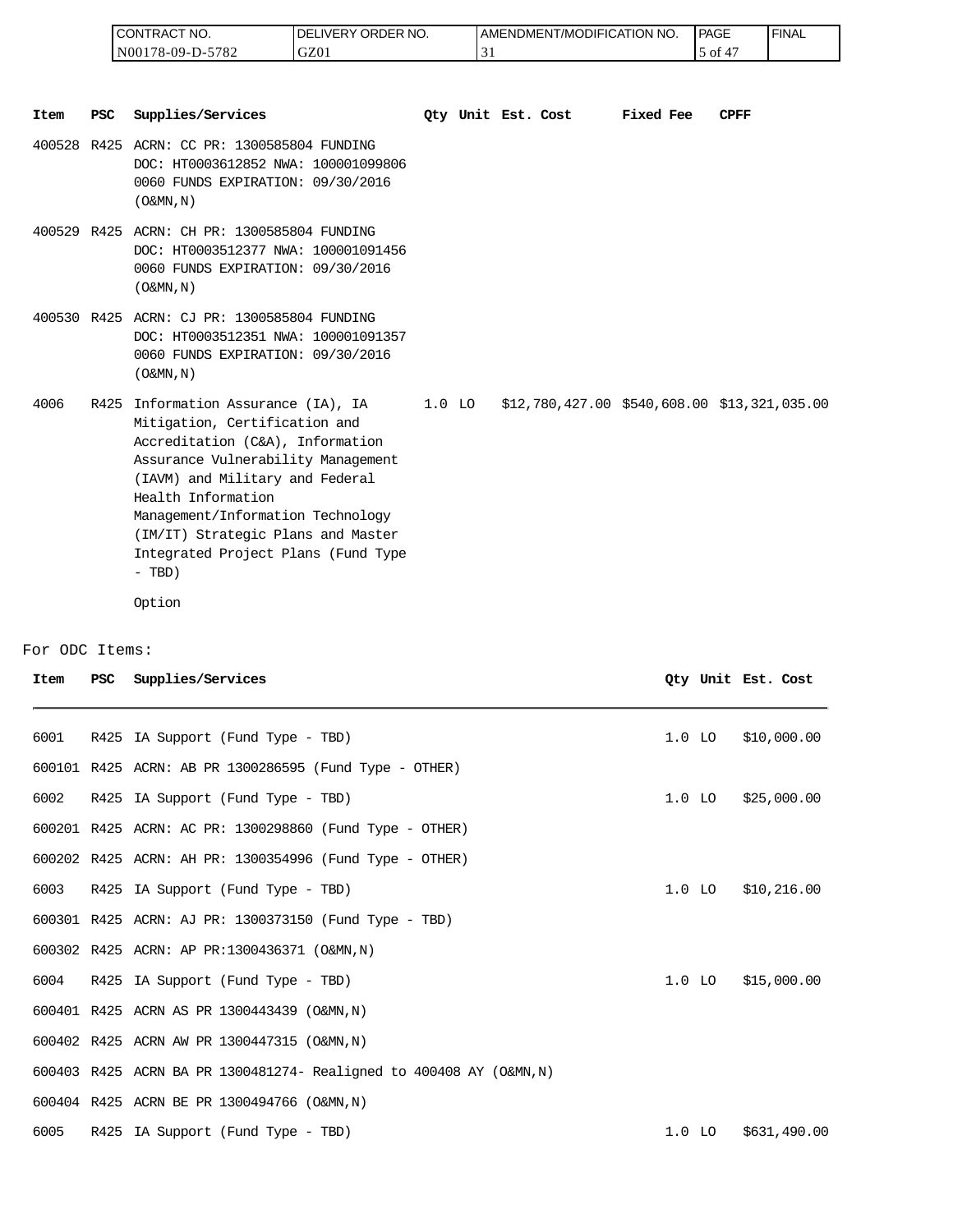| <b>CONTRACT NO.</b> | `ORDER NO.<br><b>IDEL</b><br>LIVERY ( | <b>I AMENDMENT/MODIFICATION NO.</b> | <b>PAGE</b> | ' FINAL |
|---------------------|---------------------------------------|-------------------------------------|-------------|---------|
| N00178-09-D-5782    | GZ01                                  |                                     | 6 of        |         |

| Item | PSC | Supplies/Services                                                                                                                                              |          | Oty Unit Est. Cost |              |
|------|-----|----------------------------------------------------------------------------------------------------------------------------------------------------------------|----------|--------------------|--------------|
|      |     | 600501 R425 ACRN BN: PR 1300519229 COST CODE: 6890151H334O FUNDING DOC:<br>N6890115RCV0003 NWA/BS: 100001020678 0401 (O&MN,N)                                  |          |                    |              |
|      |     | 600502 R425 ACRN: BX PR1300520956 FUNDING DOC: PRM510225 FUNDS EXPIRATION:<br>9/30/2015 NWA/BS: 100000987051 0060 (O&MN,N)                                     |          |                    |              |
|      |     | 600503 R425 ACRN: BW PR1300520956 FUNDING DOC: HT0003511157 FUNDS EXPIRATION:<br>9/30/2015 NWA/BS: 100000987059 0060 (O&MN,N)                                  |          |                    |              |
|      |     | 600504 R425 ACRN: BY PR1300541516 FUNDING DOC: HT0003512377 FUNDS EXPIRATION:<br>9/30/2016 NWA/BS: 100001091456 0060 (O&MN,N)                                  |          |                    |              |
|      |     | 600505 R425 ACRN: BY - Incr. funding PR: 1300576439 CIN: 130057643900006<br>NWA/BS: 100001091456 0060 Type: Direct Cite Funding Doc:<br>HT0003512377 (O&MN, N) |          |                    |              |
|      |     | 600506 R425 ACRN: CG PR: 1300585804 FUNDING DOC: HT0003613773 NWA:<br>100001094073 0060 FUNDS EXPIRATION: 09/30/2016 (O&MN, N)                                 |          |                    |              |
|      |     | 600507 R425 ACRN: CK PR: 1300585804 FUNDING DOC: HT0003512383 NWA:<br>100001094141 0060 FUNDS EXPIRATION: 09/30/2016 (O&MN, N)                                 |          |                    |              |
|      |     | 600508 R425 ACRN: CH PR: 1300585804 FUNDING DOC: HT0003512377 NWA:<br>100001091456 0060 FUNDS EXPIRATION: 09/30/2016 (O&MN, N)                                 |          |                    |              |
| 6006 |     | R425 ODC in support of CLIN 4006 (Fund Type - TBD)                                                                                                             | $1.0$ LO |                    | \$890,194.00 |
|      |     | Option                                                                                                                                                         |          |                    |              |

#### 5252.216-9204 LEVEL OF EFFORT--FEE ADJUSTMENT FORMULA (MAR 1994)

(a) Subject to the provisions of the "Limitation of Cost" or "Limitation of Funds" clause (whichever is applicable to this contract), it is hereby understood and agreed that the fixed fee is based upon the Contractor providing the following number of staff-hours of direct labor, hereinafter referred to as X, at the estimated cost and during the term of this contract specified elsewhere herein:

Total Staff-Hours (X)\* Total Prime Staff-Hours

Fixed Fee\*\*\*(inclusive of Prime and any proposed Subcontractor(s))

| <b>Base Period</b> |  |  |
|--------------------|--|--|
| Option 1           |  |  |
| Option 2           |  |  |
| Option 3           |  |  |
| Option 4           |  |  |

\*\*Contractor is to identify basis for fixed fee amount: \_\_\_ Prime Hours Only \_\_\_ Total Staff-Hours

The Contractor agrees to provide the total level of effort specified above in performance of work described in Sections "B" and "C" of this contract.

(b) Of the total staff-hours of direct labor set forth above, it is estimated that \_\_ staff-hours are competitive time (uncompensated overtime). Competitive time (uncompensated overtime) is defined as hours provided by personnel in excess of 40 hours per week without additional compensation for such excess work. All other effort is defined as compensated effort. If no amount is indicated in the first sentence of this paragraph, competitive time (uncompensated overtime) effort performed by the contractor shall not be counted in fulfillment of the level of effort obligations under this contract.

(c) Effort performed in fulfilling the total level of effort obligations specified above shall only include effort performed in direct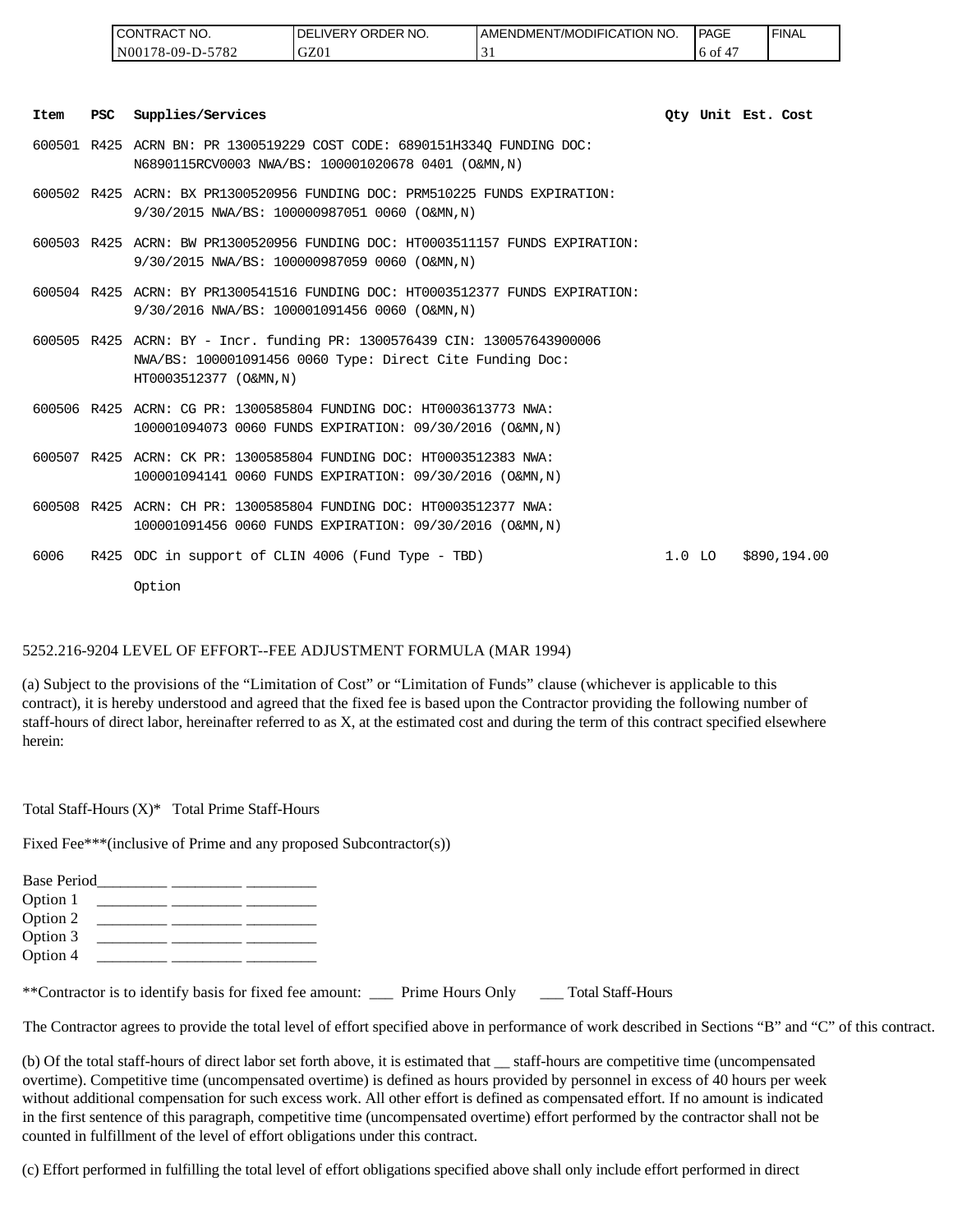| <b>CONTRACT NO.</b> | `NO.<br><b>DELIVERY ORDER</b> | I AMENDMENT/MODIFICATION NO. | <b>PAGE</b>          | ' FINAL |
|---------------------|-------------------------------|------------------------------|----------------------|---------|
| N00178-09-D-5782    | GZ01                          |                              | $\overline{A}$<br>οt |         |

support of this contract and shall not include time and effort expended on such things as local travel from an employee's residence to their usual work location, uncompensated effort while on travel status, truncated lunch periods, or other time and effort which does not have a specific and direct contribution to the tasks described in Section B.

(d) It is understood and agreed that various conditions may exist prior to or upon expiration of the term of the contract, with regard to the expenditure of labor staff-hours and/or costs thereunder which may require adjustment to the aggregate fixed fee. The following actions shall be dictated by the existence of said conditions:

(1) If the Contractor has provided not more than 105% of X or not less than 95% of X, within the estimated cost, and at the term of the contract, then the fee shall remain as set forth in Section B.

(2) If the Contractor has provided X-staff-hours, within the term, and has not exceeded the estimated cost then the Contracting Officer may require the Contractor to continue performance until the expiration of the term, or until the expenditure of the estimated cost of the contract except that, in the case of any items or tasks funded with O&MN funds, performance shall not extend beyond 30 September. In no event shall the Contractor be required to provide more than 105% of X within the term and estimated cost of this contract. The fee shall remain as set forth in Section B.

(3) If the Contractor expends the estimated cost of the contract, during the term of the contract and has provided less than X staff-hours, the Government may require the Contractor to continue performance, by providing cost growth funding, without adjusting the fixed fee, until such time as the Contractor has provided X staff-hours.

(4) If the Contracting Officer does not elect to exercise the Government's rights as set forth in paragraph (d)(2) and (d)(3) above, and the Contractor has not expended more than 95% of X staff-hours, the fixed fee shall be equitably adjusted downward to reflect the diminution of work. The total fee due the contractor shall be adjusted so as to be in direct proportion to the number of direct hours utilized in the same ration of fee to the estimated total hours then set forth in the contract.

(5) Nothing herein contained shall, in any way, abrogate the Contractor's responsibilities, and/or the Government's rights within the terms of the contract provision entitled "Limitation of Cost" or "Limitation of Funds" as they shall apply throughout the term of the contract, based upon the total amount of funding allotted to the contract during its specified term.

(e) Within 45 days after completion of the work under each separately identified period of performance hereunder, the Contractor shall submit the following information in writing to the Contracting Officer with copies to the cognizant Contract Administration Office and DCAA office to which vouchers are submitted:

(1) The total number of staff-hours of direct labor expended during the applicable period.

(2) A breakdown of this total showing the number of staff-hours expended in each direct labor classification and associated direct and indirect costs.

(3) A breakdown of other costs incurred.

(4) The Contractor's estimate of the total allowable cost incurred under the contract for the period.

In the case of a cost under-run, the Contractor shall submit the following information in addition to that required above:

(5) The amount by which the estimated cost of this contract may be reduced to recover excess funds and the total amount of staff-hours not expended, if any.

(6) A calculation of the appropriate fee reduction in accordance with this clause.

All submissions required by this paragraph shall separately identify subcontractor information, if any.

#### **ADDITIONAL SLINS**

Additional SLINs will be unilaterally created by the Contracting Officer during performance of this Task Order to accommodate the multiple types of funds that will be used under this order.

# **LIMITATION OF LIABILITY – INCREMENTAL FUNDING**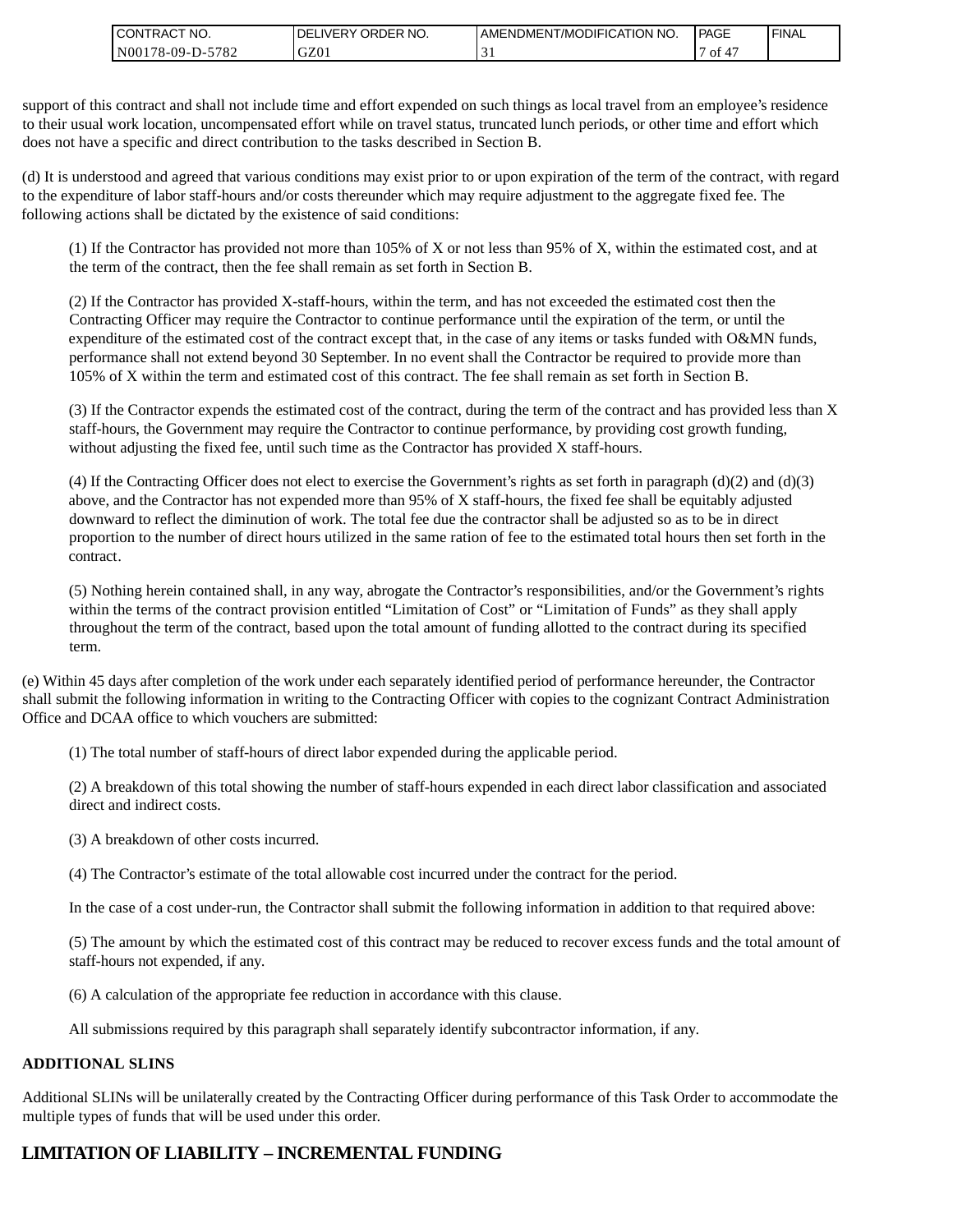| 'NO.<br>CONTRAC.           | <b>ORDER</b><br>NO.<br>DE<br>⊥⊔VER⊻ ⊺ | I AMENDMENT/MODIFICATION I<br>' NO. | PAGE | ' FINAL |
|----------------------------|---------------------------------------|-------------------------------------|------|---------|
| 5782<br>N0017<br>78-09-D-. | GZ01                                  | ◡                                   | 8 of |         |

CLINs 4001 & 6001 are incrementally funded and the amount currently available for payment hereunder is limited to **\$305,000.00**. It is estimated that these funds will cover the cost of performance through **10 January 2013**. Subject to the provisions of the clause entitled "Limitation of Funds" (APR 94) (FAR 52.232-22) of the general provisions of this contract, no legal liability on the part of the Government for payment in excess of **\$305,000.00** shall arise unless additional funds are made available and are incorporated as a modification to the delivery order.

| <b>CLIN</b> | <b>CPFF</b><br>NTE*       | <b>PREVIOUSLY</b><br><b>FUNDED</b> | <b>THIS</b><br><b>ACTION</b> | <b>TOTAL</b><br><b>FUNDED</b> | <b>UNFUNDED</b><br><b>BALANCE</b> |
|-------------|---------------------------|------------------------------------|------------------------------|-------------------------------|-----------------------------------|
| 4001        | \$295,000.00]             | \$0.00                             | \$0.00                       | \$295,000.00                  | \$0.00                            |
| 6001        | \$10,000.00               | \$0.00                             | \$0.00                       | \$10,000.00                   | \$0.00                            |
|             | <b>TOTAL</b> \$305,000.00 | \$0.00                             | \$0.00                       | \$305,000.00                  | \$0.00                            |

\*\*\*\*\*\*\*\*\*\*\*\*\*\*\*\*\*\*\*\*\*\*\*\*\*\*\*\*\*\*\*\*\*\*\*\*\*\*\*\*\*\*\*\*\*\*\*\*\*\*\*\*\*\*\*\*\*\*\*\*\*\*\*\*\*\*\*\*\*\*\*\*\*\*\*\*\*\*\*\*\*\*\*\*\*\*\*\*\*\*\*\*\*\*\*\*\*\*\*\*\*\*\*\*\*

\*\*\*\*\*\*\*\*\*\*\*\*\*\*\*\*\*\*\*

CLINs 4002 & 6002 are incrementally funded and the amount currently available for payment hereunder is limited to **\$2,622,844.34**. It is estimated that these funds will cover the cost of performance through **10 September 2013**. Subject to the provisions of the clause entitled "Limitation of Funds" (APR 94) (FAR 52.232-22) of the general provisions of this contract, no legal liability on the part of the Government for payment in excess of **\$2,622,844.34** shall arise unless additional funds are made available and are incorporated as a modification to the delivery order. **EXAMPLE TOTAL**<br> **BALANCE CONTRACT CONTRACT CONTRACT CONTRACT CONTRACT CONTRACT CONTRACT CONTRACT CONTRACT CONTRACT CONTRACT CONTRACT CONTRACT CONTRACT CONTRACT CONTRACT CONTRACT CONTRACT CONTRACT CONTRACT CONTRACT CONTRAC** 

| <b>CLIN</b> | <b>CPFF NTE*</b>     | <b>PREVIOUSLY</b><br><b>FUNDED</b> | <b>THIS</b><br><b>ACTION</b> | <b>TOTAL</b><br><b>FUNDED</b> | <b>UNFUNDED</b><br><b>BALANCE</b> |
|-------------|----------------------|------------------------------------|------------------------------|-------------------------------|-----------------------------------|
| 4002        | \$7,864,802.00       | \$0.00                             | \$0.00                       | \$2,597,844.34                | \$5,266,957.66                    |
| 6002        | \$313,470.00         | \$0.00                             | \$0.00                       | \$25,000.00                   | \$288,470.00                      |
|             | TOTAL \$8,178,272.00 | \$0.00                             | \$0.00                       | \$2,622,844.34                | \$5,555,427.66                    |

\*\*\*\*\*\*\*\*\*\*\*\*\*\*\*\*\*\*\*\*\*\*\*\*\*\*\*\*\*\*\*\*\*\*\*\*\*\*\*\*\*\*\*\*\*\*\*\*\*\*\*\*\*\*\*\*\*\*\*\*\*\*\*\*\*\*\*\*\*\*\*\*\*\*\*\*\*\*\*\*\*\*\*\*\*\*\*\*\*\*\*\*\*\*\*\*\*\*\*\*\*\*\*\*\*

\*\*\*\*\*\*\*\*\*\*\*\*\*\*\*\*\*\*\*

CLINs 4003 & 6003 are incrementally funded and the amount currently available for payment hereunder is limited to **\$3,072,215.99**. It is estimated that these funds will cover the cost of performance through 10 September 2014. Subject to the provisions of the clause entitled "Limitation of Funds" (APR 94) (FAR 52.232-22) of the general provisions of this contract, no legal liability on the part of the Government for payment in excess of **\$3,072,215.99** shall arise unless additional funds are made available and are incorporated as a modification to the delivery order.

| $\sim$ т                                       | CPFF NTF* | <b>PREVIOUSLY</b> | <b>THIS</b> | <b>TOTAL</b>  | <b>INFUNDED</b> |
|------------------------------------------------|-----------|-------------------|-------------|---------------|-----------------|
| $\mathcal{L} \mathbf{I} \mathbf{I} \mathbf{N}$ |           | <b>FUNDED</b>     | CTION       | <b>FUNDED</b> | <b>BALANCE</b>  |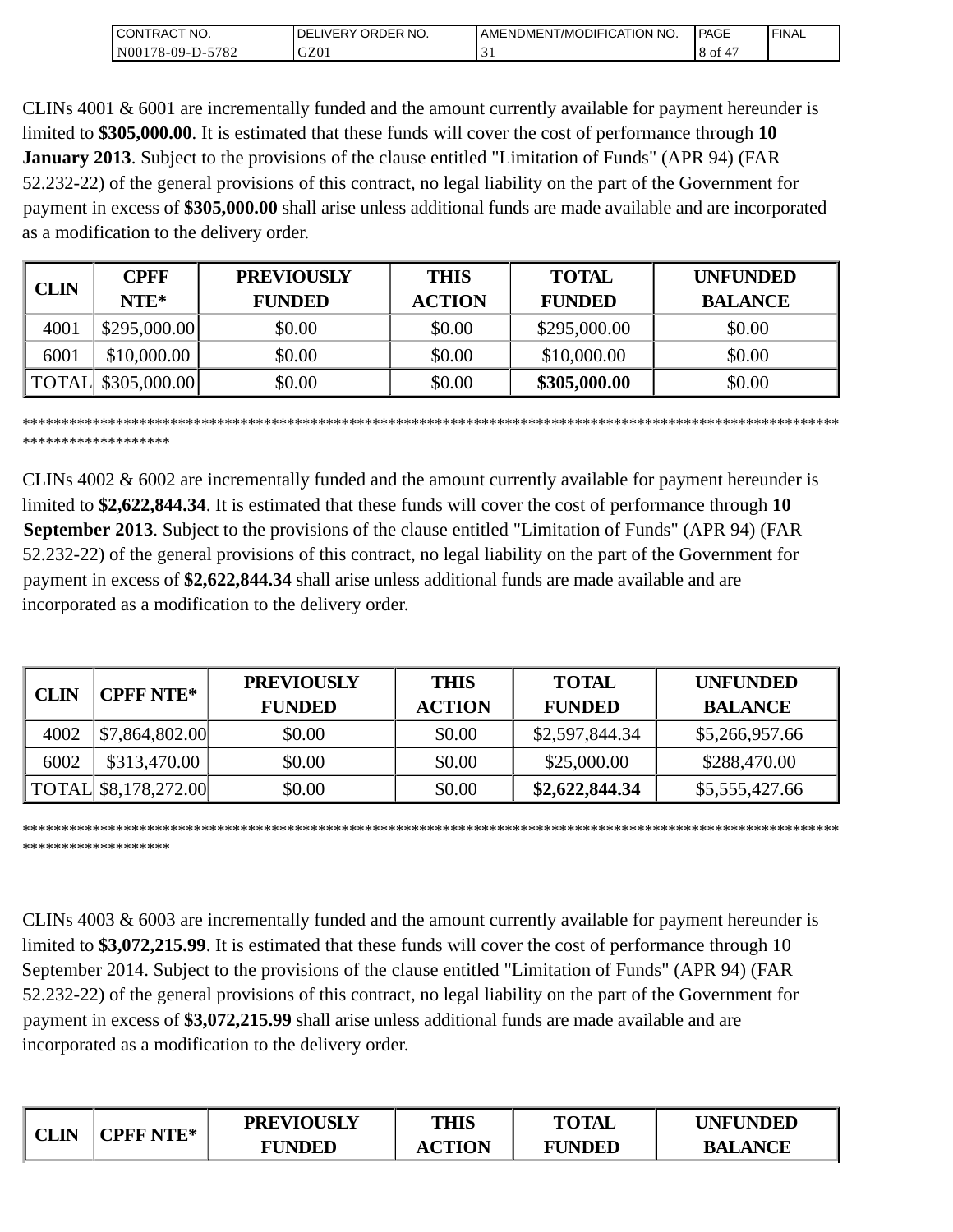| `CT NO.<br>'TRAC .<br>CON                  | ORDER NO.<br>DEI<br><b>IVER</b> | I AMENDMENT/MODIFICATION NO.  | <b>PAGE</b>                           | <b>I FINAL</b> |
|--------------------------------------------|---------------------------------|-------------------------------|---------------------------------------|----------------|
| N <sub>001</sub><br>$78-09-D$ -<br>$-5782$ | GZ01                            | $\overline{\phantom{a}}$<br>◡ | $\overline{\phantom{0}}$<br>9 of<br>4 |                |

| 4003 | \$8,006,158.00       | \$532,000.00 | \$0.00 | \$3,062,000.00 | \$4,944,158.00 |
|------|----------------------|--------------|--------|----------------|----------------|
| 6003 | \$313,470.00         | \$1,000.00   | \$0.00 | \$10,215.99    | \$303,254.01   |
|      | TOTAL \$8,319,628.00 | \$533,000.00 | \$0.00 | \$3,072,215.99 | \$5,247,412.01 |

\*\*\*\*\*\*\*\*\*\*\*\*\*\*\*\*\*\*\*\*\*\*\*\*\*\*\*\*\*\*\*\*\*\*\*\*\*\*\*\*\*\*\*\*\*\*\*\*\*\*\*\*\*\*\*\*\*\*\*\*\*\*\*\*\*\*\*\*\*\*\*\*\*\*\*\*\*\*\*\*\*\*\*\*\*\*\*\*\*\*\*\*\*\*\*\*\*\*\*\*\*\*\*\*\* \*\*\*\*\*\*\*\*\*\*\*\*\*\*\*\*\*\*\*

CLINs 4004 & 6004 are incrementally funded and the amount currently available for payment hereunder is limited to **\$5,096,967.37**. It is estimated that these funds will cover the cost of performance through **10 September 2015**. Subject to the provisions of the clause entitled "Limitation of Funds" (APR 94) (FAR 52.232-22) of the general provisions of this contract, no legal liability on the part of the Government for payment in excess of **\$5,096,967.37** shall arise unless additional funds are made available and are incorporated as a modification to the delivery order.

|             | <b>CPFF NTE*</b>     | <b>PREVIOUSLY</b> | <b>THIS</b>    | <b>TOTAL</b>   | <b>UNFUNDED</b> |
|-------------|----------------------|-------------------|----------------|----------------|-----------------|
| <b>CLIN</b> |                      | <b>FUNDED</b>     | <b>ACTION</b>  | <b>FUNDED</b>  | <b>BALANCE</b>  |
| 4004        | \$8,191,887.00       | \$4,671,967.37    | \$410,000.00   | \$5,081,967.37 | \$3,109,919.63  |
| 6004        | \$313,470.00         | \$20,000.00       | $-$ \$5,000.00 | \$15,000.00    | \$298,470.00    |
|             | TOTAL \$8,505,357.00 | \$4,691,967.37    | \$405,000.00   | \$5,096,967.37 | \$3,408,389.63  |

\*\*\*\*\*\*\*\*\*\*\*\*\*\*\*\*\*\*\*\*\*\*\*\*\*\*\*\*\*\*\*\*\*\*\*\*\*\*\*\*\*\*\*\*\*\*\*\*\*\*\*\*\*\*\*\*\*\*\*\*\*\*\*\*\*\*\*\*\*\*\*\*\*\*\*\*\*\*\*\*\*\*\*\*\*\*\*\*\*\*\*\*\*\*\*\*\*\*\*\*\*\*\*\*\* \*\*\*\*\*\*\*\*\*\*\*\*\*\*\*\*\*\*\*

CLINs 4005 & 6005 are incrementally funded and the amount currently available for payment hereunder is limited to **\$10,448,856.92**. It is estimated that these funds will cover the cost of performance **11 September 2015 through 10 September 2016**. Subject to the provisions of the clause entitled "Limitation of Funds" (APR 94) (FAR 52.232-22) of the general provisions of this contract, no legal liability on the part of the Government for payment in excess of **\$\$10,448,856.92** shall arise unless additional funds are made available and are incorporated as a modification to the delivery order.

| <b>CLIN</b> | <b>CPFF NTE*</b>      | <b>PREVIOUSLY</b><br><b>FUNDED</b> | <b>THIS</b><br><b>ACTION</b> | <b>TOTAL</b><br><b>FUNDED</b> | <b>UNFUNDED</b><br><b>BALANCE</b> |
|-------------|-----------------------|------------------------------------|------------------------------|-------------------------------|-----------------------------------|
| 4005        | \$15,719,810          | \$9,118,223.92                     | \$1,145,000.00               | \$10,263,223.92               | \$5,471,586.08                    |
| 6005        | 631,490.00            | \$170,633.00                       | \$15,000.00                  | \$185,633.00                  | \$430,857.00                      |
|             | TOTAL \$16,351,300.00 | \$9,288,856.92                     | \$1,160,000.00               | \$10,448,856.92               | \$5,902,443.08                    |

#### **PR: 1300576439**

Funding Documents: HT0003612852, HT0003613773, HT0003512379, HT0003512349, HT0003512377 & HT003512351

Expiration of funds: 30 Sep 2016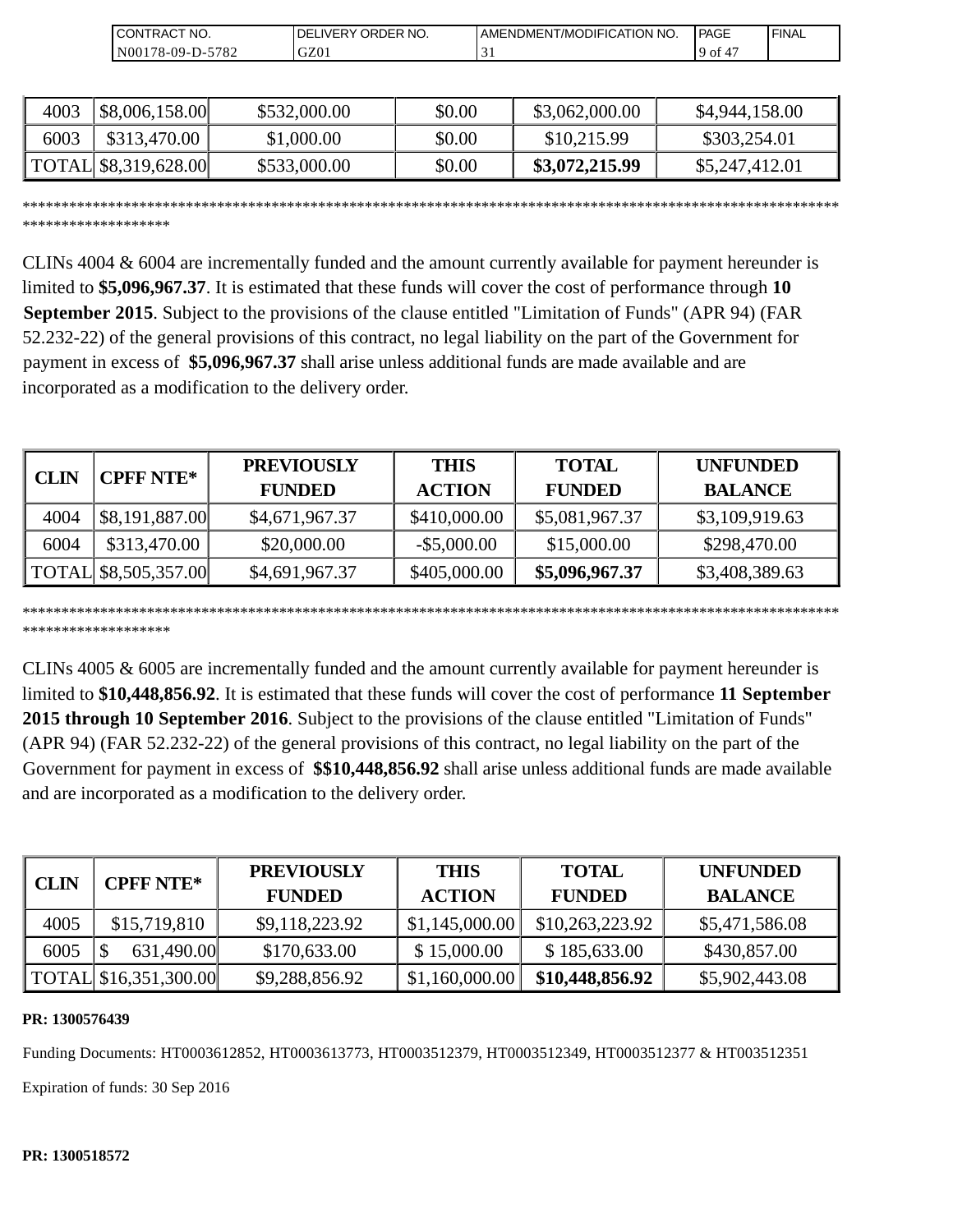| NO.<br>RAC <sup>.</sup><br><b>CONT</b>                 | ORDER NO.<br>DΕ<br>177FR | I AMENDMENT/MODIFICATION<br>'NO. | PAGE    | 'FINAL |
|--------------------------------------------------------|--------------------------|----------------------------------|---------|--------|
| 5700<br>N <sub>001</sub><br>$, 8 - 09 - D - 5$<br>2ه ا | GZ01                     | ◡                                | $10$ of |        |

Funding Documents: PRM58810, PRM510772, PRM510760, PRM510762, PRM510768, HT0003510986

Expiration of Funds: All Funds expire on 9/30/2015

#### **PR: 1300519229**

Funding Documents: N6890115RCV0003, N6156415RC09018

Expiration of Funds: 9/30/2015

#### **PR: 13005527919**

Funding Documents: N6890115RCV0003

Expiration of Funds: 9/30/2015

This document provides funding for a severable service contract that crosses fiscal years in compliance with 10 U.S. Code 2410 (a). Therefore, this period of performance may not exceed September 22, 2016.

\*One year from start date\*

#### **PR: 1300520956**

Funding Documents: HT0003511890, HT003510989, HT003511892, HT003511713, HT0003511157, PRM510225, PRM510766, PRM510911, PRM510771

Expiration of Funds: 9/30/2015

This document provides funding for a severable service contract that crosses fiscal years in compliance with 10 U.S. Code 2410 (a). Therefore, this period of performance may not exceed September 25, 2016.

#### **PR: 1300541516**

Funding Documents: HT0003512377, HT0003612852, HT0003512349

Expiration of Funds: 9/30/2016

\*One year from start date\*

**PR: 1300572001**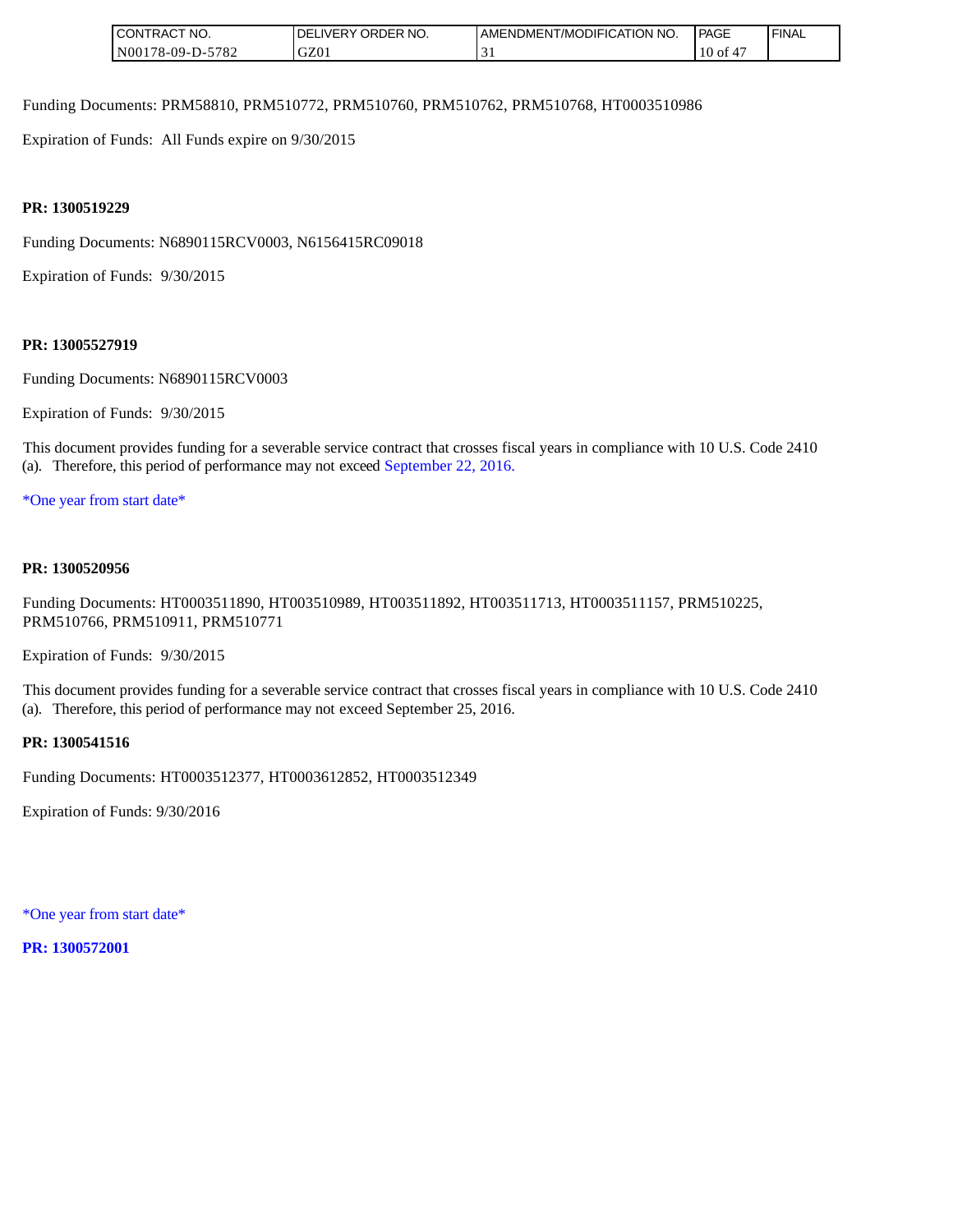| I CONTRACT NO.   | DELIVERY ORDER NO. | AMENDMENT/MODIFICATION NO. | PAGE | 'FINAL |
|------------------|--------------------|----------------------------|------|--------|
| N00178-09-D-5782 | GZ01               |                            | ОĪ   |        |

## **SECTION C DESCRIPTIONS AND SPECIFICATIONS**

# *C-302 SPECIFICATIONS/STATEMENT OF WORK (DEC 1998)*

Work under this contract shall be performed in accordance with the following Performance Work Statement (PWS):

### **Section C - Performance Work Statement (PWS)**

SPAWARSYSCEN-CHARLESTON, Code 582V0, Information Assurance (IA), IA Mitigation, Certification and Accreditation (C&A), and Information Assurance Vulnerability Management (IAVM)

#### **1.0 INTRODUCTION**

The Space and Naval Warfare Systems Center (SPAWARSYSCEN) Atlantic; Network Security Implementation Branch, Code 582V0, is providing Network Security Engineering Support Services in support of Navy Medicine and Federal Health Systems as it pertains to information assurance for Navy Medicine's Military Treatment Facilities (MTF), Dental clinics worldwide, and Federal Health agencies.

### **2.0 BACKGROUND**

The task will support the continued Information Assurance initiatives within Navy Medicine and Federal Health agencies, and provide support to the Information Management and Information Technology (IM/IT) execution agent. SSC Atlantic will execute all aspects of Information Assurance for Navy Medicine and Federal Health agencies to ensure compliance with Federal, Department of Defense (DoD), and Department of Navy (DoN) regulations and policies.

#### **3.0 SCOPE**

The objective of this Task Order is to provide support in the conduct of Information Assurance (IA), IA Mitigation, Certification and Accreditation (C&A), and Information Assurance Vulnerability Management (IAVM) to support the mission of Navy Medical and Federal Health systems at locations throughout the CONUS and OCONUS areas as well as incorporate the evaluation of the current IA and security posture of Navy Medical and Federal Health Systems facilities. The range of this support would span subject matter expertise to administrative support/graphic services with skill sets and experience that match Code 582V0's need to comply with and respond to requirements including current, updated program plans and documentation, current and accurate requirements definition, alternative approaches for fielding, migrating, staging and supporting systems, site management, adherence to standards, specifications and best practices, mitigation of risks, addressing issues and performing all Program and Project functions necessary to achieve the strategic goals and objectives of SPAWAR's customers.

### **4.0 PLACE OF PERFORMANCE**

Work shall be performed at the SPAWARSYSCEN, Atlantic and in each of the following location(s):

- Contractor's Facility
- Charleston, SC
- Bethesda, MD
- NH Pearl Harbor (Honolulu)

### **5.0 APPLICABLE DIRECTIVES / REFERENCES**

The Contractor shall adhere to the following documents in accordance with paragraph 8.0, Performance Requirements.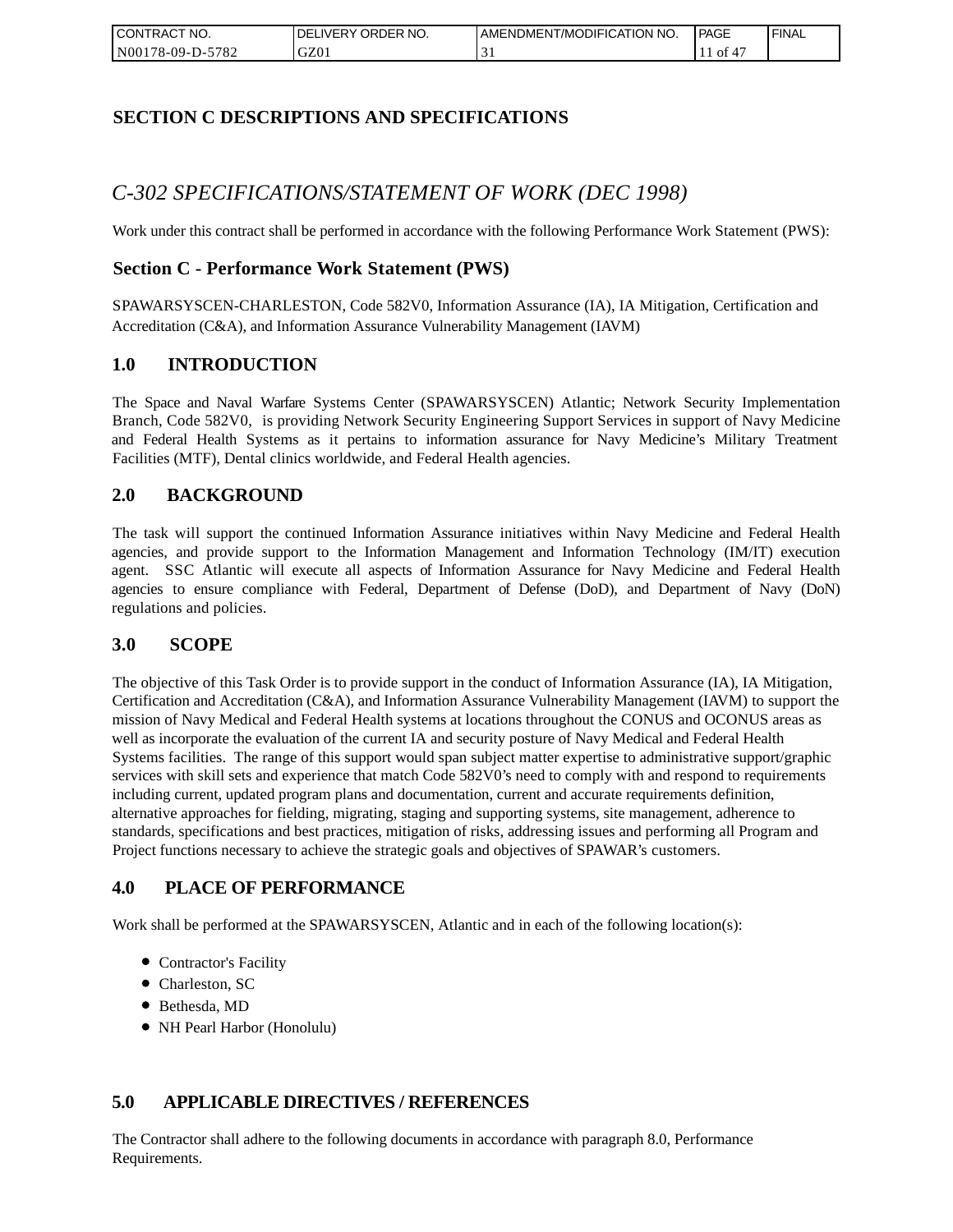| CONTRACT<br>`CT NO. | <b>IDELIVERY ORDER NO.</b> | AMENDMENT/MODIFICATION NO. | PAGE | 'FINAL |
|---------------------|----------------------------|----------------------------|------|--------|
| N00178-09-D-5782    | GZ01                       |                            | ` of |        |

| <b>Document Type</b>    | <b>No./Version</b> | <b>Title</b>                                                                                       | <b>Date</b>    |
|-------------------------|--------------------|----------------------------------------------------------------------------------------------------|----------------|
| DoD Directive 8500.1    |                    | Information Assurance (IA)                                                                         | $10-24-2002$   |
| DoD Instruction 8500.2  |                    | Information Assurance (IA)<br><b>Implementation for Automated</b><br>Information<br><b>Systems</b> | $2 - 6 - 2003$ |
| DoD Regulation 5200.2-R |                    | DoD Personnel Security Program                                                                     | 1-1987         |
| SECNAVINST 5510.30A     |                    | Department of the Navy<br>Personnel Security Program                                               | 3/10/1999      |
| SECNAVINST 5510.36      |                    | Department of the Navy<br><b>Information Security Program</b><br>(ISP)                             | 3/17/1999      |

# **6.0 SECURITY and TRAINING SUPPORT**

SSC-A contractor personnel will have the appropriate clearances required for access to classified data as required. Prior to starting work on the task, SSC-A contractor personnel will have a minimum of an interim Secret Security Clearance granted by the Defense Industrial Security Clearance Office (DISCO) and will comply with IT access authorization requirements. In addition, SSC-A contractor personnel will possess the appropriate IT level of access for the required task and position assignment. SSC-A contractor personnel shall handle and safeguard any unclassified but sensitive and classified information in accordance with appropriate Department of Defense security regulations.

The Project Engineer shall determine if the appropriate IT Position Category has been assigned to the respective contractor personnel and inform the contractor of that determination based on the following criteria:

*IT-1 Position -* Positions in which the incumbent is responsible for the planning, direction, and implementation of a computer security program; major responsibility for the direction, planning and design of a computer system, including the hardware and software; or, can access a system during the operation or maintenance in such a way, and with a relatively high risk for causing grave damage, or realize a significant personal gain. Personnel whose duties meet the criteria for IT-1 Position designation require a favorably adjudicated Single Scope Background Investigation (SSBI) or SSBI Periodic Reinvestigation (SSBI-PR). The SSBI or SSBI-PR shall be updated a minimum of every 5 years.

*IT-II Position -* Positions in which the incumbent is responsible for the direction, planning, design, operation, or maintenance of a computer system, and whose work is technically reviewed by a higher authority at the IT-II Position level to insure the integrity of the system. Personnel whose duties meet the criteria for an IT-II Position require a favorably adjudicated National Agency Check (NAC).

*IT-III Position -* All other positions involved in computer activities. Incumbent in this position has non-privileged access to one or more DoD information systems/applications or database to which they are authorized access. Personnel whose duties meet the criteria for an IT-III Position designation require a favorably adjudicated NAC.

Contractor's request for visit authorization shall be submitted in the appropriate format and coordinated with the SSC-C Project Office.

# *6.1 Personnel Common Access Card (CAC) and PKI Requirements*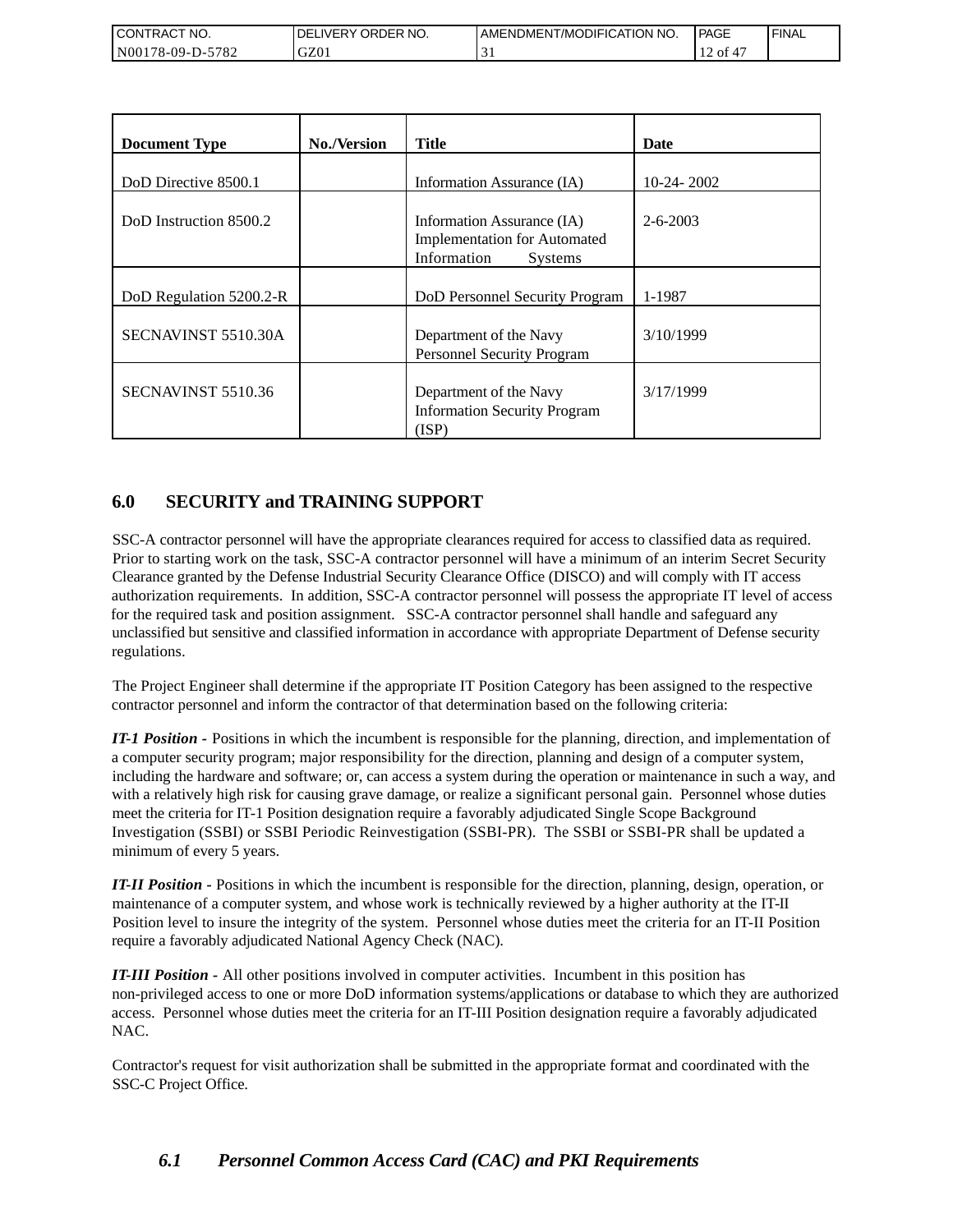| CONTRACT NO.     | ORDER NO.<br><b>DELIVERY</b> | I AMENDMENT/MODIFICATION NO. | PAGE | ' FINAL |
|------------------|------------------------------|------------------------------|------|---------|
| N00178-09-D-5782 | GZ01                         |                              | 0Ī   |         |

SSC-A contractor personnel are required to obtain a Common Access Card (CAC) with PKI for access to Department of Defense facilities (CONUS and OCONUS) and websites. In addition, a hardware solution to securely read the card via a personal computer, and approved software for reading the CAC (ex. ActiveGold) is required.

### *6.2 Personnel Supporting Information Assurance (IA) functions*

In accordance with clause 252.239-7001, Contractor personnel supporting Information Assurance (IA) functions shall be appropriately trained and certified prior to being engaged in IA related work. IA Personnel shall be in full compliance with DoD 8570.01-M, Information Assurance Workforce Improvement Program (PWS ref 2.1.\$) and DoDD 8570.1, IA Training, Certification, and Workforce Management (PWS ref 2.1.\$). This includes personnel training being certified/accredited at the appropriate levels of IAT I-III and IAM I-III. This will be verified by the contracting officer who will ensure that contractor personnel are entered in to the Defense Eligibility Enrollment System (DEERS) or other appropriate database. The contractor shall also provide the requested mix of labor categories pertaining to IA applicable tasks as directed by the PCO or Task Order in support of IA training requirements. Contractor personnel not certified within 6 months of assignment of IA duties or who fails to maintain their certified status will not be permitted to carry out the responsibilities of the position, and shall be replaced with personnel that meet the minimum certification requirements as mandated above.

## **7.0 CONTRACTING OFFICER'S REPRESENTATIVE (COR)**

The COR for this task order is Philip A. Middleton, Code 58210, [philip.a.middleton@navy.mil,](mailto:cphilip.a.middleton@navy.mil) (843) 218-3331.

### **8.0 PERFORMANCE REQUIREMENTS**

The contractor shall provide support to SPAWARSYSCEN Atlantic in conducting Information Assurance (IA), IA Mitigation, Certification and Accreditation (C&A), and Information Assurance Vulnerability Management (IAVM) to support the mission of Navy Medical and Federal Health agencies at locations throughout the CONUS and OCONUS areas as well as incorporate the evaluation of the current IA and security posture of Navy Medical and Federal Health facilities in accordance with DoD 8500.1 and 8500.2. The contractor shall provide support to SPAWAR Atlantic in the conduct of Certification and Accreditation (C&A) efforts to support the mission of Navy Medical and Federal Health systems. The contractor shall also assist in prioritizing short and long term initiatives considering strategic planning alignment, budget, and available funding.

In the performance of this work, the contractor will be required to utilize a government provided XenClient computing platform image [\(http://www.citrix.com/products/xenclient/how-it-works/specifications.html\)](http://www.citrix.com/products/xenclient/how-it-works/specifications.html).

### *8.1 Sub-Task 1. Project Management Support*

8.1.1 The contractor shall provide support to SPAWAR Atlantic in the conduct of Information Assurance (IA), IA Mitigation, Certification and Accreditation (C&A), Navy Medicine Network Operations Center (NOC) and Information Assurance Vulnerability Management (IAVM).

8.1.2 The contractor shall appoint a program manager specifically charted with the responsibility of interfacing with the Government on all matters pertaining to this Performance Work Statement. The Program Manager shall direct the contractor's effort through the company's internal management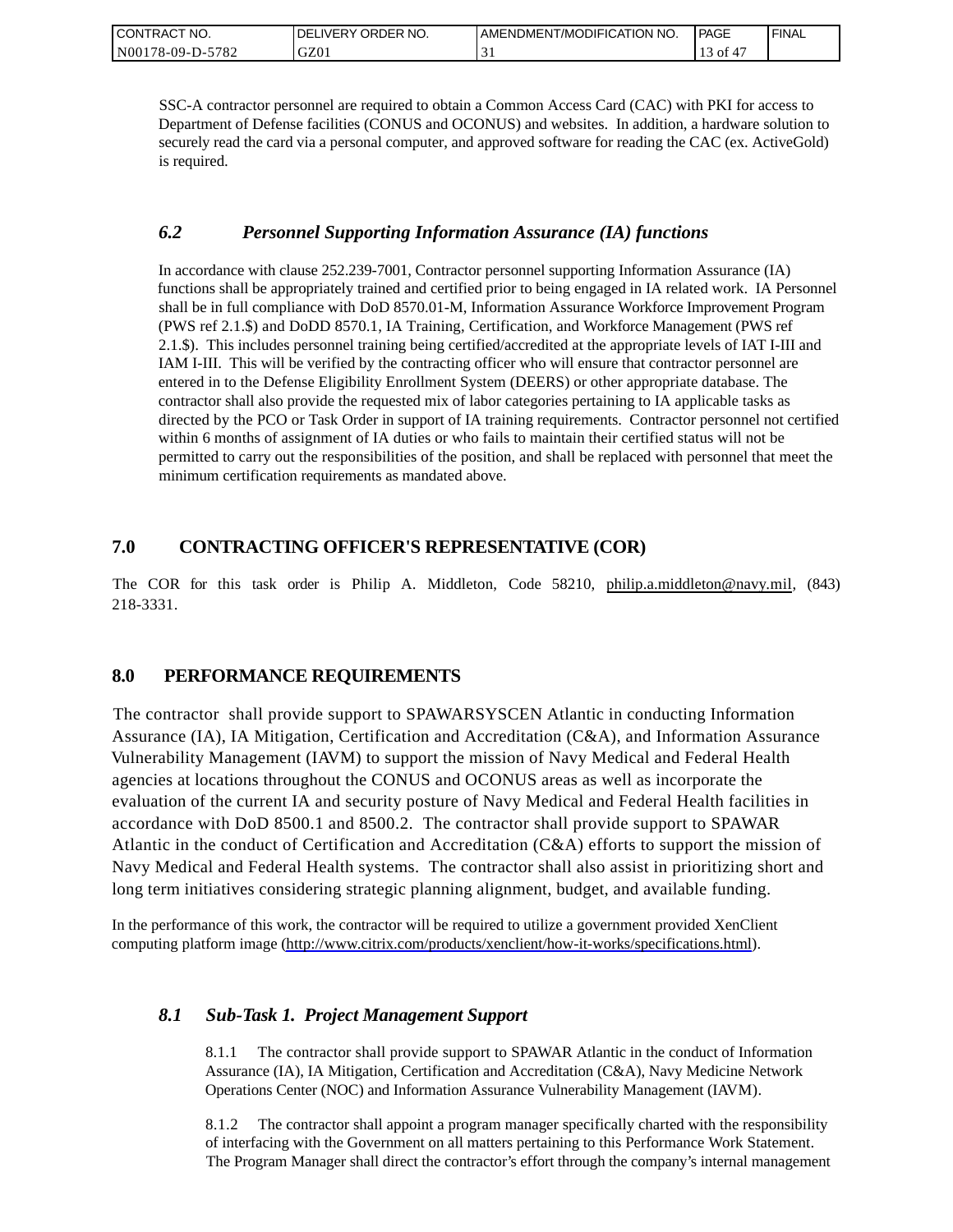| <b>CONTRACT</b><br>" NO. | ' ORDER NO.<br><b>DELIVERY</b> | I AMENDMENT/MODIFICATION NO. | PAGE     | ' FINAL |
|--------------------------|--------------------------------|------------------------------|----------|---------|
| N00178-09-D-5782         | GZ01                           | ◡                            | ΟĪ<br>14 |         |

system that shall provide project progress visibility to assure on-time completion of contract requirements. The contractor shall also use best industry practices including ISO/IEC 15288 for System life cycle processes and ISO/IEC 12207 for Software life cycle processes. This shall include providing technical program and project management support that will mitigate the risks to successful program and compliance with SSC Atlantic's Capability Maturity Model Integration (CMMI) Engineering Process Office (EPO) program. The contractor as part of a team will support projects at SPAWAR Atlantic at CMMI Level III. The contractor will be required to utilize the processes and procedures already established for the project and the CMMI program, and deliver products that are compliant with the aforementioned processes and procedures. These tasks require the contractor to research and analyze technical and management information and data, costs, performance trends, and project progress based on earned value management (EVM). The contractor shall participate in design reviews, technical reviews, audits and discussions, and shall provide SPAWAR Atlantic with management status reports that will be updated and delivered on a weekly/monthly basis, or as required.

#### *8.2 Sub-Task 2. Facilitation*

8.2.1 The contractor shall assist in planning, coordinating, and facilitating meetings with the principals, develop material to support the meetings, and ensure all action items are tracked through completion. Meetings shall be held weekly unless otherwise directed.

#### *8.3 Sub-Task 3. SCTS Deployment Support*

8.3.1 The contractor shall conduct the installation of the JTF/GNO mandated SCTS system to support the IAVM program at locations throughout the CONUS and OCONUS areas.

#### *8.4 Sub-Task 4. Network Device Hardening Analysis*

8.4.1 The contractor shall provide assistance in the management of the network perimeter improvement by ensuring that approved policies are implemented and controlled at the Outside Security Screening Router (OSSR) ACL, Firewall ruleset, and IPSs. This will ensure that only approved Ports, Protocols, Services (PPS) necessary to do business are opened.

#### *8.5 Sub-Task 5. Site Network IA Assessment Support*

8.5.1 The contractor shall provide support to SPAWAR Atlantic in the conduct of IA Tiger Team efforts at locations throughout the CONUS and OCONUS areas. These Tiger Team efforts would incorporate the evaluation of the current IA and security posture of these facilities. Final reports would be generated and delivered to SPAWAR Atlantic to support mitigation efforts and the development of an overall IA strategy.

#### *8.6 Sub-Task 6. Site Network Remediation and Mitigation support*

8.6.1 The contractor shall conduct the mitigation efforts at locations throughout the CONUS and OCONUS areas. These efforts will incorporate the evaluation of the current IA and security posture of these facilities in accordance with 8500.1 and 8500.2. Also provide final reports to SPAWAR Atlantic that can assist in the development of an overall Enterprise mitigation strategy.

#### *8.7 Sub-Task 7. Program of Record and Site Certification and Accreditation Packages*

8.7.1 The contractor shall provide support to SPAWAR Atlantic in the conduct of Certification and Accreditation (C&A) efforts. These efforts would be in accordance with Navy Medical and Federal Health systems IA documentation at various locations throughout the CONUS and OCONUS areas, as required.

#### *8.8 Sub-Task 8. Navy Medicine Network Operations Center Support*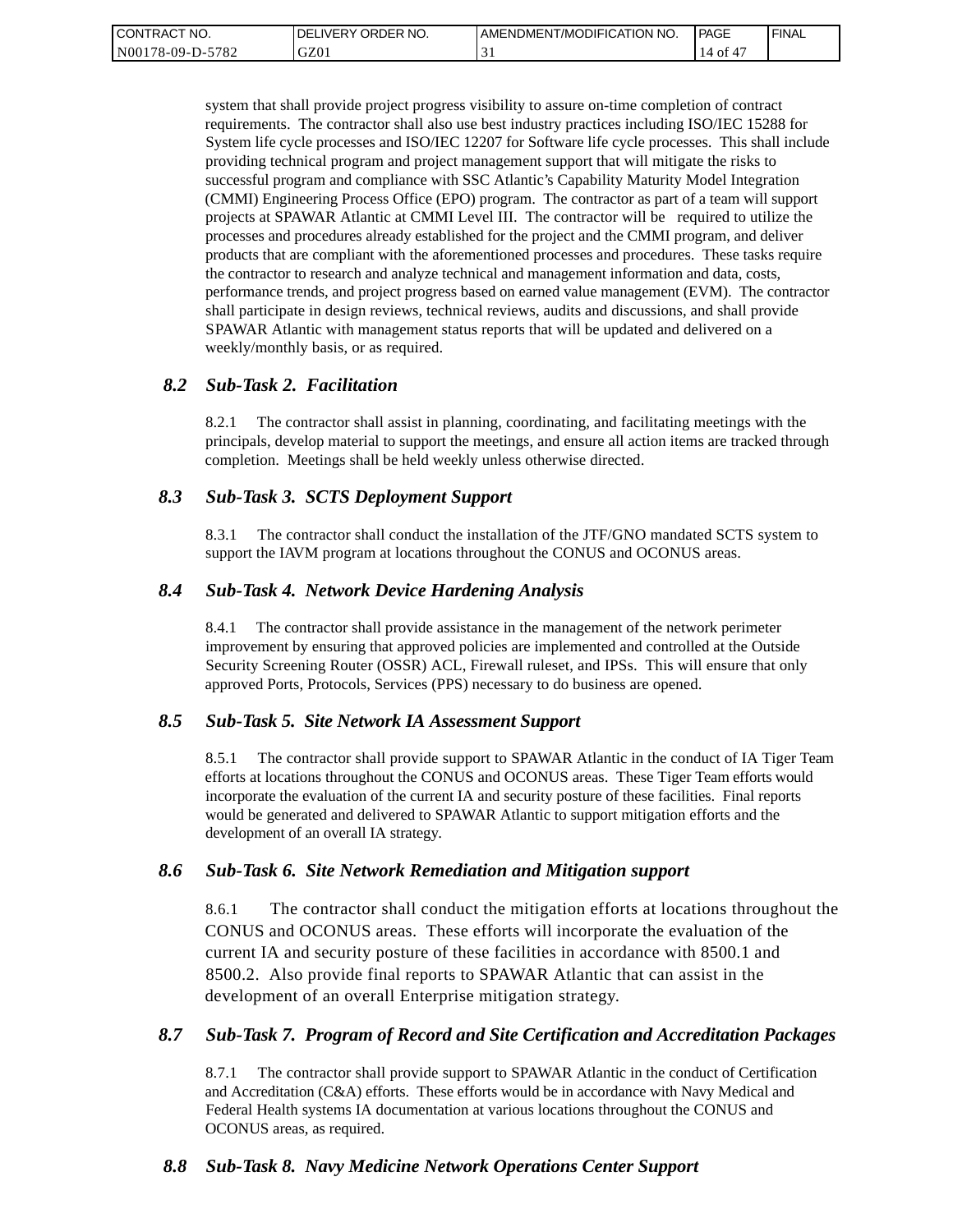| CONTRACT NO.                | ORDER NO.<br>DELIVERY | AMENDMENT/MODIFICATION NO. | PAGE | <b>FINAL</b> |
|-----------------------------|-----------------------|----------------------------|------|--------------|
| $-5782$<br>N00<br>78-09-D-5 | GZ0                   |                            | ΟĪ   |              |

8.8.1 The contractor shall provide support to SPAWAR Atlantic in the 24 x 7 x 365 operations of the Navy Medicine Operations Center. These efforts will incorporate IA, router analysis, firewall analysis, and IAVA compliance.

## **9.0 GOVERNMENT FURNISHED INFORMATION**

The government will furnish a XenClient software image for contractor use when working on government networks

### **10.0 GOVERNMENT FURNISHED MATERIAL**

Not Applicable

## **11.0 GOVERNMENT FURNISHED EQUIPMENT**

Not Applicable

# **12.0 CONTRACTOR FURNISHED MATERIAL**

Miscellaneous Other Direct Costs (ODCs) such as FedEx shipping.

## **13.0 CONTRACTOR FURNISHED EQUIPMENT**

Not Applicable

## **14.0 TRAVEL REQUIREMENTS**

When it becomes necessary for the contractor to travel, the contractor shall submit a request, via email, to the SPAWARSYSCEN Atlantic Task Order Manager seeking approval to travel before initiating any travel plans. All travel claims shall make reference to the e-mail, letter or phone call that granted approval. Failure to gain prior approval may result in disallowance of invoiced travel claims. Emergent travel as directed by the Project Engineer for upgrade support and engineering solutions provided efforts are fair and reasonable and in accordance with the Joint Travel Regulations.

Estimated travel locations are as follows. The following trips are per annum.

| To                   | # of Trips     | # of<br><b>People</b> |
|----------------------|----------------|-----------------------|
| San Diego, CA        | $\overline{2}$ | $\overline{2}$        |
| Ocean Side, CA       | $\overline{2}$ | $\overline{2}$        |
| New Orleans, LA      | 2              | 2                     |
| Oak Harbor, WA       | $\overline{2}$ | $\overline{2}$        |
| Corpus Christi, TX   | 2              | $\overline{2}$        |
| Rota Spain           | $\overline{2}$ | $\overline{2}$        |
| Guam                 | $\overline{2}$ | $\overline{2}$        |
| Guantanamo Bay, Cuba | 2              | $\overline{2}$        |
| Cherry Point, NC     | $\overline{2}$ | $\overline{2}$        |
| Bremerton, WA        | 3              | 3                     |
| LeMoore, CA          | 2              | 2                     |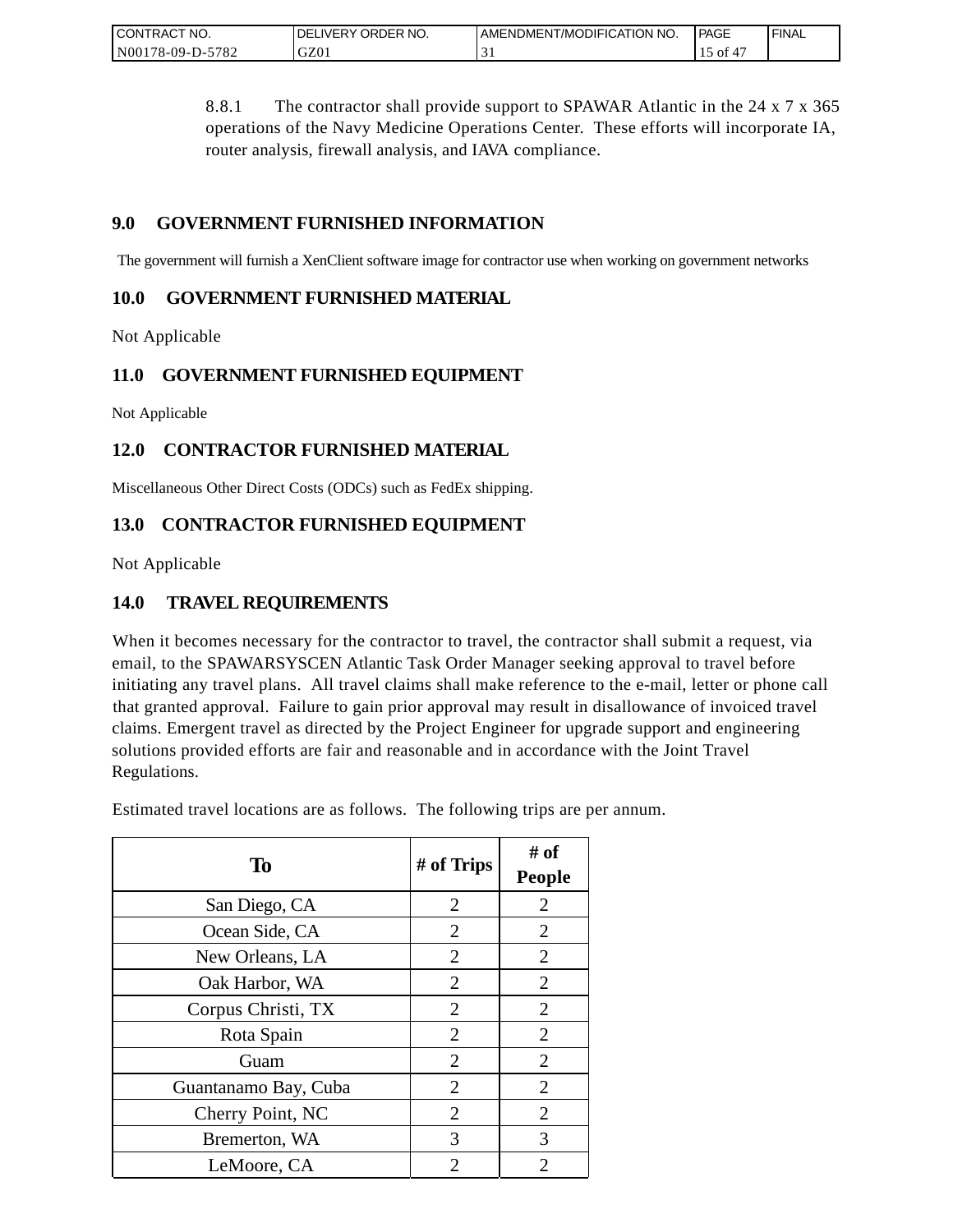| I CONTRACT NO.   | <b>IDELIVERY ORDER NO.</b> | AMENDMENT/MODIFICATION NO. | PAGE  | 'FINAL |
|------------------|----------------------------|----------------------------|-------|--------|
| N00178-09-D-5782 | GZ01                       |                            | 16 of |        |

| Sigonella, Italy      | $\overline{2}$ | $\overline{2}$ |
|-----------------------|----------------|----------------|
| Naples, Italy         | $\overline{c}$ | $\overline{c}$ |
| Okinawa, Japan        | $\overline{c}$ | $\overline{c}$ |
| Pensacola, FL         | 3              | $\overline{c}$ |
| 29 Palms, CA          | 3              | $\overline{2}$ |
| Bethesda, MD          | 6              | $\overline{2}$ |
| Yokosuka, Japan       | 2              | $\overline{c}$ |
| Jakarta, Indonesia    | $\overline{c}$ | $\overline{c}$ |
| Cairo, Egypt          | $\overline{c}$ | $\overline{c}$ |
| Pearl Harbor, HI      | $\overline{2}$ | $\overline{2}$ |
| Lima, Peru            | $\overline{c}$ | $\overline{2}$ |
| Washington, DC        | 3              | $\mathbf{1}$   |
| San Antonio, TX       | 4              | $\overline{c}$ |
| Robins AFB, GA        | 4              | $\overline{c}$ |
| Ft Belvoir, VA        | $\overline{c}$ | $\mathbf{1}$   |
| Miramar, CA           | $\overline{2}$ | 1              |
| Hickham AFB, HI       | 4              | $\overline{2}$ |
| Yokota AFB, Japan     | 4              | $\overline{c}$ |
| Patch Barracks, GE    | $\overline{2}$ | $\mathbf{1}$   |
| Molesworth, GB        | 4              | $\overline{2}$ |
| Buckley AFB, CO       | 4              | $\overline{c}$ |
| Manama, Bahrain       | $\overline{c}$ | $\mathbf{1}$   |
| Fort Benning, GA      | $\overline{c}$ | 1              |
| Fort Bliss, TX        | $\overline{c}$ | 1              |
| Fort Bragg, NC        | $\overline{2}$ | 1              |
| Fort Campbell, KY     | $\overline{c}$ |                |
| Fort Carson, CO       | $\overline{c}$ | 1              |
| Fort Drum, NY         | $\overline{2}$ | 1              |
| Fort Gordon, GA       | $\overline{2}$ | 1              |
| Fort Hood, TX         | $\overline{2}$ | I              |
| Fort Huachuca, AZ     | 2              | 1              |
| Fort Irwin, CA        | $\overline{c}$ | 1              |
| Fort Knox, KY         | $\overline{c}$ | 1              |
| Fort Leavenworth, KS  | $\overline{2}$ | $\mathbf{1}$   |
| Fort Leonard Wood, MO | $\overline{2}$ | 1              |
| Fort Lewis, WA        | 2              | 1              |
| Fort Polk, LA         | 2              | 1              |
| Fort Riley, KS        | $\overline{c}$ | 1              |
| Fort Rucker, AL       | $\overline{c}$ | 1              |
| Fort Sill, OK         | 2              | 1              |
| Fort Stewart, GA      | 2              | 1              |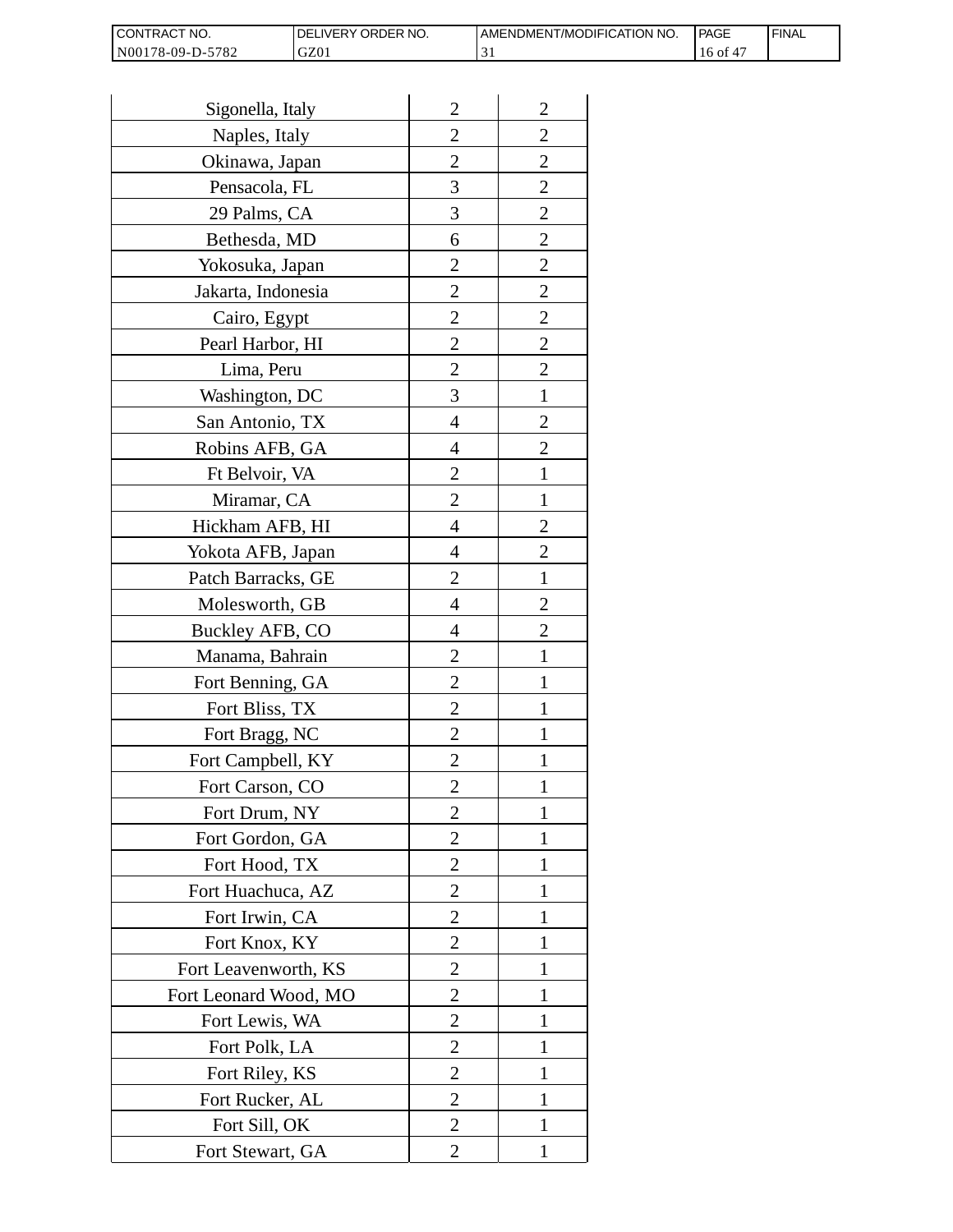| CONTRACT<br>`CT NO.      | NO.<br>' ORDER<br><b>DELIVERY</b> | AMENDMENT/MODIFICATION NO. | l PAGE | 'FINAL |
|--------------------------|-----------------------------------|----------------------------|--------|--------|
| N00178-09-D-5<br>$-5782$ | GZ01                              | . .                        | 0Ī     |        |

| Redstone Arsenal, AL     | $\overline{2}$ | 1            |
|--------------------------|----------------|--------------|
| West Point, NY           | $\overline{2}$ | 1            |
| Seoul, South Korea       | $\overline{2}$ | 1            |
| Fort Wainwright, AK      | $\overline{c}$ | 1            |
| Landstuhl, Germany       | $\overline{2}$ | 1            |
| Fort Shafter, HI         | $\overline{2}$ | 1            |
| Fort Jackson, SC         | 2              | 1            |
| Fort Lee, VA             | 2              | 1            |
| Fort Eustis, VA          | 2              | 1            |
| Fort Sam Houston, TX     | $\overline{c}$ | 1            |
| Camp Zama, Japan         | $\overline{2}$ | 1            |
| Langley AFB, VA          | $\overline{2}$ | 1            |
| Beale AFB, CA            | $\overline{c}$ | 1            |
| Vandenberg AFB, CA       | 2              | 1            |
| Kirtland AFB, NM         | $\overline{2}$ | 1            |
| Offutt AFB, NE           | $\overline{2}$ | 1            |
| Peterson AFB, CO         | 2              | 1            |
| Macdill AFB, FL          | $\overline{2}$ | 1            |
| Scott AFB, IL            | 2              | 1            |
| Wright-Patterson AFB, OH | $\overline{2}$ | 1            |
| Ramstein, Germany        | $\overline{2}$ | 1            |
| Aviano AB, Italy         | 2              |              |
| Osan AB, South Korea     | 2              | 1            |
| Fairchild AFB, WA        | $\overline{2}$ | 1            |
| Incirlik AB, Turkey      | 2              | 1            |
| Travis AFB, CA           | 2              |              |
| Mt. Home AFB, ID         | 2              |              |
| Eielson AFB, AK          | $\overline{2}$ | 1            |
| Cannon AFB, NM           | $\overline{2}$ | $\mathbf{1}$ |
| Holloman AFB, NM         | $\overline{2}$ | 1            |
| Dyess AFB, TX            | 2              | 1            |
| Goodfellow AFB, TX       | 2              | 1            |
| Laughlin AFB, TX         | 2              | 1            |
| Sheppard AFB, TX         | $\overline{c}$ | 1            |
| Altus AFB, OK            | $\overline{2}$ | 1            |
| Barksdale AB, LA         | $\overline{2}$ | 1            |
| Columbus AFB, MS         | $\overline{2}$ | 1            |
| Keesler AFB, LA          | 2              | 1            |
| Randolph AB, TX          | $\overline{2}$ | $\mathbf{1}$ |
| Shaw AFB, SC             | $\overline{2}$ | 1            |
| Seymour Johnson AFB, NC  | 2              | 1            |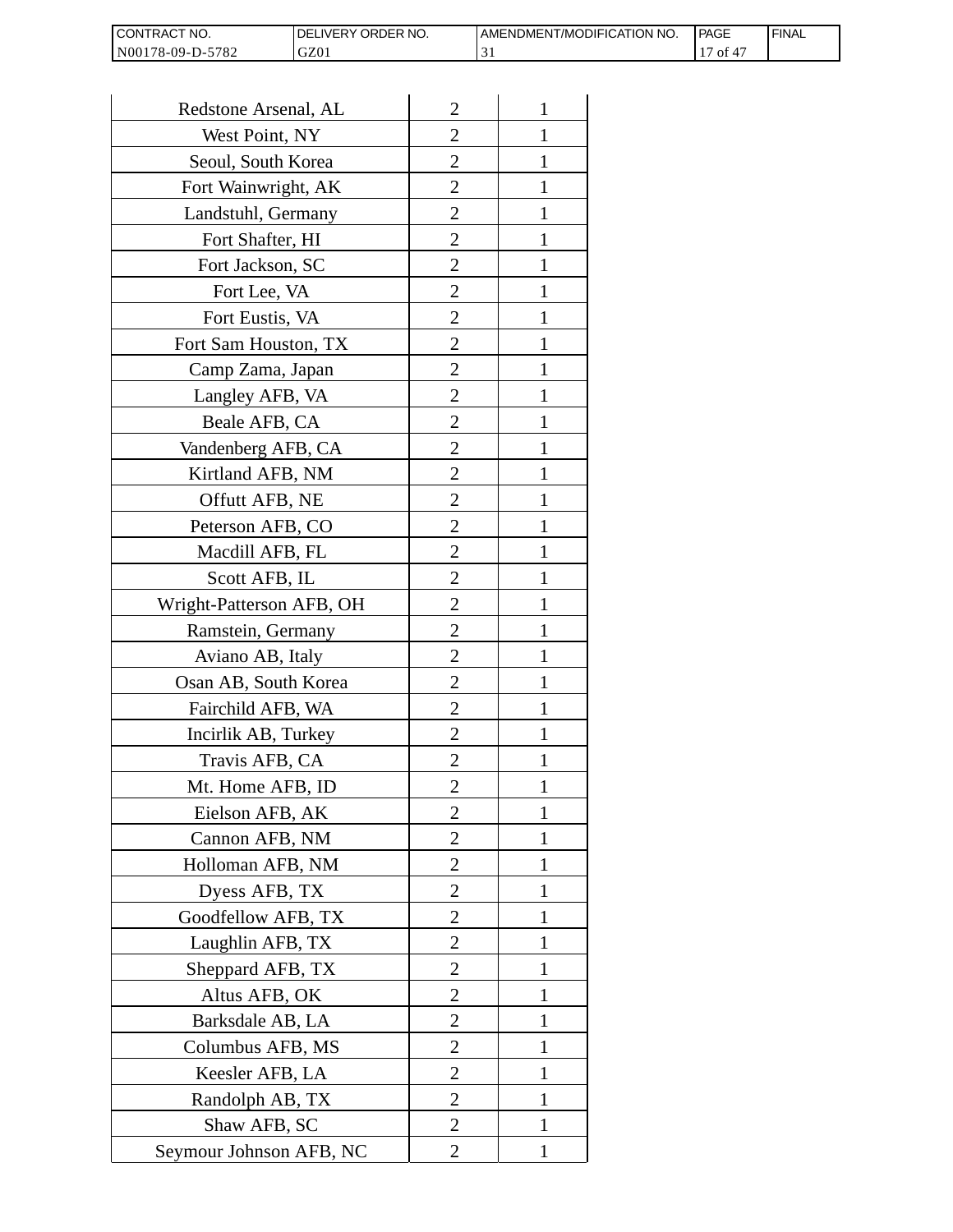| <b>CON</b><br>NO.<br>I RAC         | ORDER NO.<br><b>NERY</b> | T/MODIFICATION NO.<br>AMENDMEN1 | PAGE     | <b>FINAL</b> |
|------------------------------------|--------------------------|---------------------------------|----------|--------------|
| N0017<br>5782<br>78-09-L<br>.<br>໋ | GZ01                     | ຼ                               | 01<br>ιo |              |

| CONTRACT NO.<br>N00178-09-D-5782 | DELIVERY ORDER NO.<br>GZ01 |                | AMENDMENT/MOI<br>31 |
|----------------------------------|----------------------------|----------------|---------------------|
|                                  |                            |                |                     |
| McGuire AFB, NJ                  |                            | $\overline{2}$ | 1                   |
| Andrews AFB, DC                  |                            | 2              | 1                   |
| Bolling AFB, DC                  |                            | $\overline{c}$ | 1                   |
| Dover AFB, DE                    |                            | $\overline{2}$ | 1                   |
| Moody AFB, GA                    |                            | $\overline{2}$ | $\mathbf{1}$        |
| Hurlburt Field AFB, FL           |                            | 2              | 1                   |
| Maxwell AFB, AL                  |                            | $\overline{2}$ | 1                   |
| Patrick AFB, FL                  |                            | $\overline{c}$ | 1                   |
| March AB, CA                     |                            | $\overline{c}$ | 1                   |
| RAF Lakenheath, England          |                            | $\overline{2}$ | $\mathbf{1}$        |
| Lajes Field, Portugal            |                            | $\overline{2}$ | 1                   |
| Grand Forks AFB, ND              |                            | $\overline{2}$ | 1                   |
| Minot AFB, ND                    |                            | $\overline{2}$ | $\mathbf{1}$        |
| Ellsworth AFB, SD                |                            | $\overline{c}$ | 1                   |
| McConnell AFB, KS                |                            | $\overline{c}$ | 1                   |
| Whiteman AFB, MO                 |                            | $\overline{2}$ | 1                   |
| Tinker AFB, OK                   |                            | $\overline{2}$ | 1                   |
| Vance AFB, OK                    |                            | 2              | 1                   |
| Kunsan AB, South Korea           |                            | $\overline{2}$ | 1                   |
| Hill AFB, UT                     |                            | $\overline{c}$ | 1                   |
| Malmstrom AFB, MT                |                            | 2              | 1                   |
| F.E. Warren AFB, WY              |                            | $\overline{2}$ | $\mathbf{1}$        |
| AF Academy AB, CO                |                            | $\overline{2}$ | $\mathbf{1}$        |
| Eglin AFB, FL                    |                            | $\overline{2}$ | 1                   |
| Kansas ANG, KS                   |                            | $\overline{c}$ |                     |
| Spangdahlem AB, Germany          |                            | 2              | 1                   |
| Little Rock AFB, AR              |                            | $\overline{c}$ | 1                   |
| Tyndall AFB, FL                  |                            | $\overline{c}$ | $\mathbf{1}$        |
| Pennsylvania ANG, PA             |                            | $\overline{2}$ | 1                   |
| Edwards AFB, CA                  |                            | 2              | 1                   |
| Los Angeles AFB, CA              |                            | 2              | 1                   |
| Nellis AFB, NV                   |                            | $\overline{2}$ | 1                   |
| Davis Monthan AFB, AZ            |                            | $\overline{c}$ | 1                   |
| Luke AFB, AZ                     |                            | $\overline{2}$ | 1                   |
| Elemendorf AFB, AK               |                            | 2              | 1                   |
| Hanscom AFB, MA                  |                            | 2              | 1                   |
| Kadena AB, Japan                 |                            | 2              | 1                   |
| Misawa, Japan                    |                            | $\overline{c}$ | 1                   |
| Atlanta, GA                      |                            | $\overline{2}$ | 1                   |
| <b>DELIVERABLES</b><br>15.0      |                            |                |                     |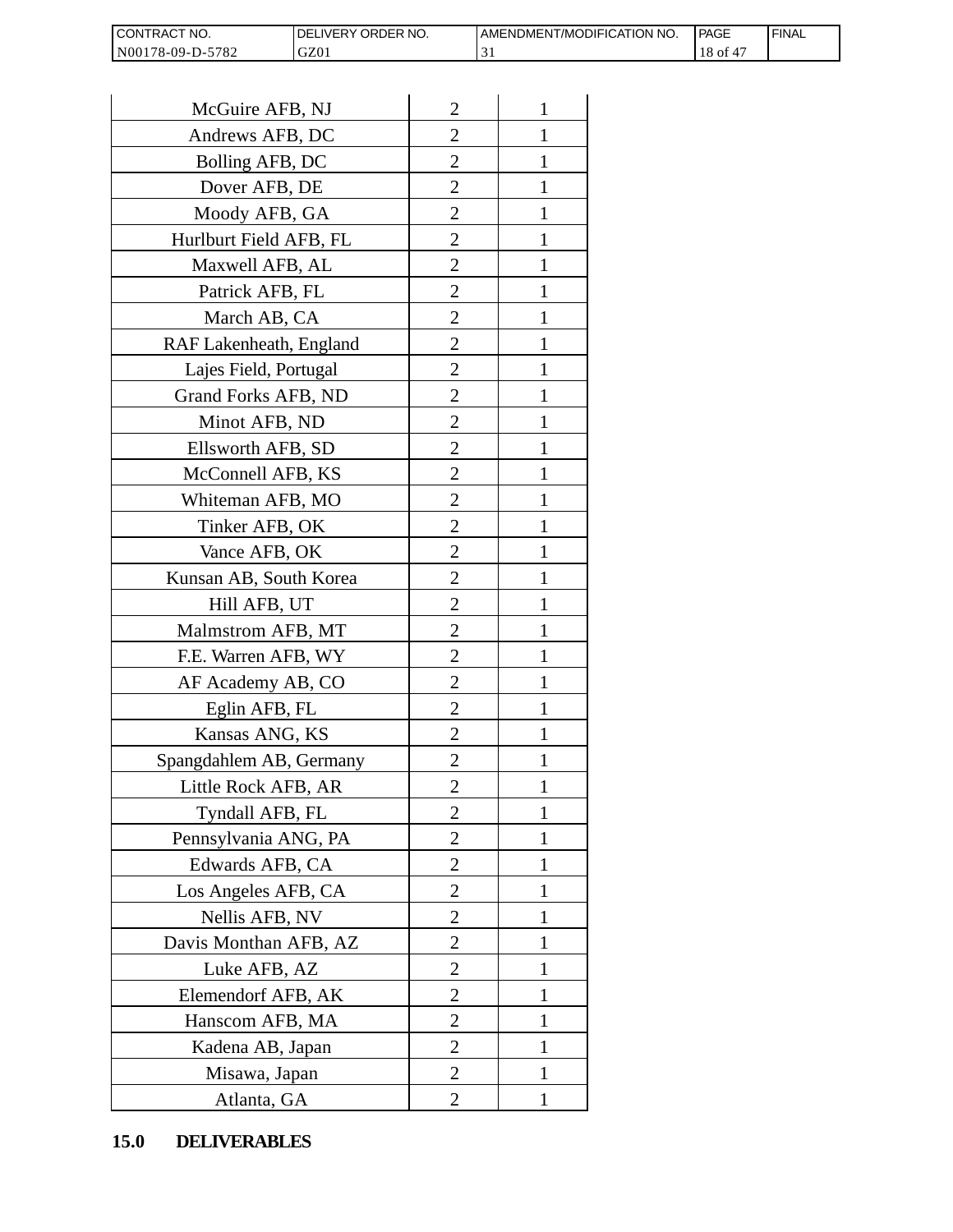| <b>CONTRACT NO.</b>       | ' ORDER NO.<br>DELIVERY | AMENDMENT/MODIFICATION NO. | <b>PAGE</b> | <b>FINAL</b> |
|---------------------------|-------------------------|----------------------------|-------------|--------------|
| 5782<br>N001<br>78-09-D-: | GZ01                    |                            | ' 01        |              |

- Conference, Meeting Minutes and Presentation Reports as required CDRL A001
- Technical Reports as required CDRL A002
- Monthly Status Reports CDRL A003
- $\bullet$  Monthly Financial Reports CDRL A004
- Weekly Activity Reports (WAR) CDRL A005
- White Papers CDRL A006
- NOC Operations CDRL A007
- Network Architecture Analysis Design as required CDRL A008

| CONTRACT NO.<br>N00178-09-D-5782                                                                                                                                                                                                                                                                                                                                 | DELIVERY ORDER NO.<br>GZ01                                                                                                                                                                                                                                                                                              | AMENDME<br>31 |
|------------------------------------------------------------------------------------------------------------------------------------------------------------------------------------------------------------------------------------------------------------------------------------------------------------------------------------------------------------------|-------------------------------------------------------------------------------------------------------------------------------------------------------------------------------------------------------------------------------------------------------------------------------------------------------------------------|---------------|
|                                                                                                                                                                                                                                                                                                                                                                  |                                                                                                                                                                                                                                                                                                                         |               |
| • Monthly Status Reports - CDRL A003<br>• Monthly Financial Reports - CDRL A004<br>• White Papers - CDRL A006<br>• NOC Operations - CDRL A007                                                                                                                                                                                                                    | • Conference, Meeting Minutes and Presentation Reports as rec<br>• Technical Reports as required - CDRL A002<br>• Weekly Activity Reports (WAR) - CDRL A005<br>• Network Architecture Analysis Design as required - CDRL A                                                                                              |               |
|                                                                                                                                                                                                                                                                                                                                                                  |                                                                                                                                                                                                                                                                                                                         |               |
|                                                                                                                                                                                                                                                                                                                                                                  | Type of Technical Reports - A002                                                                                                                                                                                                                                                                                        |               |
| <b>NOC</b> Operations                                                                                                                                                                                                                                                                                                                                            |                                                                                                                                                                                                                                                                                                                         |               |
| Network Architecture Analysis Design                                                                                                                                                                                                                                                                                                                             |                                                                                                                                                                                                                                                                                                                         |               |
| <b>Mitigation Reports</b>                                                                                                                                                                                                                                                                                                                                        |                                                                                                                                                                                                                                                                                                                         |               |
| <b>SSAA Gap Analysis</b>                                                                                                                                                                                                                                                                                                                                         |                                                                                                                                                                                                                                                                                                                         |               |
|                                                                                                                                                                                                                                                                                                                                                                  |                                                                                                                                                                                                                                                                                                                         |               |
| 16.0<br><b>WORKLOAD ESTIMATE</b>                                                                                                                                                                                                                                                                                                                                 |                                                                                                                                                                                                                                                                                                                         |               |
| The following workload data is provided for informational purposes<br>Contract.                                                                                                                                                                                                                                                                                  |                                                                                                                                                                                                                                                                                                                         |               |
| Number of man-hours: 121,408 per year                                                                                                                                                                                                                                                                                                                            |                                                                                                                                                                                                                                                                                                                         |               |
| Other Direct Costs: \$300,000 per year                                                                                                                                                                                                                                                                                                                           |                                                                                                                                                                                                                                                                                                                         |               |
| C-313 SECURITY REQUIREMENTS (DEC 1999)                                                                                                                                                                                                                                                                                                                           |                                                                                                                                                                                                                                                                                                                         |               |
| The work to be performed under this contract as delineated in the DI<br>officer insert attachment number] involves access to and handling of o                                                                                                                                                                                                                   |                                                                                                                                                                                                                                                                                                                         |               |
| In addition to the requirements of the FAR 52.204-2 "Security Requi<br>Security Officer, who shall (1) be responsible for all security aspects of<br>assure compliance with the National Industry Security Program Oper<br>assure compliance with any written instructions from the Security Of<br>Charleston, P.O. Box 190022, North Charleston, SC 29419-9022. |                                                                                                                                                                                                                                                                                                                         |               |
| C-315 WORKWEEK (DEC 1999)                                                                                                                                                                                                                                                                                                                                        |                                                                                                                                                                                                                                                                                                                         |               |
|                                                                                                                                                                                                                                                                                                                                                                  | (a) All or a portion of the effort under this contract will be per<br>normal workweek for Government employees at SPAWAR Sy<br>is Monday through Friday 0730 to 1600. Work at this Gover<br>contractor within the normal workweek unless differing hours<br>Following is a list of holidays observed by the Government: |               |
|                                                                                                                                                                                                                                                                                                                                                                  | Name of Holiday Time of Observance                                                                                                                                                                                                                                                                                      |               |
| New Year's Day 1 January                                                                                                                                                                                                                                                                                                                                         |                                                                                                                                                                                                                                                                                                                         |               |
|                                                                                                                                                                                                                                                                                                                                                                  | Martin Luther King Jr. Day Third Monday in January                                                                                                                                                                                                                                                                      |               |

#### **16.0 WORKLOAD ESTIMATE**

The following workload data is provided for informational purposes only to assist you in estimating the price of this Contract.

### *C-313 SECURITY REQUIREMENTS (DEC 1999)*

The work to be performed under this contract as delineated in the DD Form 254, Attachment No. 2 [Contracting officer insert attachment number] involves access to and handling of classified material up to and including Secret.

In addition to the requirements of the FAR 52.204-2 "Security Requirements" clause, the Contractor shall appoint a Security Officer, who shall (1) be responsible for all security aspects of the work performed under this contract, (2) assure compliance with the National Industry Security Program Operating Manual (DODINST 5220.22M), and (3) assure compliance with any written instructions from the Security Officer Code OA1, SPAWAR Systems Center Charleston, P.O. Box 190022, North Charleston, SC 29419-9022.

#### *C-315 WORKWEEK (DEC 1999)*

(a) All or a portion of the effort under this contract will be performed on a Government installation. The normal workweek for Government employees at SPAWAR Systems Center Charleston and its Detachments is Monday through Friday 0730 to 1600. Work at this Government installation, shall be performed by the contractor within the normal workweek unless differing hours are specified on the individual task orders. Following is a list of holidays observed by the Government: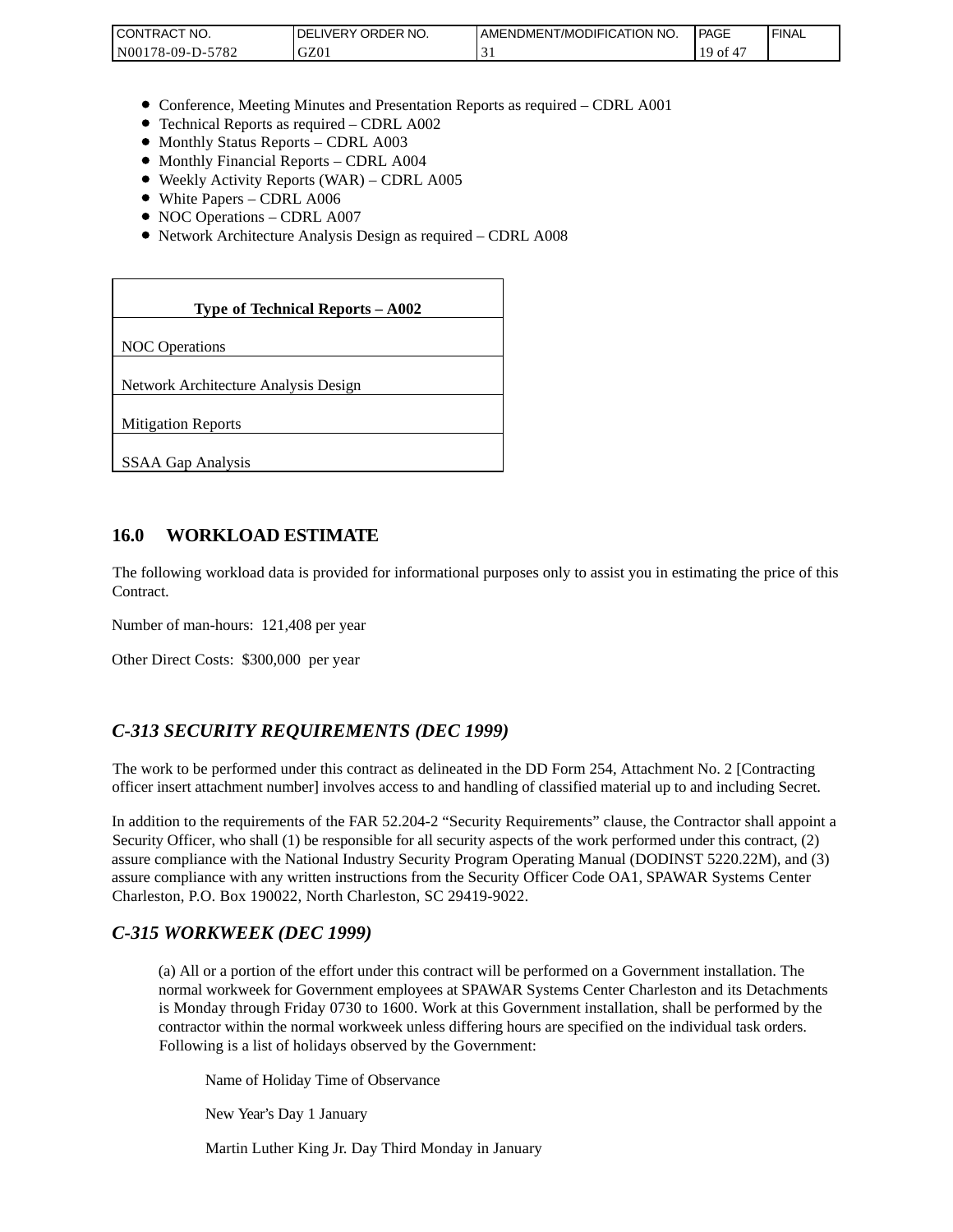| CONTRACT NO.     | ' ORDER NO.<br><b>DELIVERY</b> | AMENDMENT/MODIFICATION<br>'NO. | <b>PAGE</b>  | ' FINAL |
|------------------|--------------------------------|--------------------------------|--------------|---------|
| N00178-09-D-5782 | GZ01                           |                                | $20$ of<br>车 |         |

President's Day Third Monday in February

Memorial Day Last Monday in May

Independence Day 4 July

Labor Day First Monday in September

Columbus Day Second Monday in October

Veteran's Day 11 November

Thanksgiving Day Fourth Thursday in November

Christmas Day 25 December

(b) If any of the above holidays occur on a Saturday or a Sunday, then such holiday shall be observed by the Contractor in accordance with the practice as observed by the assigned Government employees at the using activity.

(c) If the Contractor is prevented from performance as the result of an Executive Order or an administrative leave determination applying to the using activity, such time may be charged to the contract as direct cost provided such charges are consistent with the Contractor's accounting practices.

(d) This contract does not allow for payment of overtime during the normal workweek for employees who are not exempted from the Fair Labor Standards Act unless expressly authorized by the Ordering Officer. Under Federal regulations the payment of overtime is required only when an employee works more than 40 hours in a normal week period.

# *C-317 NOTICE TO CONTRACTOR OF CERTAIN DRUG DETECTION PROCEDURES (DEC 1999)*

(a) Pursuant to Navy policy applicable to both Government and contractor personnel, measures will be taken to prevent the introduction and utilization of illegal drugs and related paraphernalia into Government Work areas.

(b) In furtherance of the Navy's drug control program, unannounced periodic inspections of the following nature may be conducted by installation security authorities:

(1) Routine inspection of contractor occupied work spaces.

(2) Random inspections of vehicles on entry or exit, with drug detection dog teams as available, to eliminate them as a safe haven for storage of or trafficking in illegal drugs.

(3) Random inspections of personnel possessions on entry or exit from the installation.

(c) When there is probable cause to believe that a contractor employee on board a naval installation has been engaged in use, possession or trafficking of drugs, the installation authorities may detain said employee until the employee can be removed from the installation, or can be released to the local authorities having jurisdiction.

(d) Trafficking in illegal drug and drug paraphernalia by contract employees while on a military vessel/installation may lead to possible withdrawal or downgrading of security clearance, and/or referral for prosecution by appropriate law enforcement authorities.

(e) The contractor is responsible for the conduct of employees performing work under this contract and is, therefore, responsible to assure that employees are notified of these provisions prior to assignment.

(f) The removal of contractor personnel from a Government vessel or installation as a result of the drug offenses shall not be cause for excusable delay, nor shall such action be deemed a basis for an equitable adjustment to price, delivery or other provisions of this contract.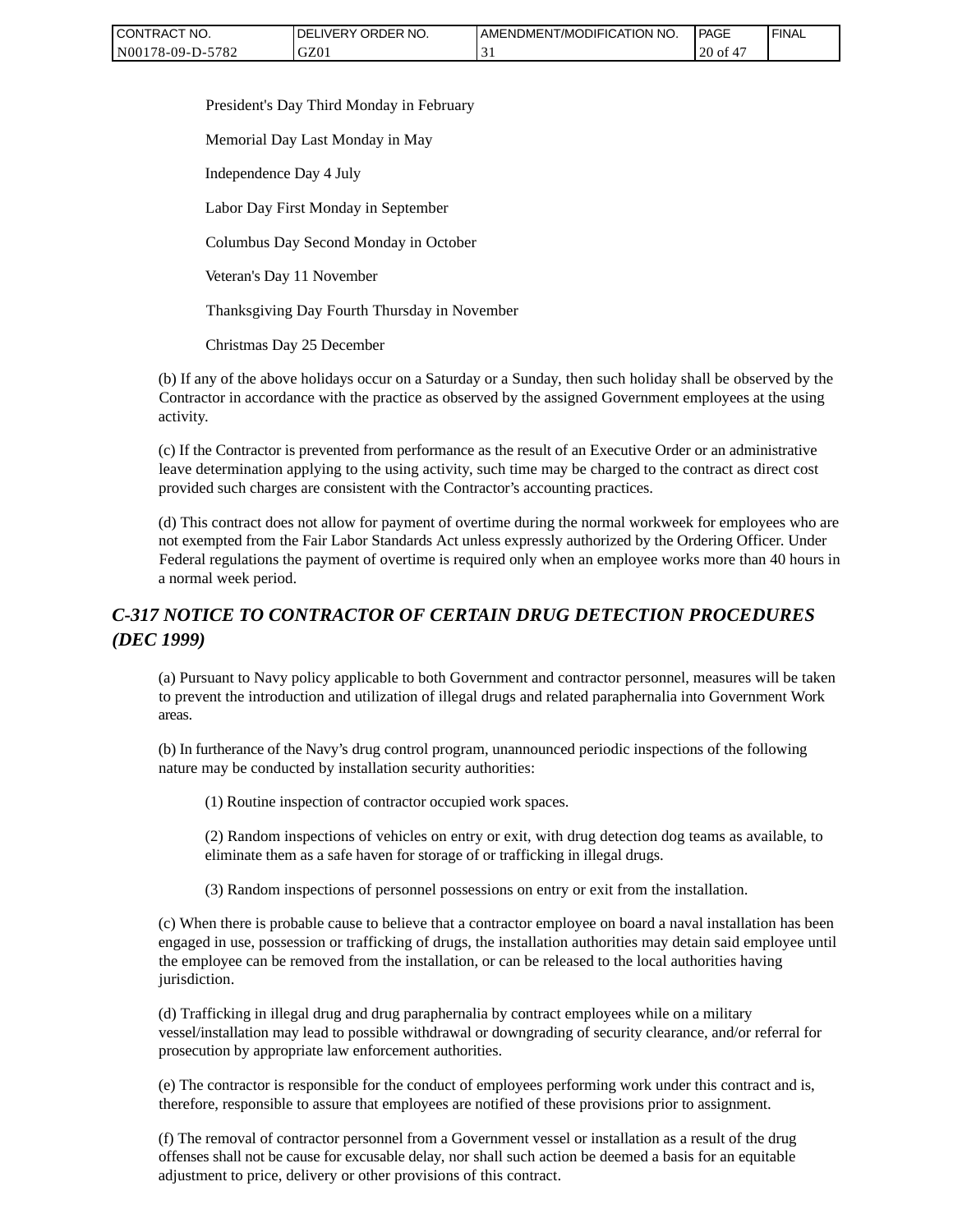| CONTRACT NO.     | <b>IDELIVERY ORDER NO.</b> | AMENDMENT/MODIFICATION NO. | <b>PAGE</b>         | ' FINAL |
|------------------|----------------------------|----------------------------|---------------------|---------|
| N00178-09-D-5782 | GZ01                       |                            | 0Ť<br>4<br>$\sim$ 1 |         |

# *C-718 ACCESSIBILITY OF ELECTRONIC AND INFORMATION TECHNOLOGY (JUN 2001)*

(a) Each Electronic and Information Technology (EIT) supply or service provided under this contract shall comply with the EIT Accessibility Standards listed below:

[The Contracting Officer shall consult with the program office to determine which standards listed in subsection (a) apply and shall check all applicable standards prior to issuing the solicitation.]

\_\_36 C.F.R. § 1194.21 (Software Applications and operating systems

\_\_36 C.F.R. § 1194.22 (Web-based and internet information and applications)

\_\_36 C.F.R. § 1194.23 (Telecommunications products)

\_\_36 C.F.R. § 1194.24 (Video and multimedia products)

\_\_36 C.F.R. § 1194.25 (Self contained, closed products)

\_\_36 C.F.R. § 1194.26 (Desktop and portable computers)

In addition, each EIT supply or service provided under this contract shall comply with 36 C.F.R. § 1194.31 (Functional performance criteria) and 36 C.F.R. § 1194.41 (Information, documentation, and support).

(b) If the Contracting Officer determines that any supply or service delivered under this contract does not comply with the EIT Accessibility Standards, the Contracting Officer will notify the Contractor in writing accordingly. If the Contractor fails to promptly correct or replace the nonconforming products or services with conforming products or services within the delivery schedule contained in the contract, the Government will have the rights and remedies contained in the contract.

*(End of specification)*

# *C-719 EXEMPTION FROM ELECTRONIC AND INFORMATION TECHNOLOGY ACCESSIBILITY REQUIREMENTS (JUN 2001)*

(a) The Government has determined that the following exemption(s) to the Electronic and Information Technology (EIT) Accessibility Standards (36 C.F.R. § 1194) are applicable to this procurement:

\_\_\_\_ The EIT to be provided under this contract has been designated as a National Security System.

\_\_\_\_ The EIT acquired by the contractor is incidental to this contract.

\_\_\_\_ The EIT to be provided under this contract would require a fundamental alteration in the nature of the product or its components in order to comply with the EIT Accessibility Standards.

\_\_\_\_ The EIT to be provided under this contract will be located in spaces frequented only by service personnel for maintenance, repair, or occasional monitoring of equipment.

\_\_\_\_ Compliance with the EIT Accessibility Standards would impose an undue burden on the agency.

\_\_\_\_ The EIT to be provided under this contract is purchased in accordance with FAR Subpart 13.2 prior to January 1, 2003.

(b) Notwithstanding that an exemption exists, the Contractor may furnish supplies or services provided under this contract that comply with the EIT Accessibility Standards (36 C.F.R. § 1194).

### *C-720 PERFORMANCE BASED REVIEW AND ACCEPTANCE PROCEDURES*

This is a performance based order, as defined in FAR Part 37.6. Contractor performance will be reviewed in accordance with the Quality Assurance Plan as follows:

#### *QUALITY ASSURANCE PLAN*

(1) Objective: The purpose of this plan is to provide a quality assurance plan for the services contracted under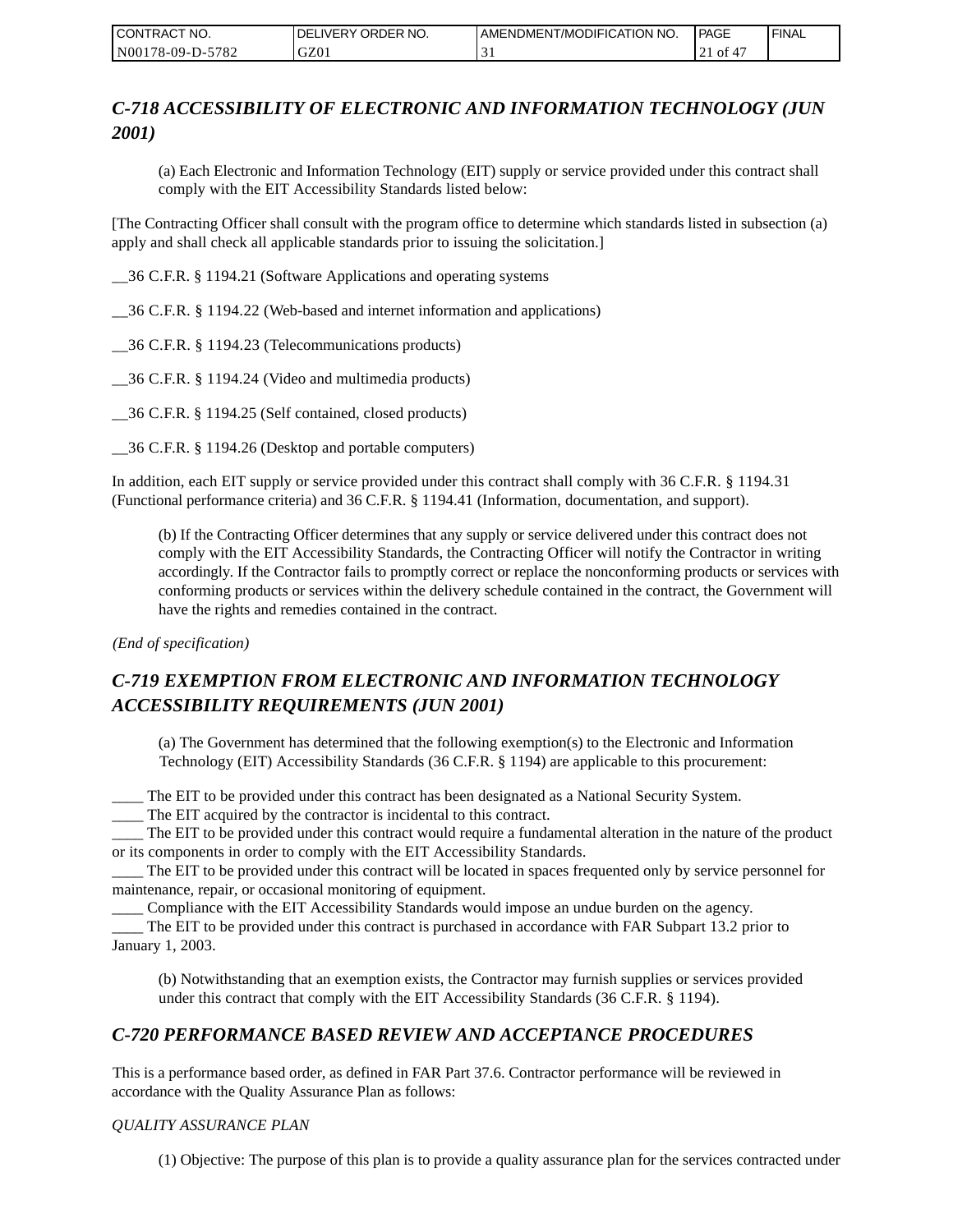| CONTRACT NO.     | ORDER NO.<br><b>DELIVERY</b> | <b>I AMENDMENT/MODIFICATION NO.</b> | PAGE                  | 'FINAL |
|------------------|------------------------------|-------------------------------------|-----------------------|--------|
| N00178-09-D-5782 | GZ01                         | ◡                                   | of 4 $\epsilon$<br>∠∠ |        |

this Task Order. This plan provides a basis for the Task Order Manager (TOM) to evaluate the quality of the contractor's performance. The oversight provided for in this plan, and the remedy established, will help ensure that service levels are of high quality throughout the task order term.

(2) Performance Standards:

a. The deliverables under this task order will be consistently technically accurate.

b. The services delivered under this task order will be consistently of high quality.

c. The contractor's cost control efforts under this task order will be consistently effective (applicable to cost reimbursement task orders).

d. The contractor will be consistently responsive to Government customers in its performance of this task order.

e. For the purposes of this plan, "consistently" is defined as "generally holding true", "persistently over time", and/or "overall uniformly".

(3) Evaluation Methods: The TOM will conduct performance evaluations based on the standards in paragraph 2 above using the following technique:

a. During the performance period of the task order, the TOM will continually and proactively monitor contractor efforts and obtain input from other Government personnel with performance oversight functions to ascertain the level of compliance with the Performance Standards.

b. Every 12 months after the effective date of the task order, the TOM will prepare a Task Order Performance Evaluation (TOPE) documenting the results of the efforts performed under paragraph 3.a. above.

c. The TOM will upload the TOPE to the SeaPort Portal.

(4) Remedy

a. If the annual Performance Evaluation indicates that the contractor has not met one or more of the Performance Standards, the following negative remedy becomes effective: the TOM will submit a negative TOPE on the SeaPort Portal for the applicable Performance Standard.

b. This is a significant negative remedy as the TOPE is a key part of the Performance Monitoring process which:

i. Provides input to the annual Contractor Performance Assessment Report (CPAR); and

ii. Determines the contractor's ability to earn term extensions to its basic SeaPort-e contract in accordance with the Award Term provisions contained therein.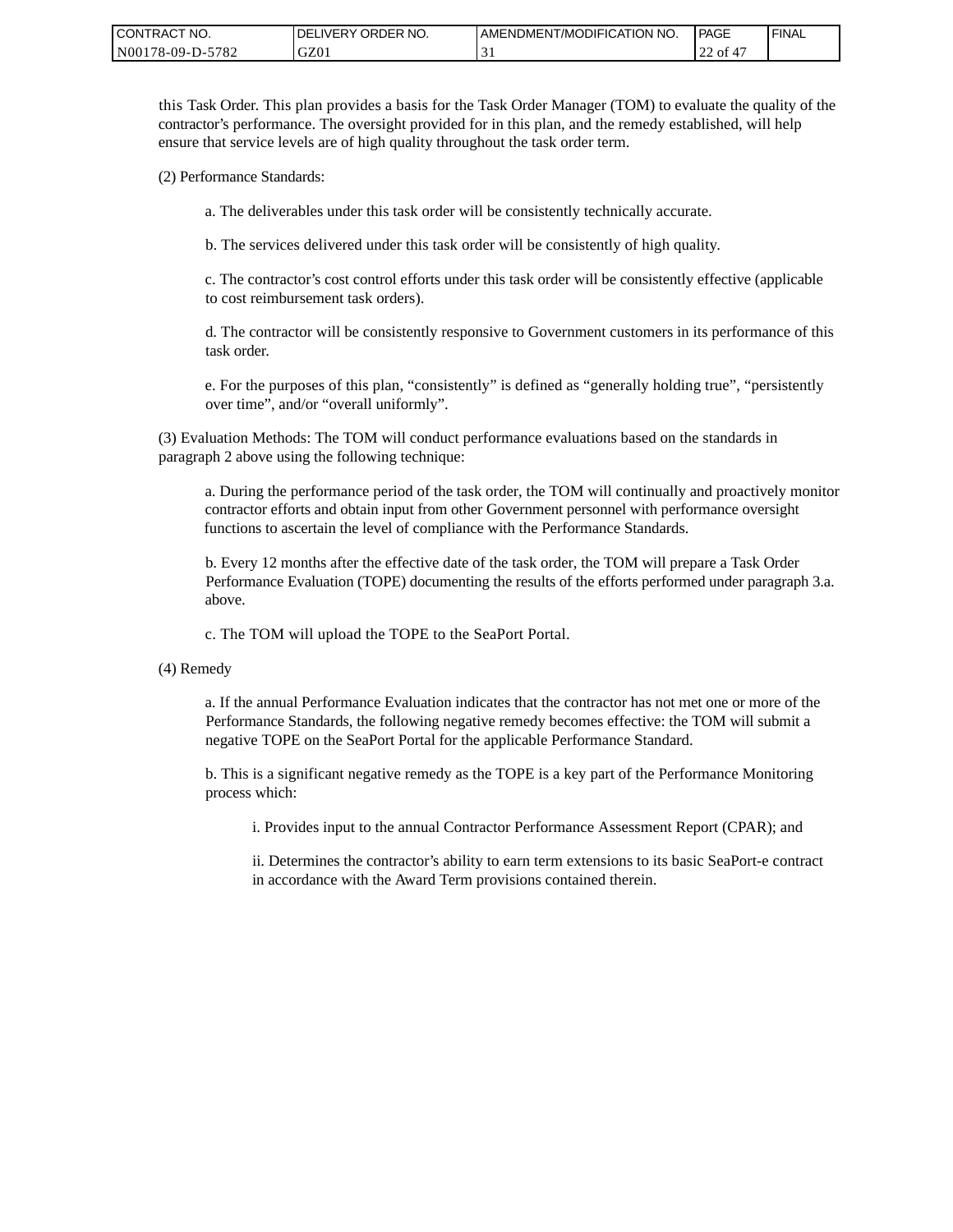| I CONTRACT NO.           | `NO.<br>ORDER<br>.IVERY<br>DELI | AMENDMENT/MODIFICATION NO. | <b>PAGE</b>        | 'FINAL |
|--------------------------|---------------------------------|----------------------------|--------------------|--------|
| -5782<br>  N00178-09-D-5 | GZ0 <sub>1</sub>                | . .                        | $\cap$<br>οt<br>رے |        |

# **SECTION D PACKAGING AND MARKING**

SHIP TO INFORMATION:

See Section G - Task Order Manager

Packaging and Marking shall be in accordance with Section D of the SeaPort-e Multiple Award IDIQ contract.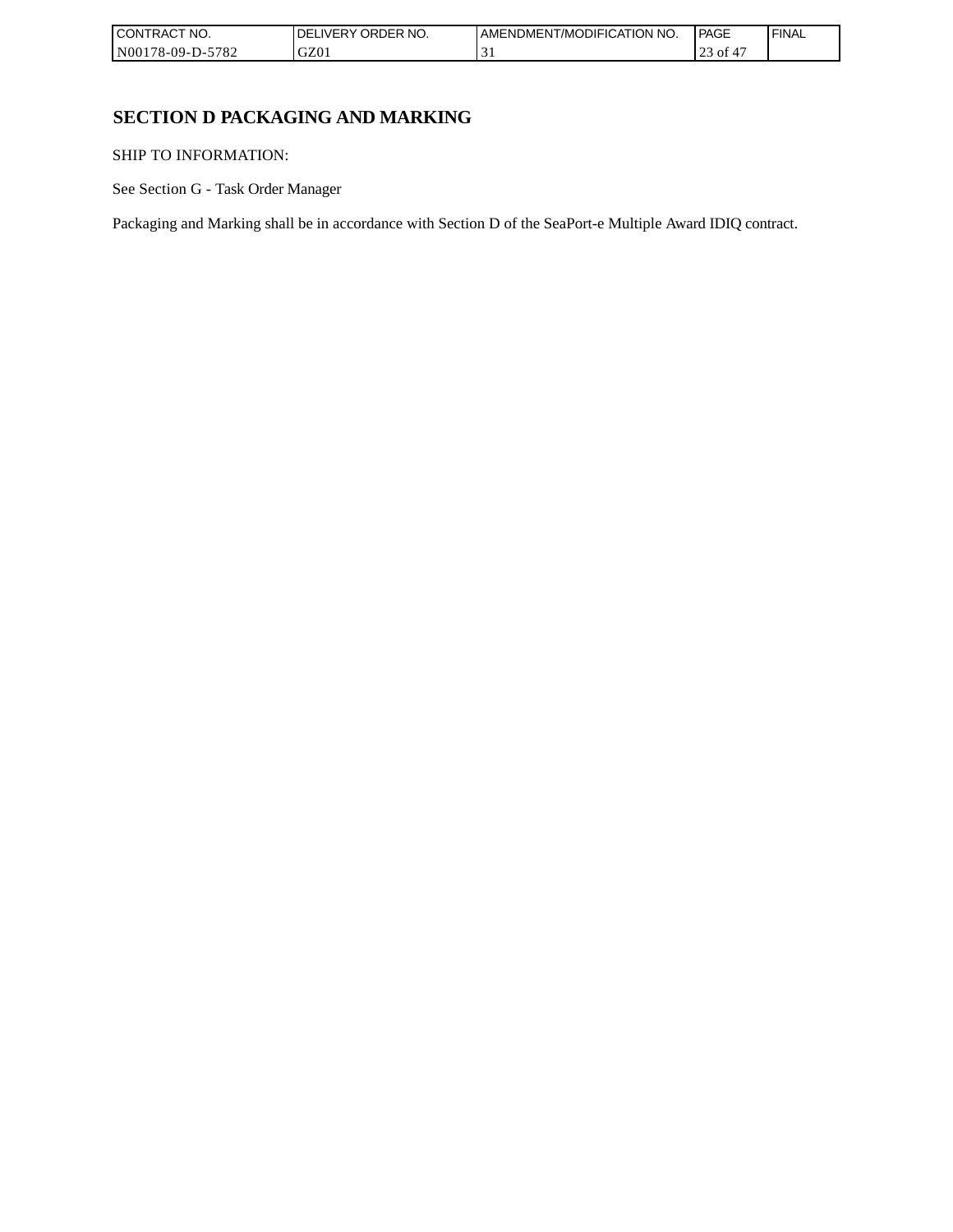| CONTRACT<br>`CT NO.      | NO.<br>' ORDER<br><b>DELIVERY</b> | I AMENDMENT/MODIFICATION NO. | l PAGE    | ' FINAL |
|--------------------------|-----------------------------------|------------------------------|-----------|---------|
| $-5782$<br>N00178-09-D-5 | GZ01                              | . .                          | 24<br>∙or |         |

# **SECTION E INSPECTION AND ACCEPTANCE**

E-303 INSPECTION AND ACCEPTANCE- - DESTINATION (JAN 2002)

Inspection and acceptance of the services to be furnished hereunder shall be made at destination by the Task Order Manager or his duly authorized representative.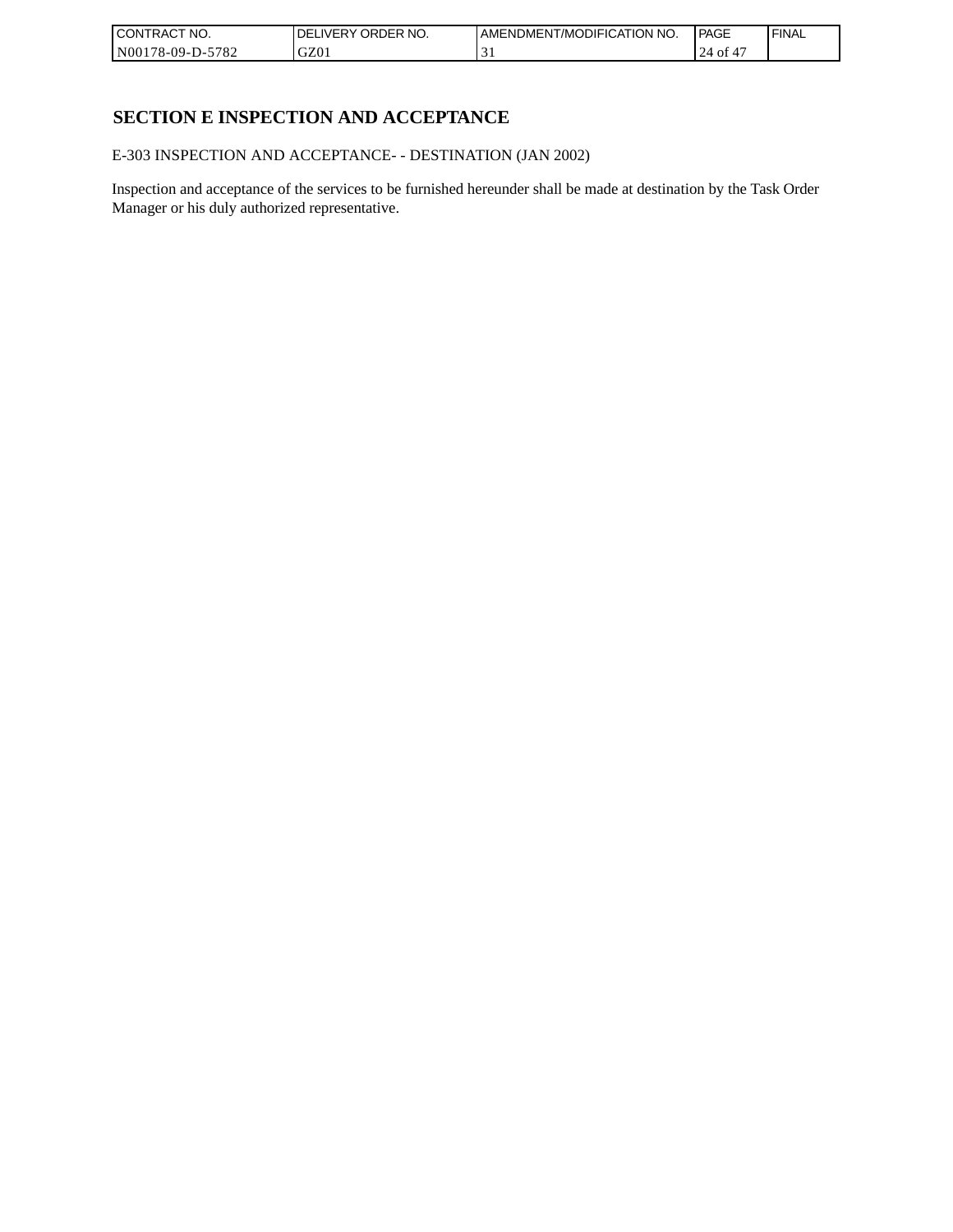| CON <sub>1</sub><br>TRACT NO. | NO.<br>' ORDER<br><b>DELIVERY</b> | I AMENDMENT/MODIFICATION NO. | <b>PAGE</b> | ' FINAL |
|-------------------------------|-----------------------------------|------------------------------|-------------|---------|
| N00178-09-D-5782              | GZ01                              |                              | οt<br>ت     |         |

# **SECTION F DELIVERABLES OR PERFORMANCE**

The periods of performance for the following Items are as follows:

| 4001 | $1/11/2012 - 1/10/2013$ |
|------|-------------------------|
| 4002 | $9/11/2012 - 9/10/2013$ |
| 4003 | $9/11/2013 - 9/10/2014$ |
| 4004 | $9/11/2014 - 9/10/2015$ |
| 4005 | $9/11/2015 - 9/12/2016$ |
| 6001 | $1/11/2012 - 1/10/2013$ |
| 6002 | $9/11/2012 - 9/10/2013$ |
| 6003 | $9/11/2013 - 9/10/2014$ |
| 6004 | $9/11/2014 - 9/10/2015$ |
| 6005 | $9/11/2015 - 9/10/2016$ |
|      |                         |

The periods of performance for the following Items are as follows:

| 4001 | $1/11/2012 - 1/10/2013$ |
|------|-------------------------|
| 4002 | $9/11/2012 - 9/10/2013$ |
| 4003 | $9/11/2013 - 9/10/2014$ |
| 4004 | $9/11/2014 - 9/10/2015$ |
| 4005 | $9/11/2015 - 9/12/2016$ |
| 6001 | $1/11/2012 - 1/10/2013$ |
| 6002 | $9/11/2012 - 9/10/2013$ |
| 6003 | $9/11/2013 - 9/10/2014$ |
| 6004 | $9/11/2014 - 9/10/2015$ |
| 6005 | $9/11/2015 - 9/10/2016$ |
|      |                         |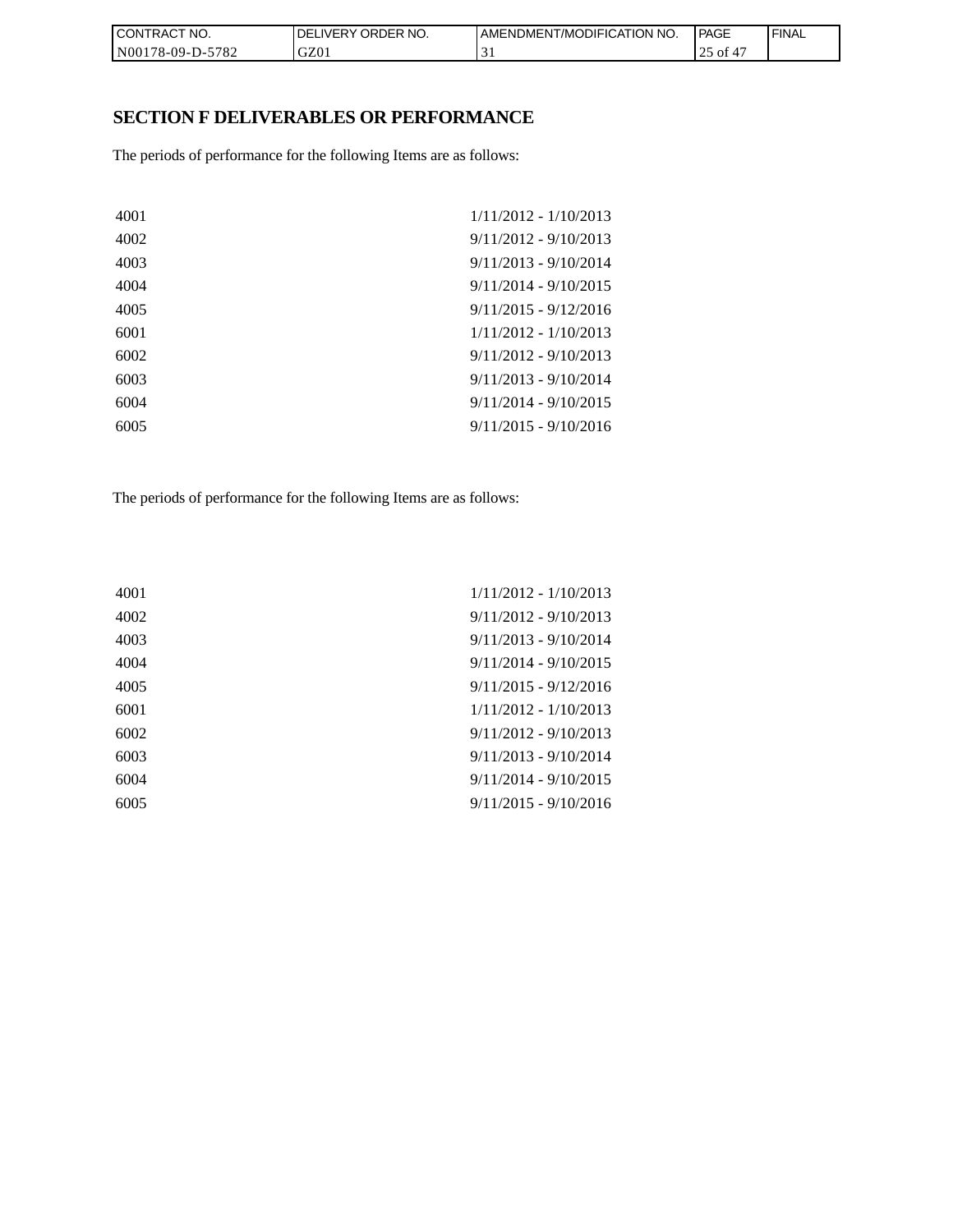| <b>I CONTRACT NO.</b> | DELIVERY ORDER NO. | I AMENDMENT/MODIFICATION NO. | <b>PAGE</b>   | ' FINAL |
|-----------------------|--------------------|------------------------------|---------------|---------|
| N00178-09-D-5782      | GZ01               |                              | 26<br>0Ī<br>4 |         |

## **SECTION G CONTRACT ADMINISTRATION DATA**

COR

Philip A. Middleton, Code 58210, P. O. Box 19022 North Charleston, SC 29419-9022 [philip.a.middleton@navy.mil,](mailto:cphilip.a.middleton@navy.mil) 843-218-3331

G-314 TYPE OF CONTRACT (DEC 1999)

This is a CPFF task order.

# **G-317 INVOICING INSTRUCTIONS FOR SERVICES USING WIDE AREA WORK FLOW (WAWF) (JAN 2007)**

(a) Invoices for services rendered under this task order shall be submitted electronically through the Wide Area Work Flow-Receipt and Acceptance (WAWF). The contractor shall submit invoices for payment per contract terms. The Government shall process invoices for payment per contract terms.

(b) The vendor shall have their CAGE Code activated by calling 1-866-618-5988. Once activated, the vendor shall self-register at the WAWF website at [https://wawf.eb.mil.](https://wawf.eb.mil/) Vendor training is available on the internet at [https://wawftraining.eb.mil.](https://wawftraining.eb.mil/) Additional support can be accessed by calling the Navy WAWF Assistance Line at 1-800-559-9293.

(c) Back-up documentation can be included and attached to the invoice in WAWF. Attachments created with any Microsoft Office product, or Adobe (.pdf files), is attachable to the invoice in WAWF.

(d) A separate invoice will be prepared no more frequently than every two weeks. Do not combine the payment claims for services provided under this contract.

| Invoice<br><b>Type</b> | <b>Cost Vouchers</b>              |
|------------------------|-----------------------------------|
| Issued by $N65236$     |                                   |
| Admin<br>by            | S2404A DCMA MANASSAS              |
| <b>DCAA</b><br>Auditor | HAA47F DCAA Fairfax Branch Office |
| Service<br>Approver    | S2404A DCMA MANASSAS              |
| Pay by                 | HQ0338 DFAS COLUMBUS CENTER       |

(e) The following information is provided for completion of the invoice in WAWF:

Pursuant to the requirement at DFARS PGI 204.7108, Payment Instructions (d) (12) none of the standard payment instructions identified in paragraphs  $(d)(1)$  through  $(11)$  of this section are appropriate, the Payment instructions below provide a significantly better reflection of how funds will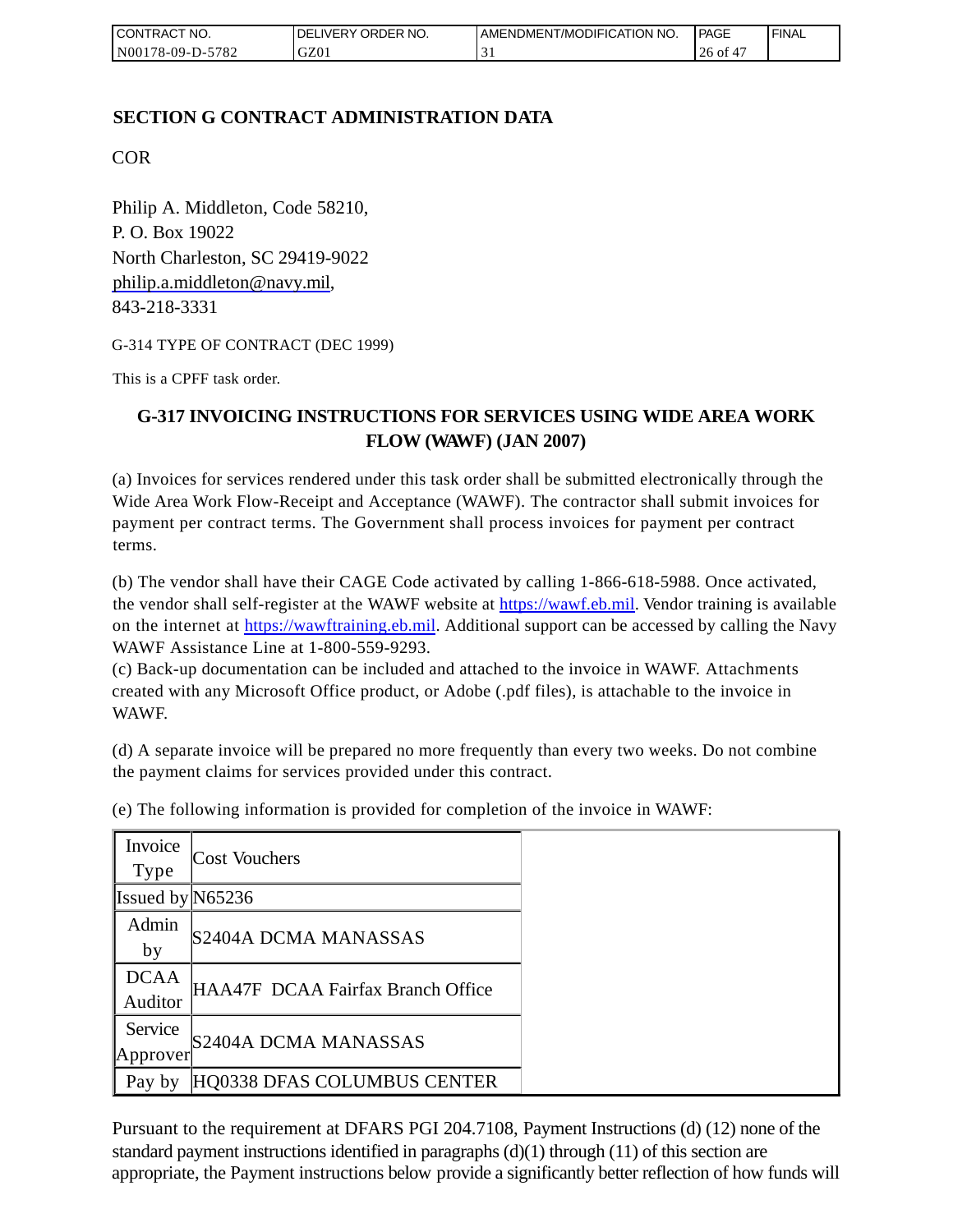| CONTRACT NO.     | I DELIVERY ORDER NO. | AMENDMENT/MODIFICATION NO.    | <b>PAGE</b> | 'FINAL |
|------------------|----------------------|-------------------------------|-------------|--------|
| N00178-09-D-5782 | GZ01                 | $\overline{\phantom{a}}$<br>◡ | ' ot        |        |

be expended in support of contract performance.

# **INVOICING AND PAYMENT INSTRUCTIONS FOR MULTIPLE ACCOUNTING CLASSIFICATION CITATIONS**

Consistent with task order clause 5252.232-9206, Segregation of Costs, the contractor shall segregate and accumulate costs for the performance of this task order by the appropriate Accounting Classification Reference Number (ACRN). The contractor's invoice shall identify the appropriate Contract and Task Order numbers. For the work performed, invoiced costs shall be associated to the Contract Line Item Number (CLIN), the Contract Subline Item (SLIN), and the specific ACRN. Invoices submitted to the paying office that do not comply with this requirement will be returned to the contractor for resubmission. The contractor shall provide an electronic copy of each invoice to the Task Order Manager at the time of submission to DCAA/DFAS. The paying office will disburse funds in strict compliance with the amounts invoiced by CLIN/SLIN/ACRN.

### **SPAWAR ATLANTIC OMBUDSMAN**

The SPAWAR Ombudsman for this Task Order is: Steve Harnig- 843-218-4560

Address: PO Box 190022, N. Charleston, SC 29419

Accounting Data

SLINID PR Number Amount -------- -------------------------------------------------- --------------------- 400101 1300239279 25000.00  $T.T.A$  : AA 970130.1212D 2012 010 1 010400807793-1 884 257.22 DRAM 26316 044226 Standard Number: DRAM 26316/AA NWA: 100000579665 0060 ALL TASKS IN THE PWS BASE Funding 25000.00 Cumulative Funding 25000.00 MOD 01 400102 1300286595 270000.00 LLA : AB 9720130 1212 201 2 010 1 010100 80 7700-1 884 257.31 P RM 22085 Standard Number: PRM 22085/AA NWA: 100000579674 0060 ALL TASKS 600101 1300286595 10000.00 LLA : AB 9720130 1212 201 2 010 1 010100 80 7700-1 884 257.31 P RM 22085 Standard Number: PRM 22085/AA NWA: 100000579674 0060 ODCS MOD 01 Funding 280000.00 Cumulative Funding 305000.00 MOD 02 400201 1300298860 1865000.00  $T.T.A$  : AC 9720130.18P2 252 46896 0 068688 2D JTF42 468962 1H303Q Standard Number: N4689612MPJTF42/AA NWA: 100000742221 0060 TASK MCIS CNDSP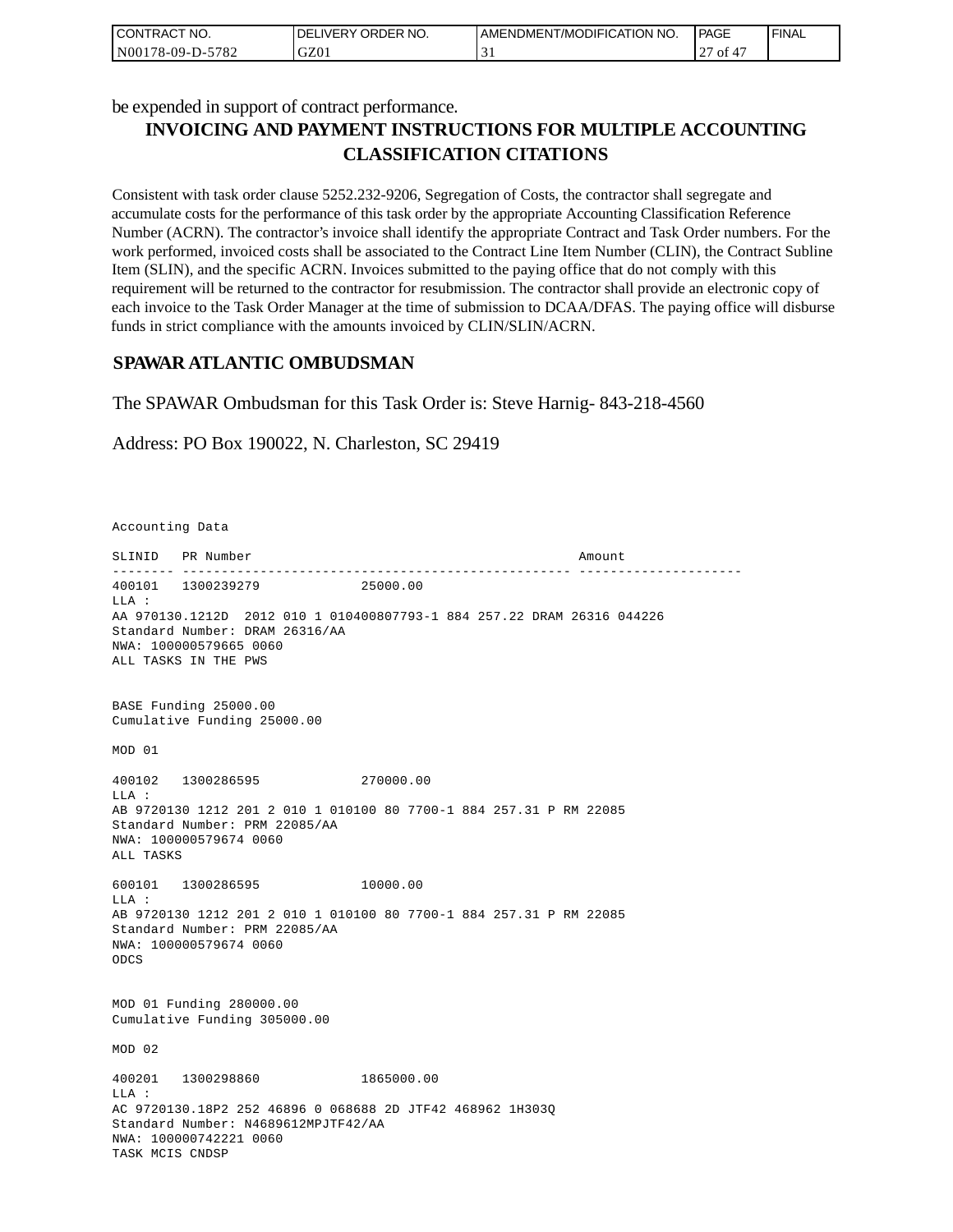| CONTRACT NO.     | `NO.<br>' ORDER<br><b>DELIVERY</b> | AMENDMENT/MODIFICATION NO. | PAGE         | ' FINAL |
|------------------|------------------------------------|----------------------------|--------------|---------|
| N00178-09-D-5782 | GZ01                               |                            | $28$ of $4'$ |         |

600201 1300298860 20000.00 LLA : AC 9720130.18P2 252 46896 0 068688 2D JTF42 468962 1H303Q Standard Number: N4689612MPJTF42/AA NWA: 100000742221 0060 ODCS TASK MCIS CNDSP

MOD 02 Funding 1885000.00 Cumulative Funding 2190000.00

MOD 03

400202 1300319971 272477.34 LLA : AD 970130.1313D 2013 0101010400807793-1884 257.31 PRM 3347 044226 Standard Number: PRM 33474 NWA: 100000773020 0060

MOD 03 Funding 272477.34 Cumulative Funding 2462477.34

MOD 04

400203 1300332147 185367.00 LLA : AE 9730130 1884 201 3 010 1 010400 80 7793-1 884 257.31 P RM 34293 044226 Standard Number: PRM 34293 NWA: 100000809878 0060 TASK MCIS NETTOPS

MOD 04 Funding 185367.00 Cumulative Funding 2647844.34

MOD 05 Funding 0.00 Cumulative Funding 2647844.34

MOD 06

400204 1300354996 150000.00 LLA : AG 970130.1313D 2013 0101010400807793-1884 275.31 PRM35086 044226 Standard Number: PMR 35086 NWA:100000832927-0060 TASK MCIS NETTOPS

400205 1300354996 125000.00 LLA : AH 970130.1313D 2013 0101010400807793-1884 275.31 PRM35050 044226 Standard Number: PRM 35050 NWA: 100000832928-0060 TASK MCIS NETTOPS

600202 1300354996 5000.00 LLA : AH 970130.1313D 2013 0101010400807793-1884 275.31 PRM35050 044226 Standard Number: PRM 35050 NWA: 100000832928-0060 ODCS MCIS NETTOPS

MOD 06 Funding 280000.00 Cumulative Funding 2927844.34

MOD 07 Funding 0.00 Cumulative Funding 2927844.34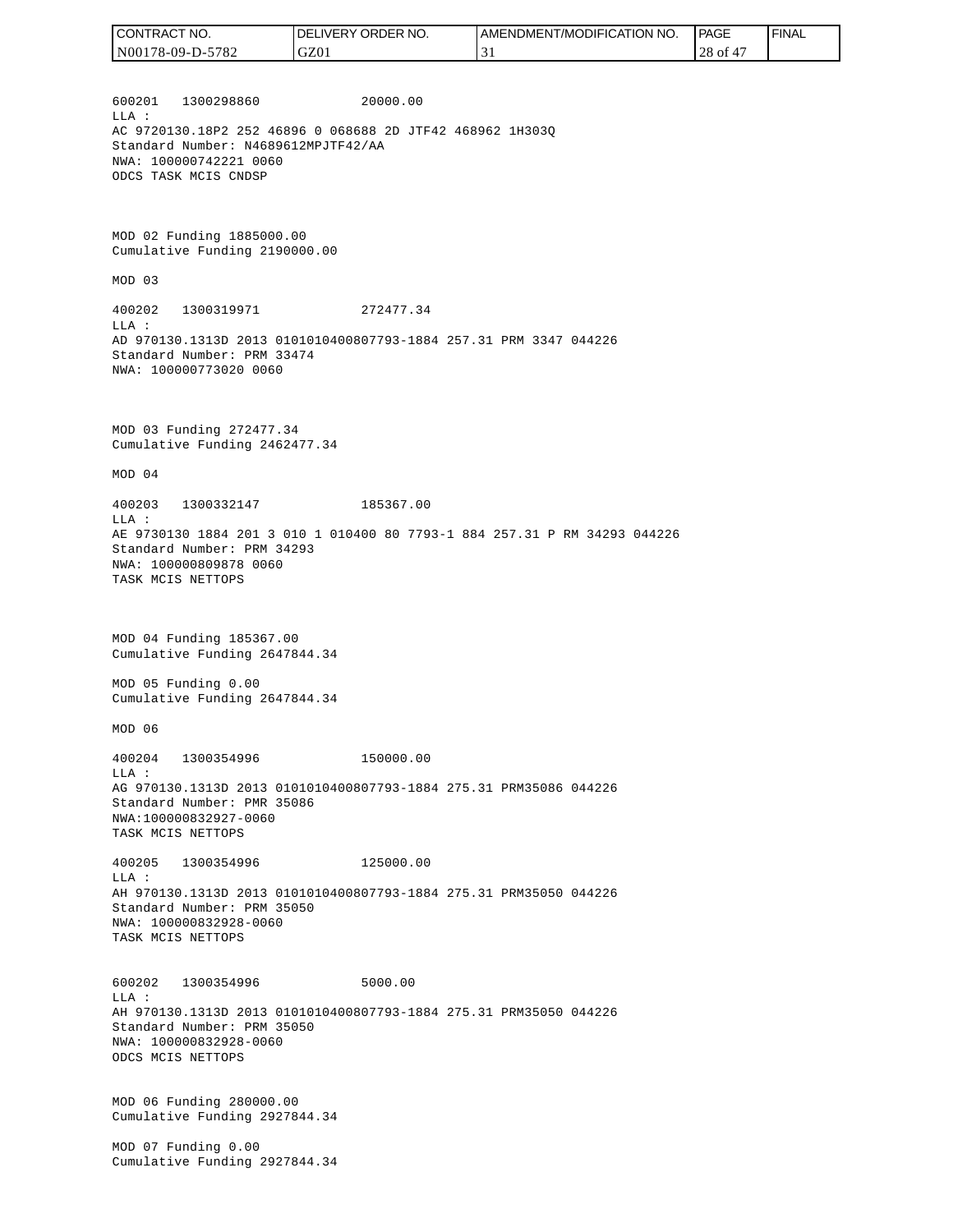| CONTRACT NO.     | <b>IDELIVERY ORDER NO.</b> | I AMENDMENT/MODIFICATION NO. | PAGE       | ' FINAL |
|------------------|----------------------------|------------------------------|------------|---------|
| N00178-09-D-5782 | GZ01                       |                              | $29$ of 4, |         |

MOD 08 400301 1300373150 1700000.00 LLA : AJ 9730130 18P2 253 46896 0 068688 2D PJTF38 4689631H304Q Standard Number: N4689613MPJTF38 NWA: 100000831524-0060 MCIS NETTOPS 400302 1300373150 180000.00 LLA : AK 9730130 1884 010 10104 0 080779 3 257.31 PRM36219 044226 Standard Number: PRM 36219 NWA: 100000852592-0060 MCIS NETTOPS 400303 1300373150 50000.00 LLA : AL 9730130 1884 010 10104 0 080779 3 257.31 PRM36229 044226 Standard Number: PRM 36229 NWA: 100000852590-0060 MCIS NETTOPS 600301 1300373150 9215.99  $T.T.A$  : AJ 9730130 18P2 253 46896 0 068688 2D PJTF38 4689631H304Q MOD 08 Funding 1939215.99 Cumulative Funding 4867060.33 MOD 09 Funding 0.00 Cumulative Funding 2927844.34 MOD 10 Funding 0.00 Cumulative Funding 4867060.33 MOD 11 400304 1300394554 150000.00 LLA : AM 970130.1414D 1884 0101010400807793 257.31 PRM46252 044226 Standard Number: PRM 46252 NWA: 100000876563 0060 TASK MCIS NETTOPS MOD 11 Funding 150000.00 Cumulative Funding 5017060.33 MOD 12 Funding 0.00 Cumulative Funding 5017060.33 MOD 13 400305 1300415544 450000.00  $L.L.A$  : AN 970130.1414D 1884 0101010400807793 257.31 PRM47234 044226 Standard Number: PRM47234 NWA: 100000876217 0060 MCIS NETTOPS MOD 13 Funding 450000.00 Cumulative Funding 5467060.33 MOD 14 400306 1300436371 432000.00 LLA : AP 970130 1414D 1884 010 10104 0 080779 3 257.31 PRM47625 044226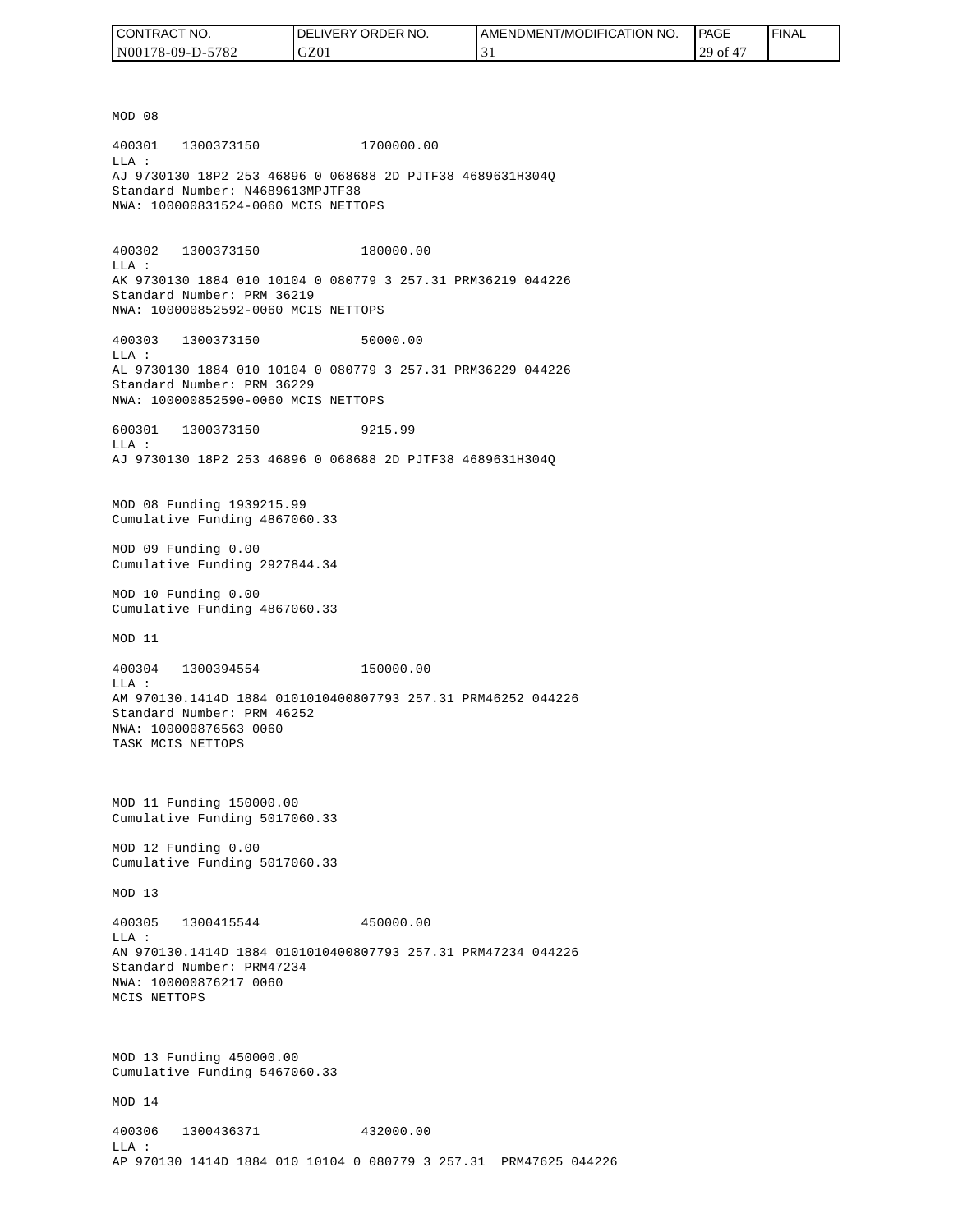CONTRACT NO. DELIVERY ORDER NO. AMENDMENT/MODIFICATION NO. PAGE FINALCONTRACT NO.<br>NO0178-09-D-5<br>Standard Numk<br>NWA: 1000087<br>IA CNDSP SUPP<br>400307 1300<br>400307 1300<br>400307 1300<br>MLA: 2000087<br>NET CNDSP SUPPC<br>600302 1300<br>NET TOPS SUPPC<br>600302 1300<br>LLA: AP 970130 141<br>Standard Numk<br>NWA: 10000087<br>MAD N00178-09-D-5782 GZ01 31 30 of 47 Standard Number: PRM 47625 NWA: 100000876218 0060 IA CNDSP SUPPORT 400307 1300436371 100000.00 LLA : AQ 970130 1414D 1884 010 10104 0 080779 3 257.31 PRM47236 044226 Standard Number: PRM 47236 NWA: 100000876564 0060 NETTOPS SUPPORT 600302 1300436371 1000.00 LLA : AP 970130 1414D 1884 010 10104 0 080779 3 257.31 PRM47625 044226 Standard Number: PRM 47625 NWA:100000876218 0060 ODCs IA CNDSP MOD 14 Funding 533000.00 Cumulative Funding 6000060.33 MOD 15 400401 1300443439 146506.30 LLA : AR 970130.1414D 1884 0101010400807793 257.31 PRM47246 044226 Standard Number: PRM 47246 NWA: 100000876513 0060 HAIMS SUPPORT 400402 1300443439 326566.16 LLA : AS 970130.1414D 1884 0101010400807793 257.31 PRM47632 044226 Standard Number: PRM 47632 NWA: 100000876514 0060 HAIMS SUPPORT 400403 1300443439 170045.28 LLA : AT 970130.1414D 1884 0101010400807793 257.31 PRM47629 044226 Standard Number: PRM 47629 NWA: 100000876565 0060 NET OPS 600401 1300443439 2000.00 LLA : AS 970130.1414D 1884 0101010400807793 257.31 PRM47632 044226 Standard Number: PRM 47632 NWA: 100000876514 0060 ODC HAIMS SUPPORT MOD 15 Funding 645117.74 Cumulative Funding 6645178.07 MOD 16 400403 1300443439 100.00 LLA : AT 970130.1414D 1884 0101010400807793 257.31 PRM47629 044226 Standard Number: PRM 47629 NWA: 100000876565 0060 NET OPS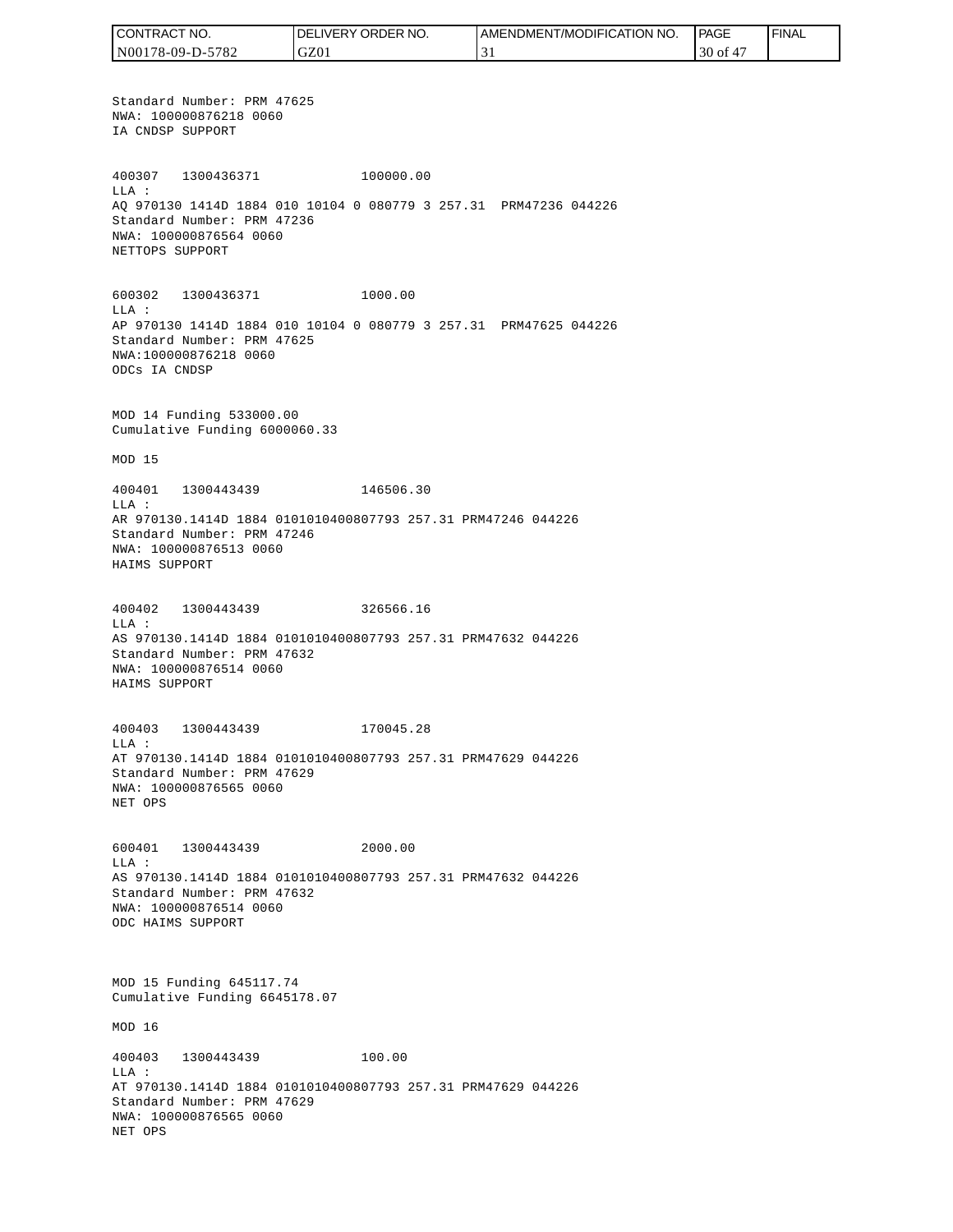| I CONTRACT NO.   | <b>IDELIVERY ORDER NO.</b> | AMENDMENT/MODIFICATION NO. | PAGE | 'FINAL |
|------------------|----------------------------|----------------------------|------|--------|
| N00178-09-D-5782 | GZ01                       |                            | οt   |        |

MOD 16 Funding 100.00 Cumulative Funding 6645278.07 MOD 17 400404 1300447315 79883.00 LLA : AU 9740130.14140 1884 010 10104 0 080779 3 257.31 PRM47236 044226 Standard Number: PRM 47236 NWA#100000876564-0060 400405 1300447315 31866.63 LLA : AV 9740130.1414D 1884 010 10104 0 080779 3 257.31 PRM47625 044226 Standard Number: PRM 47625 NWA# 100000876218-0060 400406 1300447315 1700000.00 LLA : AW 9740130.1414D 1884 010 10104 0 080778 1 257.31 PRM48711 044226 Standard Number: PRM 48711 NWA# 100000961211-0060 600402 1300447315 5000.00 LLA : AW 9740130.1414D 1884 010 10104 0 080778 1 257.31 PRM48711 044226 Standard Number: PRM 48711 NWA#100000961211-0060 MOD 17 Funding 1816749.63 Cumulative Funding 8462027.70 MOD 18 400407 1300481274 175000.00 LLA : AX 970130.1515D-1884 0101010400807793 257.31 044226 PRM510087 Standard Number: PRM510087 PR 1300481274 Funding Doc PRM510087 400408 1300481274 195000.00 LLA : AY 9750130 1884 010 10104 0 080779 3 257.31 PRM58800 044226 130048127400002 Standard Number: PRM58800 PR 1300481274 Funding DOC PRM58800 400409 130048127400004 90000.00 LLA : AZ 9750130 1884 010 10104 0 080779 3 257.31 PRM58810 044226 Standard Number: PRM58810 PR 1300481274 Funding DOC PRM58810 600403 130048127400003 5000.00 LLA : BA 9750130 1884 010 10104 0 080779 3 257.31 PRM58800 044226 Standard Number: PRM58800(odc) PR 1300481274 Funding Doc PRM58800(odc) MOD 18 Funding 465000.00 Cumulative Funding 8927027.70 MOD 19 400410 130049346600001 400000.00  $L.L.A$  : BB 9750130 1884 010 10104 0 080779 3 257.31 PRM510177 044226 Standard Number: PRM510177 ACRN BB: Labor PR 1300493466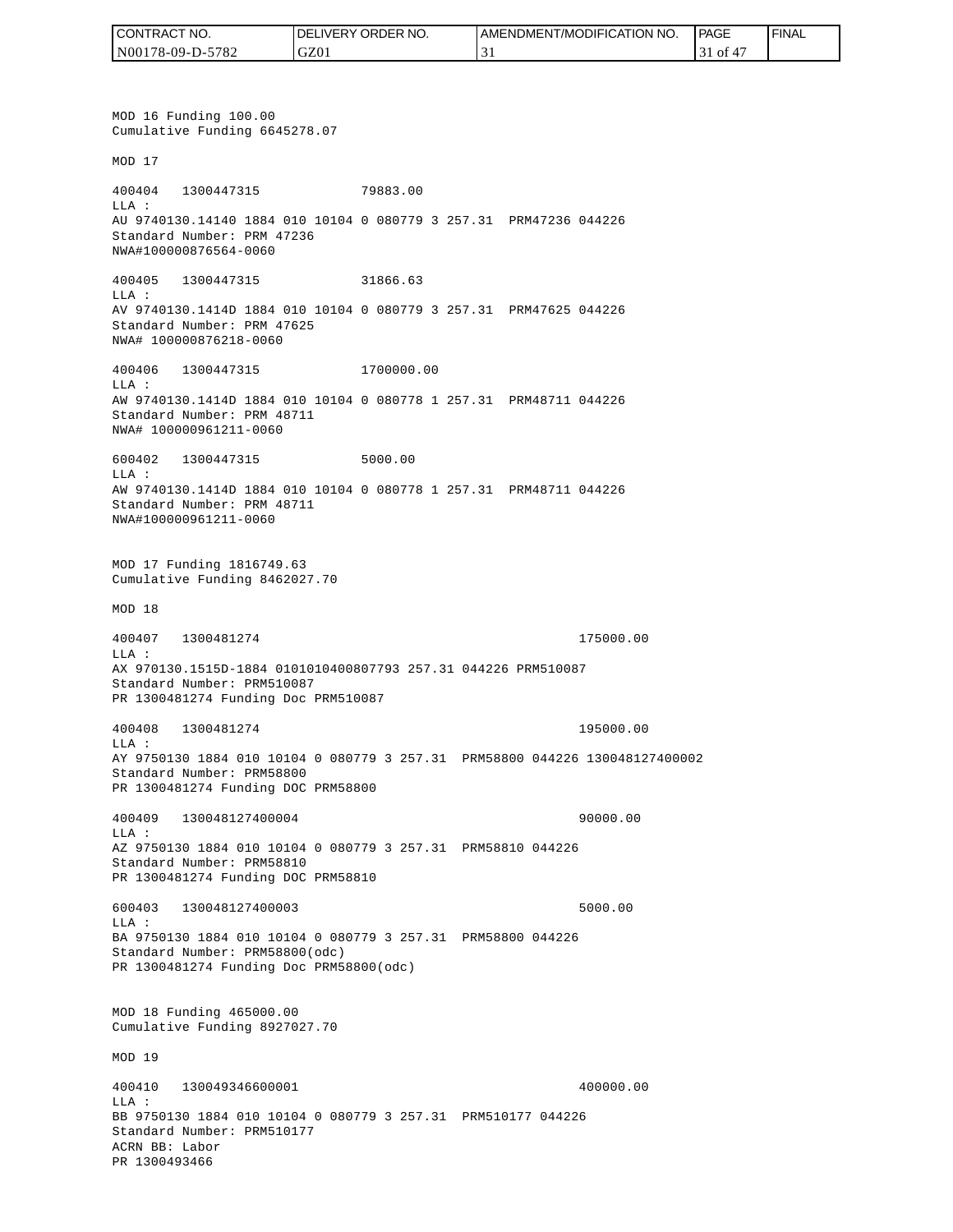DOC: PRM510177 NWA/BS# 100000986791 0060 400411 130049346600002 300000.00 LLA : BC 9750130 1884 010 10104 0 080779 3 257.31 044226 Standard Number: PRM510223 ACRN BC: Labor PR: 1300493466 DOC: PRM510223 NWA/BS# 100000986794 0060 400412 130049346600003 65000.00 LLA : BD 9750130 1884 010 10104 0 080779 3 257.31 PRM58810 044226 Standard Number: PRM58810 ACRN BD: Labor PR 1300493466 DOC NO. PRM58810 NWA/BS# 100000989199 0060 MOD 19 Funding 765000.00 Cumulative Funding 9692027.70 MOD 20 400413 130049476600001 492000.00 LLA : BE 9750130 1882 252 00018 0 068688 2D CV0003 6890151H334Q Standard Number: N6890115RCV0003 PR: 1300494766 COST CODE: 6890151H334Q FUNDING DOC: N6890115RCV0003 NWA: 100001020678 0401 600404 130049476600002 8000.00 LLA : BE 9750130 1882 252 00018 0 068688 2D CV0003 6890151H334Q Standard Number: N6890115RCV0003 PR: 1300494766 COST CODE: 6890151H334Q FUNDING DOC: N6890115RCV0003 NWA:100001020678 0401 MOD 20 Funding 500000.00 Cumulative Funding 10192027.70 MOD 21 400414 130050311200001 362806.38  $T.T.A$  : BF 9750130 1884 010 10104 0 080779 3 257.31 PRM510760 044226 Standard Number: PRM510760 ACRN BF PR1300503112 FUNDING DOC:PRM510760 NWA/BS: 100000986792 0060 EXPIRATION DATE: 9/30/2015 400415 130050311200002 137193.62 LLA : BG 9750130 1884 010 10104 0 080778 3 257.31 PRM510785 044226 Standard Number: PRM510785 ACRN BG PR1300503112 FUNDING DOC:PRM510785 NWA/BS: 100001054404 0060 EXPIRATION DATE: 9/30/2015 MOD 21 Funding 500000.00 CONTRACT NO. N00178-09-D-5782 DELIVERY ORDER NO. GZ01 AMENDMENT/MODIFICATION NO. 31 **PAGE**  32 of 47 FINAL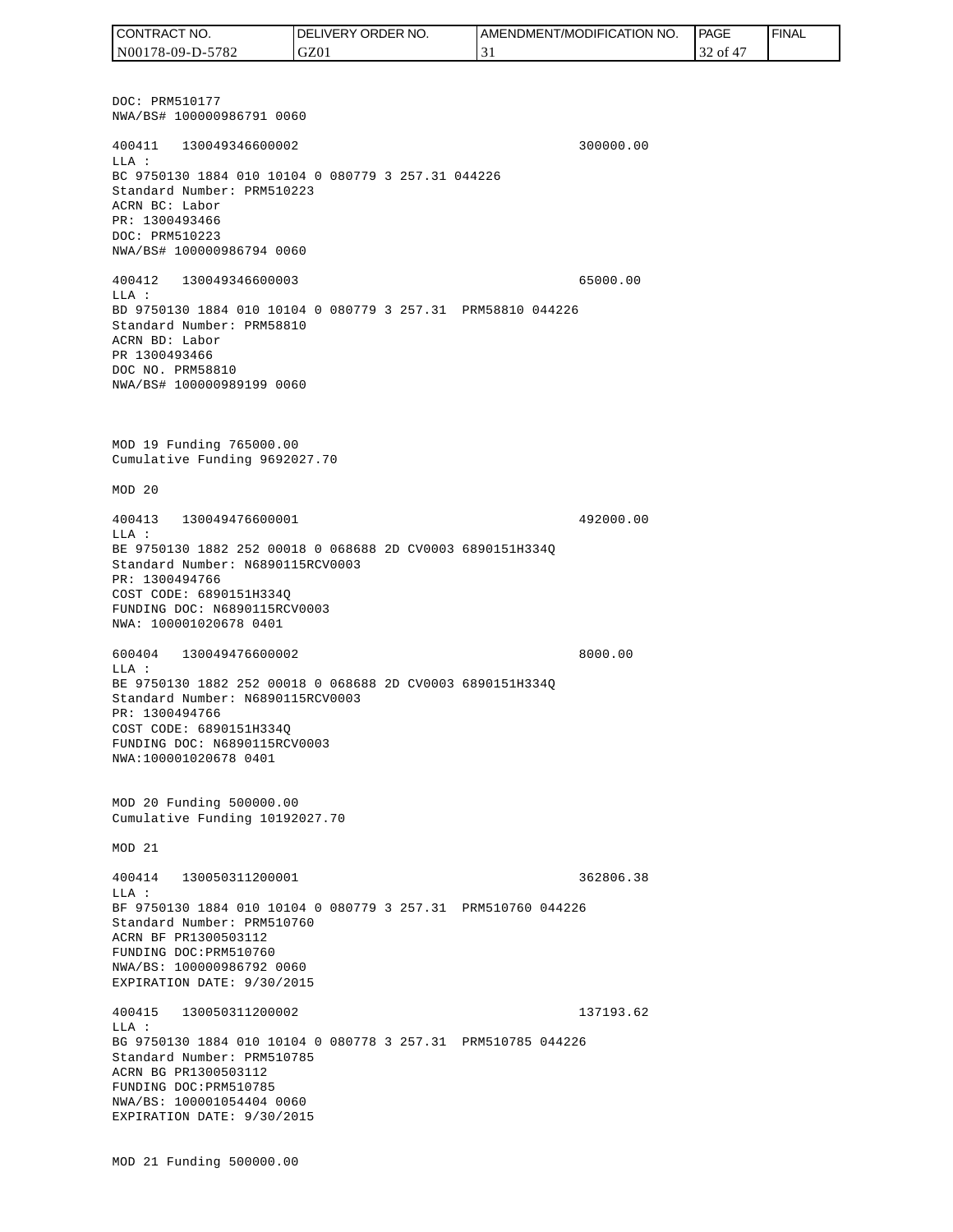| CONTRACT NO.     | <b>IDELIVERY ORDER NO.</b> | <b>I AMENDMENT/MODIFICATION NO.</b> | <b>PAGE</b> | ' FINAL |
|------------------|----------------------------|-------------------------------------|-------------|---------|
| N00178-09-D-5782 | GZ01                       |                                     | 33 of       |         |

Cumulative Funding 10692027.70 MOD 22 400408 1300481274 5000.00 LLA : AY 9750130 1884 010 10104 0 080779 3 257.31 PRM58800 044226 130048127400002 Standard Number: PRM58800 PR 1300481274 Funding DOC PRM58800 Realigned +\$5,000.00 from 600403 BA Originally on PR1300481274, this was as directed on PR1300513212 400416 130051321200001 275000.00 LLA : BH 9750130 1884 010 10104 0 080779 3 257.31 PRM510771 044226 Standard Number: PRM510771 ACRN:BH PR1300513212 FUNDING DOC: PRM510771 FUNDS EXPIRATION: 9/30/2015 NWA/BS: 100000989184 0060 400417 130051321200002 130000.00 LLA : BF 9750130 1884 010 10104 0 080779 3 257.31 PRM510760 044226 Standard Number: PRM510760 ACRN:BF PR1300513212 FUNDING DOC: PRM510760 FUNDS EXPIRATION: 9/30/2015 NWA/BS: 100000986792 0060 600403 130048127400003 (5000.00)  $L.L.A$  : BA 9750130 1884 010 10104 0 080779 3 257.31 PRM58800 044226 Standard Number: PRM58800(odc) PR 1300481274 Funding Doc PRM58800(odc)- Realigned to 400408 AY per PR1300513212 MOD 22 Funding 405000.00 Cumulative Funding 11097027.70 MOD 23 400501 130051857200002 20000.00  $L.L.A$  : BD 9750130 1884 010 10104 0 080779 3 257.31 PRM58810 044226 Standard Number: PRM58810 ACRN: BD PR1300518572 FUNDING DOC: PRM58810 EXPIRATION OF FUNDS: 9/30/2015 NWA/BS: 100000989199 0060 400502 130051857200003 76123.00 LLA : BJ 9750130 1884 010 10104 0 080779 3 257.31 PRM510772 044226 Standard Number: PRM510772 ACRN: BJ PR1300518572 FUNDING DOC: PRM510772 EXPIRATION OF FUNDS: 9/30/2015 NWA/BS: 100000989224 0060 400503 130051857200004 94353.76  $T.T.A$  : BF 9750130 1884 010 10104 0 080779 3 257.31 PRM510760 044226 Standard Number: PRM510760 ACRN: BF PR1300518572 FUNDING DOC: PRM510760 EXPIRATION OF FUNDS: 9/30/2015 NWA/BS: 100000986792 0060 400504 130051857200005 125000.00 LLA : BK 9750130 1884 010 10104 0 080779 3 257.31 PRM510762 044226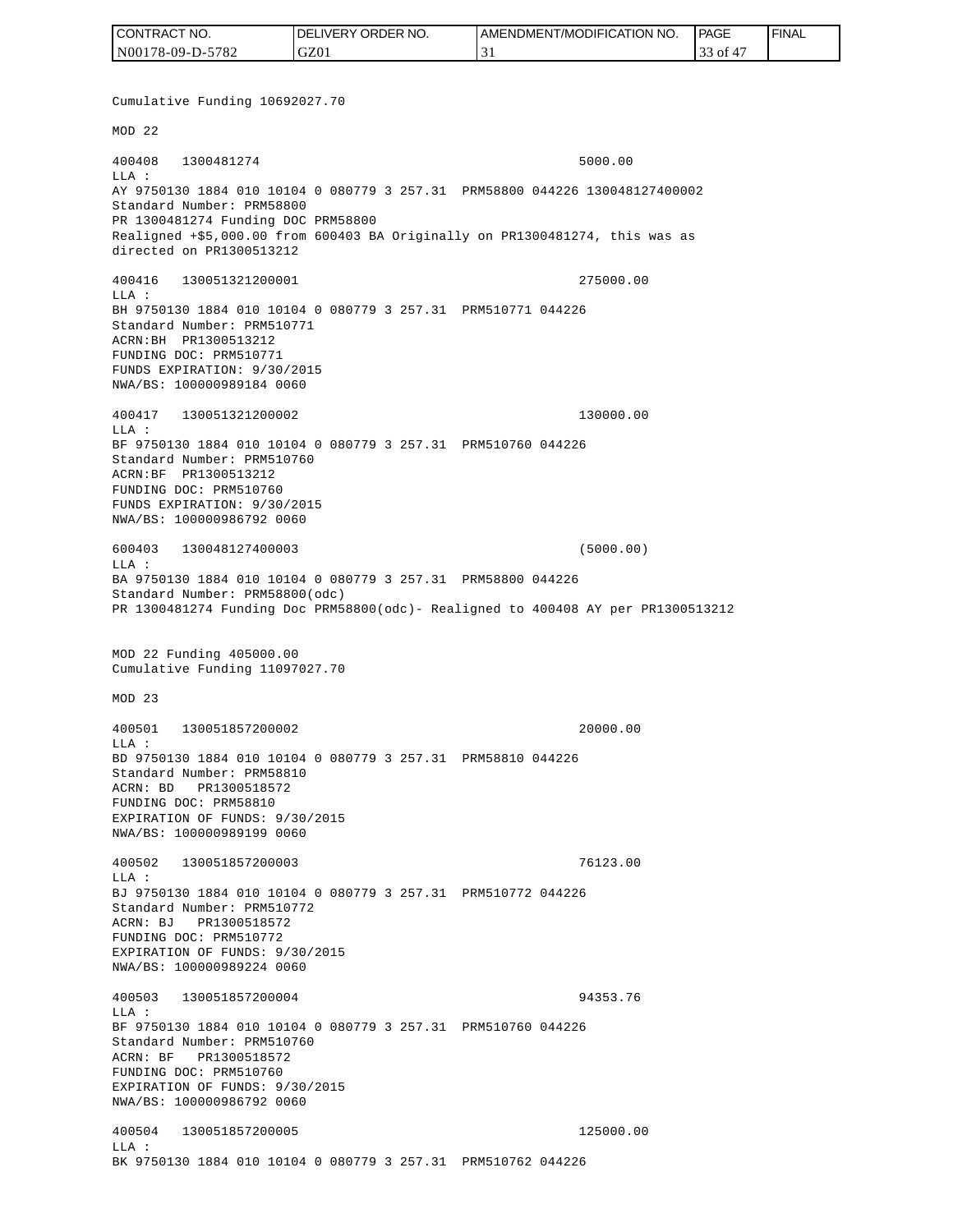| CONTRACT NO.     | $\%$ ORDER NO.<br><b>DELIVERY</b> | I AMENDMENT/MODIFICATION NO. | PAGE          | 'FINAL |
|------------------|-----------------------------------|------------------------------|---------------|--------|
| N00178-09-D-5782 | GZ01                              | . .                          | 34<br>0Ī<br>4 |        |

Standard Number: PRM510762 ACRN: BK PR1300518572 FUNDING DOC: PRM510762 EXPIRATION OF FUNDS: 9/30/2015 NWA/BS: 100000986795 0060 400505 130051857200006 28156.00 LLA : BL 9750130 1884 010 10104 0 080779 3 257.31 PRM510768 044226 Standard Number: PRM510768 ACRN: BL PR1300518572 FUNDING DOC: PRM510768 EXPIRATION OF FUNDS: 9/30/2015 NWA/BS: 100001000323 0060 400506 130051857200007 632766.00 LLA : BM 9750130 1884 010 10104 0 080779 3 257.31 HT000351098 6 044226 Standard Number: HT0003510986 ACRN: BM PR1300518572 FUNDING DOC: HT0003510986 EXPIRATION OF FUNDS: 9/30/2015 NWA/BS: 100001060851 0060 MOD 23 Funding 976398.76 Cumulative Funding 12073426.46 MOD 24 400507 130051922900001 386143.95  $T.T.A$  : BN 9750130 1882 252 00018 0 068688 2D CV0003 6890151H334Q ACRN BN: Labor for PWS PR: 1300519229 FUNDING DOC: N6890115RCV0003 COST CODE: 6890151H334Q NWA/BS: 100001020678 0401 400508 130051922900003 38856.05 LLA : BP 9750130 1882 254 68908 0 068688 2D C09018 6156451H303Q ACRN BP: Labor for PWS PR: 1300519229 FUNDING DOC: N6156415RC09018 COST CODE: 6156451H303Q NWA/BS: 100001072719 0400 600501 130051922900002 8000.00 LLA : BN 9750130 1882 252 00018 0 068688 2D CV0003 6890151H334Q ACRN BN: ODCs PR: 1300519229 FUNDING DOC: N6890115RCV0003 COST CODE: 6890151H334Q NWA/BS: 100001020678 0401 MOD 24 Funding 433000.00 Cumulative Funding 12506426.46 MOD 25 400509 130052791900001 1440942.18 LLA : BN 9750130 1882 252 00018 0 068688 2D CV0003 6890151H334Q Standard Number: N6890115RCV0003 ACRN: BN PR1300527919 FUNDING DOC: N6890115RCV0003 FUNDS EXPIRATION: 9/30/2015 COST CODE: 6890151H334Q NWA/BS: 100001020678 0401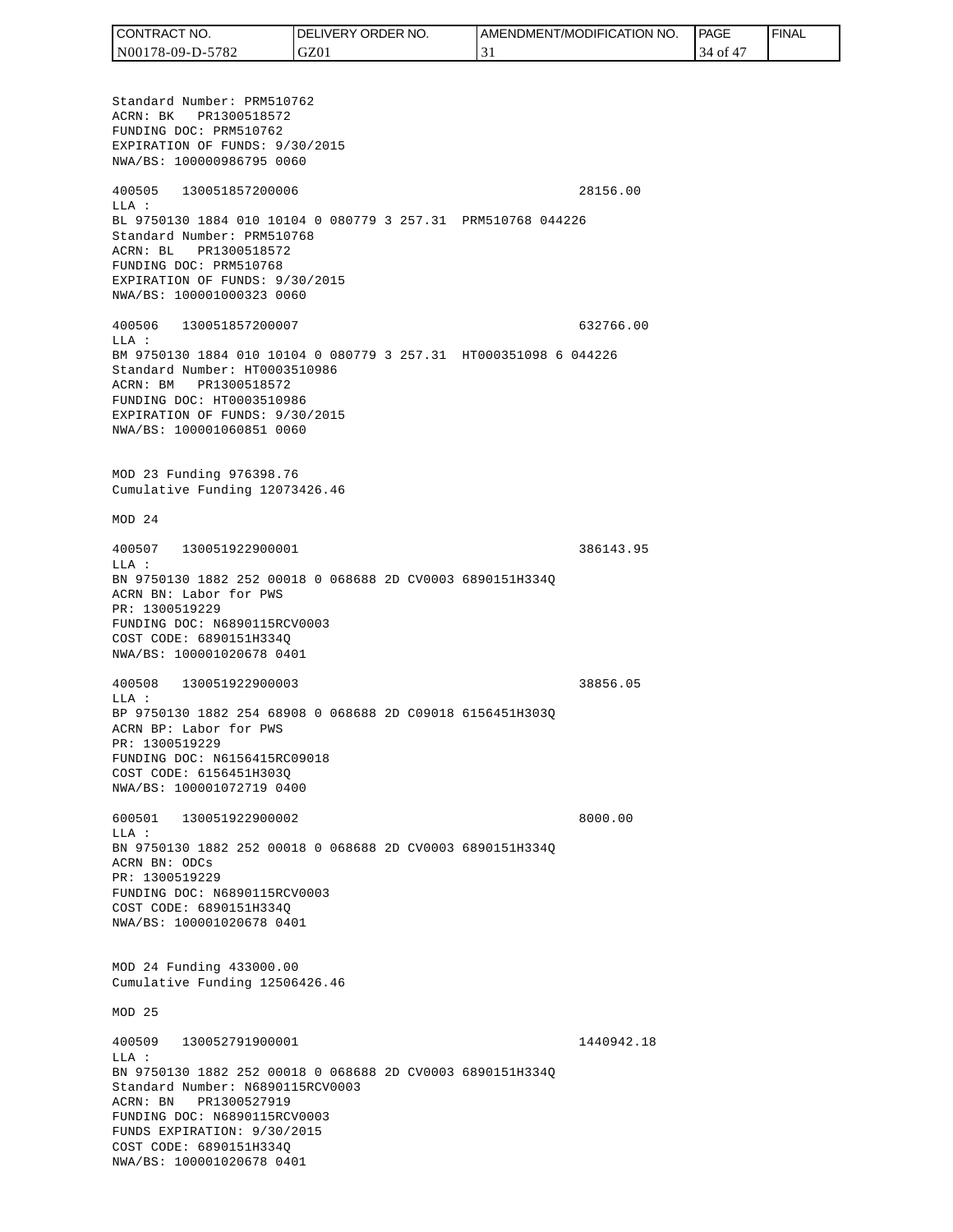| I CONTRACT NO.   | DELIVERY ORDER NO. | <b>I AMENDMENT/MODIFICATION NO.</b> | <b>PAGE</b> | <b>FINAL</b> |
|------------------|--------------------|-------------------------------------|-------------|--------------|
| N00178-09-D-5782 | GZ01               |                                     | of          |              |

MOD 25 Funding 1440942.18 Cumulative Funding 13947368.64 MOD 26 400510 130052095600001 1122505.00 LLA : BQ 9750130 1884 010 10104 0 080779 3 257.31 HT000351189 0 044226 Standard Number: HT0003511890 ACNR: BQ PR1300520956 FUNDING DOC: HT0003511890 FUNDS EXPIRATION: 9/30/2015 NWA/BS: 100000986793 0060 400511 13005209560000 533516.35 LLA : BR 9750130 1884 010 10104 0 080779 3 257.31 HT000351098 9 044226 Standard Number: HT0003510989 ACNR: BR PR1300520956 FUNDING DOC: HT0003510989 FUNDS EXPIRATION: 9/30/2015 NWA/BS: 100001060852 0060 400512 130052095600003 1550000.00 LLA : BS 9750130 1884 010 10104 0 080779 3 257.31 HT000351189 2 044226 Standard Number: HT0003511892 ACNR: BS PR1300520956 FUNDING DOC: HT0003511892 FUNDS EXPIRATION: 9/30/2015 NWA/BS: 100000986796 0060 400513 130052095600005 120000.00 LLA : BT 9750130 1884 010 10104 0 080779 3 257.33 HT000351171 3 044226 Standard Number: HT0003511713 ACNR: BT PR1300520956 FUNDING DOC: HT0003511713 FUNDS EXPIRATION: 9/30/2015 NWA/BS: 100000989225 0060 400514 130052095600007 211947.36 LLA : BU 9750130 1884 010 10104 0 080779 3 257.31 PRM510766 044226 Standard Number: PRM510766 ACNR: BU PR1300520956 FUNDING DOC: PRM510766 FUNDS EXPIRATION: 9/30/2015 NWA/BS: 100000987052 0060 400515 130052095600008 313760.00  $T.T.A$  : BV 9750130 1884 010 10104 0 080778 7 257.31 PRM510911 044226 Standard Number: PRM510911 ACNR: BV PR1300520956 FUNDING DOC: PRM510911 FUNDS EXPIRATION: 9/30/2015 NWA/BS: 100001054759 0060 400516 130052095600009 150000.00 LLA : BH 9750130 1884 010 10104 0 080779 3 257.31 PRM510771 044226 Standard Number: PRM510771 ACNR: BH PR1300520956 FUNDING DOC: PRM510771 FUNDS EXPIRATION: 9/30/2015 NWA/BS: 100000989184 0060 400517 130052095600011 1544154.27 LLA :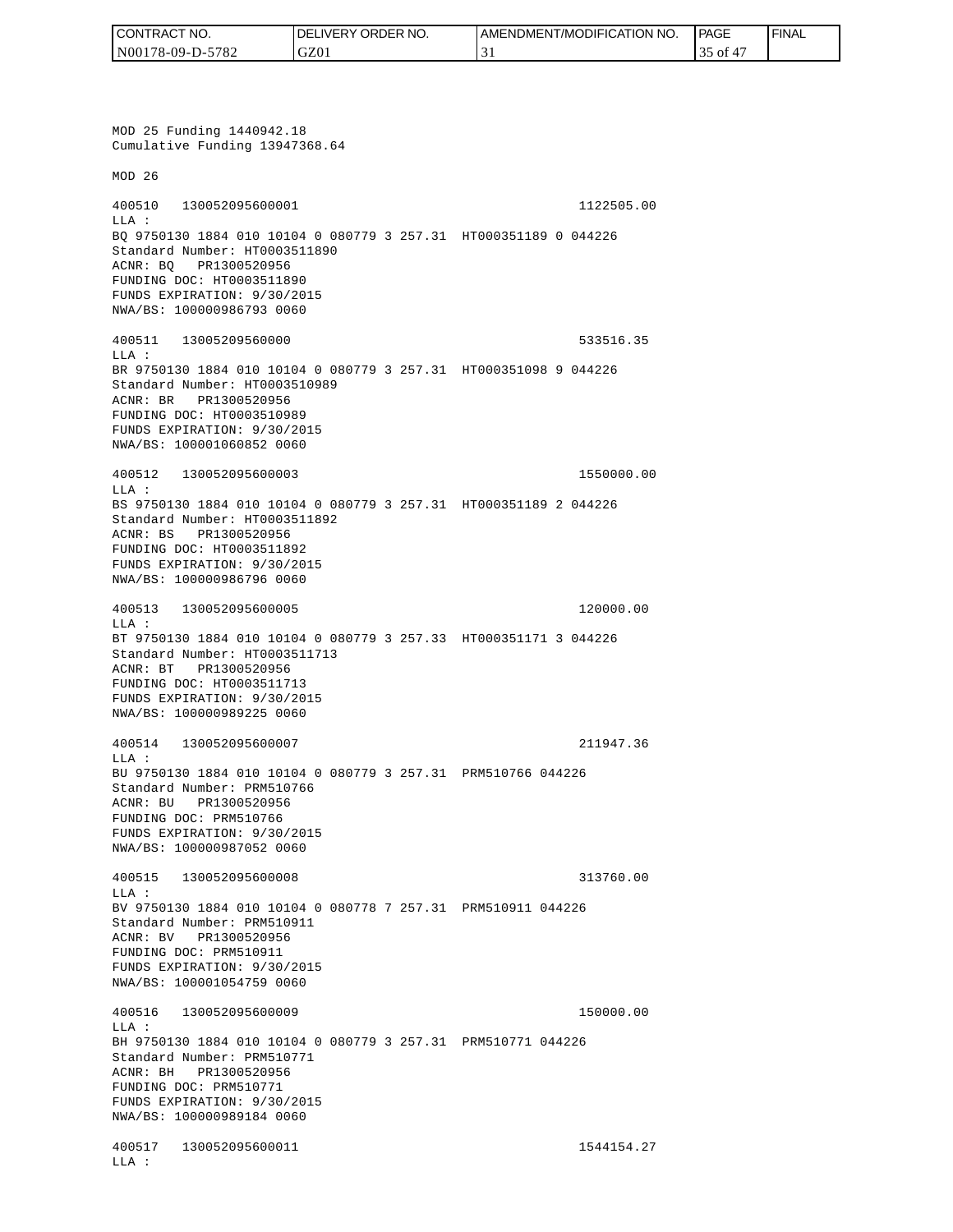CONTRACT NO. DELIVERY ORDER NO. AMENDMENT/MODIFICATION NO. **PAGE**  FINALCONTRACT NO.<br>
NO0178-09-D-5<br>
BW 9750130 18<br>
Standard Numb<br>
Standard Numb<br>
ACNR: BW PR<br>
FUNDING DOC:<br>
FUNDS EXPIRAT<br>
FUNDING DOC:<br>
TEUNDS EXPIRAT<br>
600502 1300<br>
600502 1300<br>
LLA: BX 9750130 18<br>
Standard Numb<br>
ACRN: BX PR<br>
FU N00178-09-D-5782 GZ01 31 36 of 47 BW 9750130 1884 010 10104 0 080779 3 257.31 HT000351115 7 044226 Standard Number: HT0003511157 ACNR: BW PR1300520956 FUNDING DOC: HT0003511157 FUNDS EXPIRATION: 9/30/2015 NWA/BS: 100000987059 0060 600502 130052095600006 17633.00 LLA : BX 9750130 1884 010 10104 0 080779 3 257.31 PRM510225 044226 Standard Number: PRM510225 ACRN: BX PR1300520956 FUNDING DOC: PRM510225 FUNDS EXPIRATION: 9/30/2015 NWA/BS: 100000987051 0060 600503 130052095600010 75000.00  $T.T.A$  : BW 9750130 1884 010 10104 0 080779 3 257.31 HT000351115 7 044226 Standard Number: HT0003511157 ACRN: BW PR1300520956 FUNDING DOC: HT0003511157 FUNDS EXPIRATION: 9/30/2015 NWA/BS: 100000987059 0060 MOD 26 Funding 5638515.98 Cumulative Funding 19585884.62 MOD 27 400518 130054151600001 140000.00 LLA : BY 9760130 1884 IO6 596-C S -16807 79 3-2016 MEDCOI-TMA- 257-HT0003512377 044226 ACRN BY: Labor for PWS PR: 1300541516 FUNDING DOC: HT0003512377 NWA/BS: 100001091456 0060 400519 130054151600003 105000.00 LLA : BZ 9760130 1884 DHM SM003 3 \_CS\_16 80 7787-2 016 DHMSM TE ST-TMA-257 044226 ACRN BZ: Labor for PWS PR: 1300541516 FUNDING DOC: HT0003612852 NWA/BS: 100001099806 0060 400520 130054151600004 500000.00  $L.L.A$  : CA 9760130 1884 010 10104 0 080779 3 257.31 HT000351234 9 044226 ACRN CA: Labor for PWS PR: 1300541516 FUNDING DOC: HT0003512349 NWA/BS: 100001090127 0060 600504 130054151600002 55000.00  $T.T.A$  : BY 9760130 1884 IO6 596-C S -16807 79 3-2016 MEDCOI-TMA- 257-HT0003512377 044226 ACRN BY: ODCs PR: 1300541516 FUNDING DOC: HT0003512377 NWA/BS: 100001091456 0060 MOD 27 Funding 800000.00 Cumulative Funding 20385884.62 MOD 28 Funding 0.00 Cumulative Funding 20385884.62 MOD 29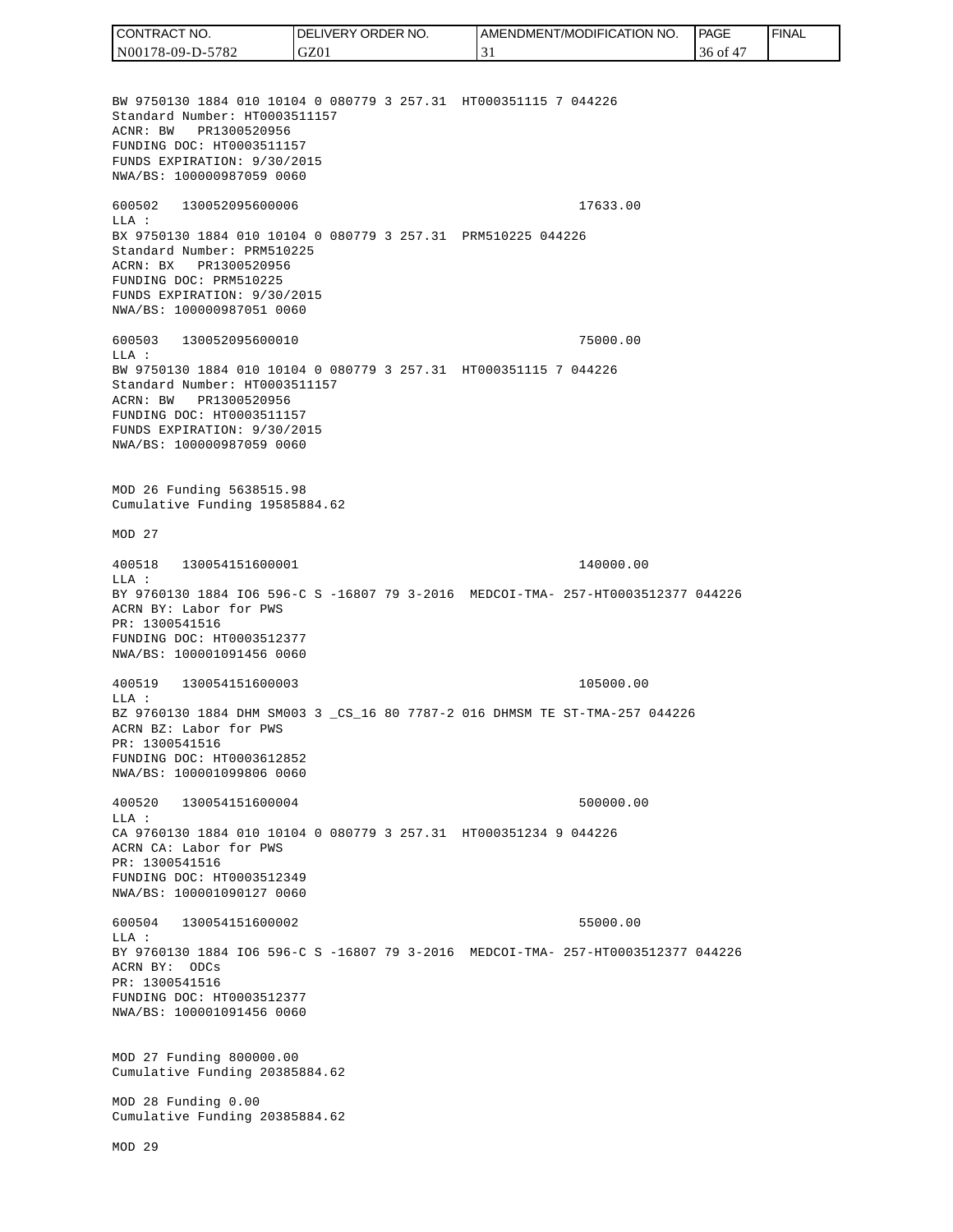400509 130052791900001 (15000.00) LLA : BN 9750130 1882 252 00018 0 068688 2D CV0003 6890151H334Q Standard Number: N6890115RCV0003 ACRN: BN PR1300527919 FUNDING DOC: N6890115RCV0003 FUNDS EXPIRATION: 9/30/2015 COST CODE: 6890151H334Q NWA/BS: 100001020678 0401 600501 130051922900002 15000.00 LLA : BN 9750130 1882 252 00018 0 068688 2D CV0003 6890151H334Q ACRN BN: ODCs PR: 1300519229 FUNDING DOC: N6890115RCV0003 COST CODE: 6890151H334Q NWA/BS: 100001020678 0401 MOD 29 Funding 0.00 Cumulative Funding 20385884.62 MOD 30 400521 130057643900004 175000.00 LLA : CB 9760130 1884 010 10104 0 080779 3 257.31 HT000351234 9 044226 Standard Number: HT0003512349 ACRN: CB - Incr. funding PR: 1300576439 CIN: 130057643900004 NWA/BS: 100001090127 0060 Type: Direct Cite Funding doc - HT0003512349 400522 130057643900001 50000.00 LLA : CC 9760130 1884 DHM SM003 3 \_CS\_16 80 7787-2 016 DHMSM TE ST-TMA-257 044226 Standard Number: HT0003612852 ACRN: CC - Incr. funding PR: 1300576439 CIN: 130057643900001 NWA/BS: 100001099806 0060 Type: Direct Cite Funding Doc - HT0003612852 400523 130057643900002: 350000.00  $L.L.A$  : CD 9760130 1884 IO6 596\_C S \_16807 79 3-2016 D2D UFR-TMA -257-HT0003613773 044226 Standard Number: HT0003613773 ACRN: CD - Incr. funding PR: 1300576439 CIN: 130057643900002 NWA/BS: 100001094073 0060 Type: Direct Cite Funding Doc - HT0003613773 400524 130057643900007 200000.00 LLA : CE 9760130 1884 IO6 596\_C S \_16807 79 3-2016 GENSPT-TMA- 257-HT0003512351 01-0 044226 Standard Number: HT0003512379 ACRN: CE - Incr. funding PR: 1300576439 CIN: 130057643900007 NWA/BS: 100001093445 0060 Type: Direct Cite Funding Doc - HT0003512379 400525 130057643900003 200000.00 LLA : CF 9760130 1884 IO6 596\_C S \_16807 79 3-2016 MHSV-TMA-25 7-HT0003512379 044226 CONTRACT NO. N00178-09-D-5782 DELIVERY ORDER NO. GZ01 AMENDMENT/MODIFICATION NO. 31 **PAGE**  37 of 47 FINAL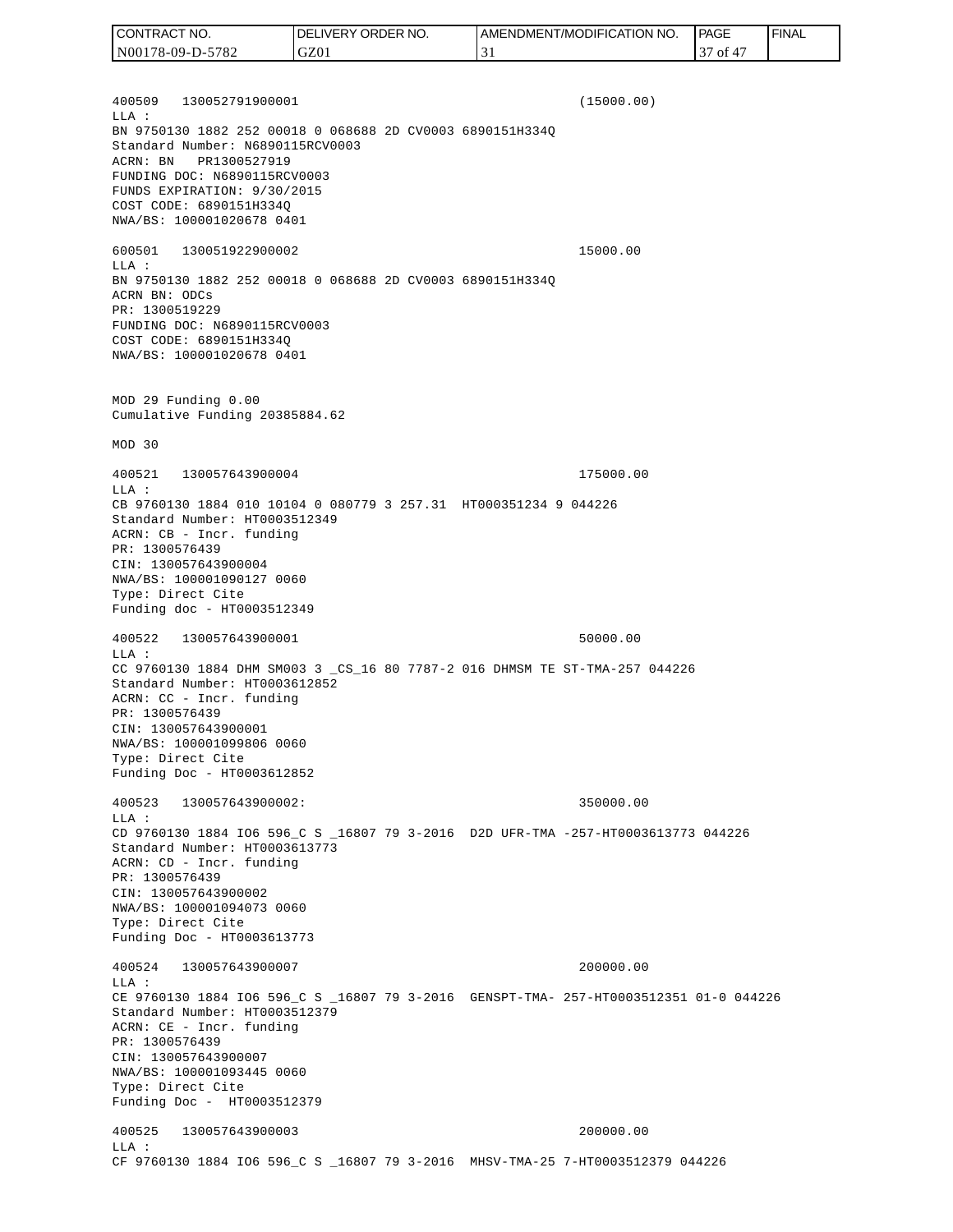Standard Number: HT0003512351 ACRN: CF - Incr. funding PR: 1300576439 CIN: 130057643900003 NWA/BS: 100001091357 0060 Type: Direct Cite Funding doc - HT0003512351 400526 130057643900005 170000.00 LLA : BY 9760130 1884 IO6 596-C S -16807 79 3-2016 MEDCOI-TMA- 257-HT0003512377 044226 Standard Number: HT0003512377 ACRN: BY - Incr. funding PR: 1300576439 CIN: 130057643900005 NWA/BS: 100001091456 0060 Type: Direct Cite Funding Doc - HT0003512377 600505 130057643900006 15000.00  $T.T.A$  : BY 9760130 1884 IO6 596-C S -16807 79 3-2016 MEDCOI-TMA- 257-HT0003512377 044226 Standard Number: HT0003512377 ACRN: BY - Incr. funding PR: 1300576439 CIN: 130057643900006 NWA/BS: 100001091456 0060 Type: Direct Cite Funding Doc - HT0003512377 MOD 30 Funding 1160000.00 Cumulative Funding 21545884.62 MOD 31 400527 130058580400001 86000.00 LLA : CG 9760130 1884 IO6 596\_C S \_16807 79 3-2016 D2D UFR-TMA -257-HT0003613773 044226 Standard Number: HT0003613773 ACRN: CG PR: 1300585804 FUNDING DOC: HT0003613773 NWA: 100001094073 0060 FUNDS EXPIRATION: 09/30/2016 400528 130058580400003 23000.00 LLA : CC 9760130 1884 DHM SM003 3 \_CS\_16 80 7787-2 016 DHMSM TE ST-TMA-257 044226 Standard Number: HT0003612852 ACRN: CC PR: 1300585804 FUNDING DOC: HT0003612852 NWA: 100001099806 0060 FUNDS EXPIRATION: 09/30/2016 400529 130058580400005 33000.00 LLA : CH 9760130 1884 IO6 596-C S -16807 79 3-2016 MEDCOI-TMA- 257-HT0003512377 044226 Standard Number: HT0003512377 ACRN: CH PR: 1300585804 FUNDING DOC: HT0003512377 NWA: 100001091456 0060 FUNDS EXPIRATION: 09/30/2016 400530 130058580400007 115000.00  $T.T.A$  : CJ 9760130 1884 IO6 596\_C S \_16807 79 3-2016 GENSPT-TMA- 257-HT0003512351 01-0 044226 Standard Number: HT0003512351 ACRN: CJ PR: 1300585804 CONTRACT NO. N00178-09-D-5782 DELIVERY ORDER NO. GZ01 AMENDMENT/MODIFICATION NO. 31 **PAGE**  38 of 47 FINAL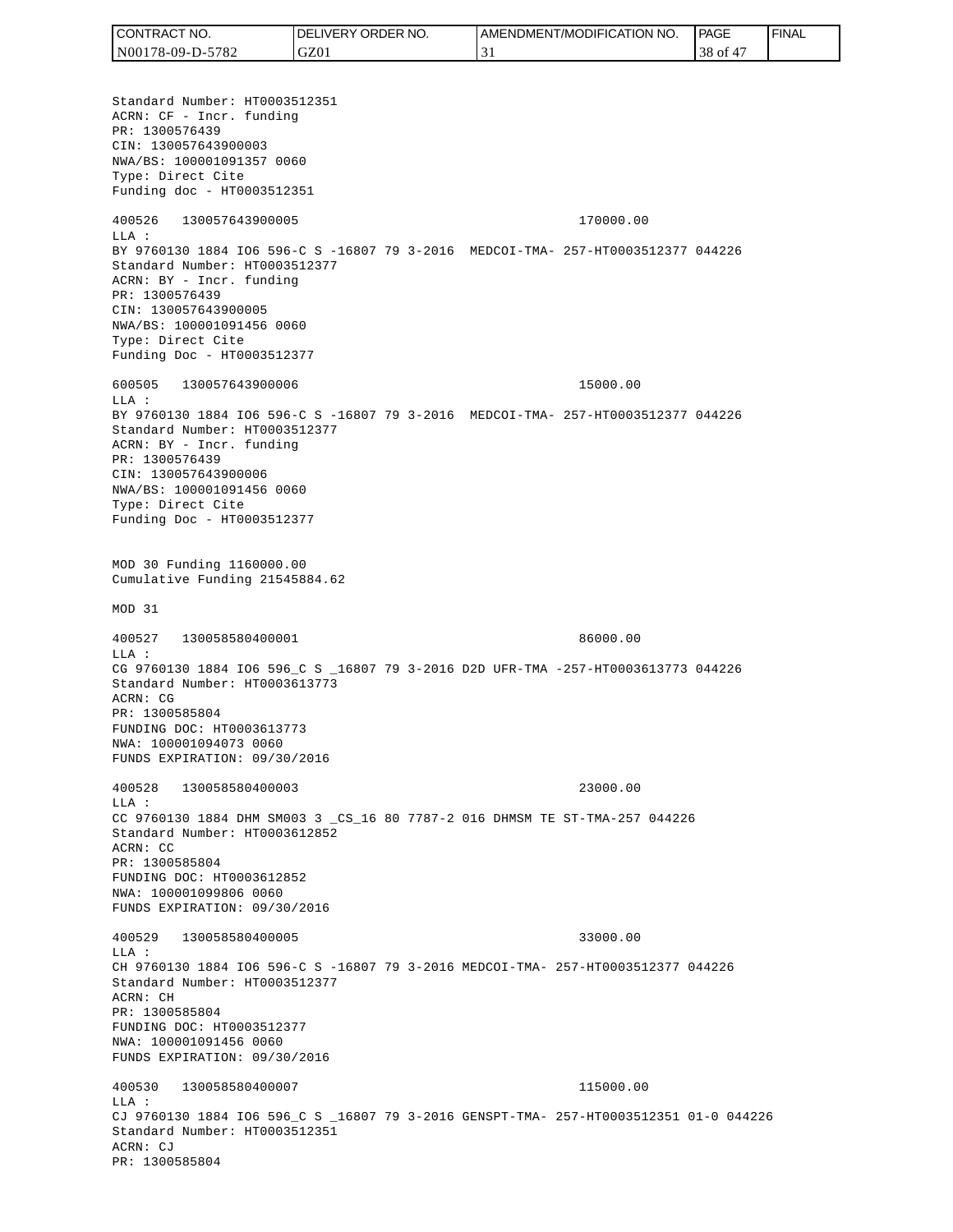FUNDING DOC: HT0003512351 NWA: 100001091357 0060 FUNDS EXPIRATION: 09/30/2016 600506 130058580400002 30000.00 LLA : CG 9760130 1884 IO6 596\_C S \_16807 79 3-2016 D2D UFR-TMA -257-HT0003613773 044226 Standard Number: HT0003613773 ACRN: CG PR: 1300585804 FUNDING DOC: HT0003613773 NWA: 100001094073 0060 FUNDS EXPIRATION: 09/30/2016 600507 130058580400004 10000.00 LLA : CK 9760130 1884 IO4 26596 \_ CS\_168 07 793-20 16 HAIM42-TM A-257-HT0003512383 044226 Standard Number: HT0003512383 ACRN: CK PR: 1300585804 FUNDING DOC: HT0003512383 NWA: 100001094141 0060 FUNDS EXPIRATION: 09/30/2016 600508 130058580400006 12000.00 LLA : CH 9760130 1884 IO6 596-C S -16807 79 3-2016 MEDCOI-TMA- 257-HT0003512377 044226 Standard Number: HT0003512377 ACRN: CH PR: 1300585804 FUNDING DOC: HT0003512377 NWA: 100001091456 0060 FUNDS EXPIRATION: 09/30/2016 MOD 31 Funding 309000.00 Cumulative Funding 21854884.62 CONTRACT NO. N00178-09-D-5782 DELIVERY ORDER NO. GZ01 AMENDMENT/MODIFICATION NO. 31 **PAGE**  39 of 47 **FINAL**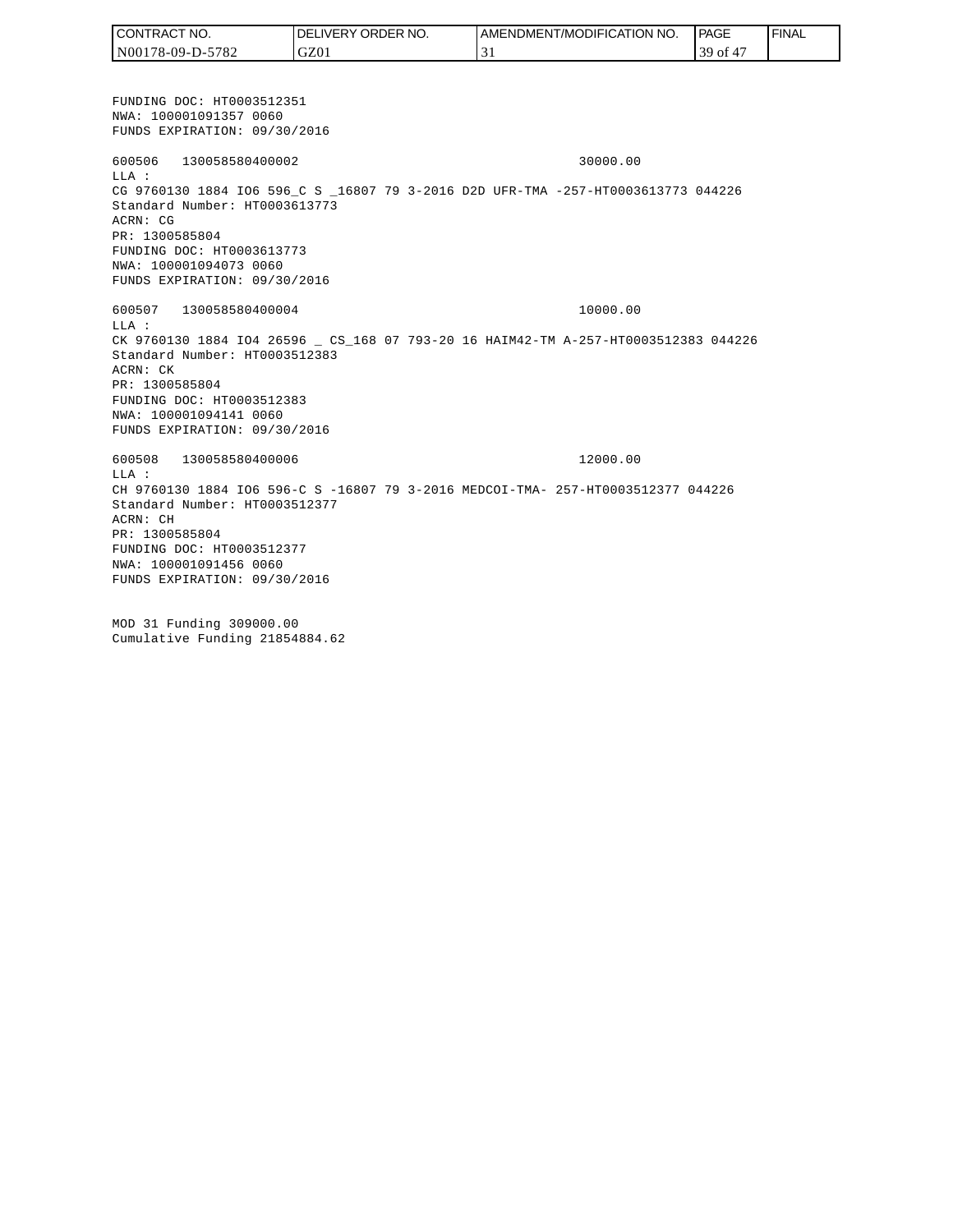| I CONTRACT NO.   | NO.<br>DELIVERY ORDER | AMENDMENT/MODIFICATION NO. | PAGE  | ' FINAL |
|------------------|-----------------------|----------------------------|-------|---------|
| N00178-09-D-5782 | GZ01                  |                            | 40 of |         |

### **SECTION H SPECIAL CONTRACT REQUIREMENTS**

#### 5252.232-9206 SEGREGATION OF COSTS (DEC 2003)

(a) The Contractor agrees to segregate costs incurred under this task order at the lowest level of performance, either task or subtask, rather than on a total task order basis, and to submit invoices reflecting costs incurred at that level. Invoices shall contain summaries of work charged during the period covered, as well as overall cumulative summaries by labor category for all work invoiced to date (if applicable), by line item, task or subtask.

(b) Where multiple lines of accounting are present, the ACRN preceding the accounting citation will be found in Section B and/or Section G. Payment of Contractor invoices shall be accomplished only by charging the ACRN that corresponds to the work invoiced.

(c) Except when payment requests are submitted electronically as specified in the clause at DFARS 252.232-7003, Electronic Submission of Payment Requests, one copy of each invoice or voucher will be provided, at the time of submission to DCAA, to the Task Order Manager.

#### H-350 REIMBURSEMENT OF TRAVEL COSTS (NOV 2005)

(a) Contractor Request and Government Approval of Travel

Any travel under this contract must be specifically requested in writing, by the contractor prior to incurring any travel costs. If this contract is a definite or indefinite delivery contract, then the written Government authorization will be by task/delivery orders issued by the Ordering Officer or by a modification to an issued task/delivery order. If this contract is not a definite or indefinite delivery contract, then the written Government authorization will be by written notice of approval from the Contracting Officer's Representative (COR). The request shall include as a minimum, the following:

- (1) Contract number
- (2) Date, time, and place of proposed travel
- (3) Purpose of travel and how it relates to the contract
- (4) Contractor's estimated cost of travel
- (5) Name(s) of individual(s) traveling and;
- (6) A breakdown of estimated travel and per diem charges.
- (b) General

(1) The costs for travel, subsistence, and lodging shall be reimbursed to the contractor only to the extent that it is necessary and authorized for performance of the work under this contract. The costs for travel, subsistence, and lodging shall be reimbursed to the contractor in accordance with the Federal Acquisition Regulation (FAR) 31.205-46, which is incorporated by reference into this contract. As specified in FAR 31.205-46(a) (2), reimbursement for the costs incurred for lodging, meals and incidental expenses (as defined in the travel regulations cited subparagraphs  $(b)(1)(i)$  through  $(b)(1)(iii)$  below) shall be considered to be reasonable and allowable only to the extent that they do not exceed on a daily basis the maximum per diem rates in effect at the time of travel as set forth in the following:

(i) Federal Travel Regulation prescribed by the General Services Administration for travel in the contiguous 48 United States;

(ii) Joint Travel Regulation, Volume 2, DoD Civilian Personnel, Appendix A, prescribed by the Department of Defense for travel in Alaska, Hawaii, The Commonwealth of Puerto Rico, and the territories and possessions of the United States; or

(iii) Standardized Regulations, (Government Civilians, Foreign Areas), Section 925, "Maximum Travel Per Diem Allowances in Foreign Areas" prescribed by the Department of State, for travel in areas not covered in the travel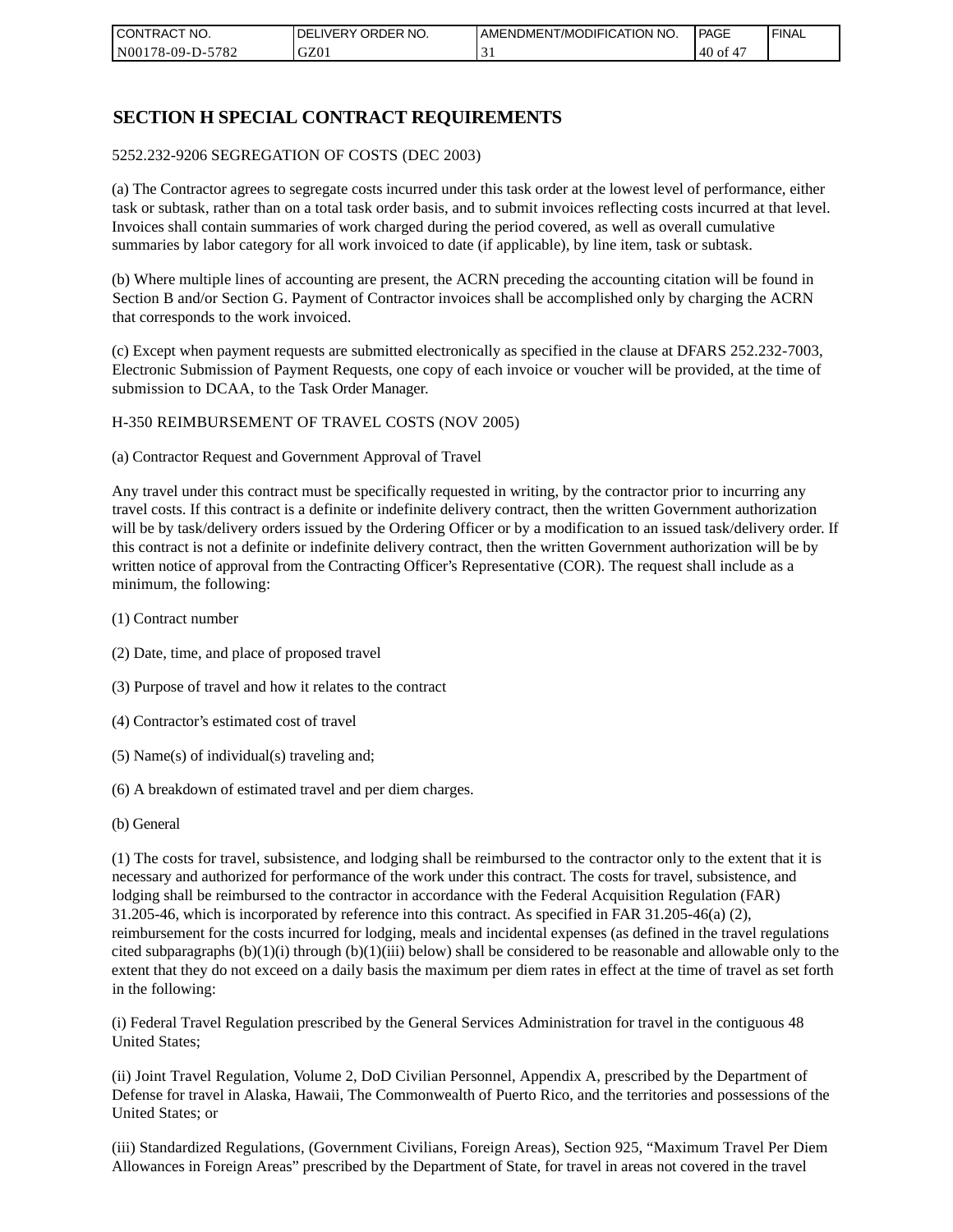| I CONTRACT NO.   | ' ORDER NO.<br><b>DELIVERY</b> | I AMENDMENT/MODIFICATION NO. | <b>PAGE</b> | <b>I FINAL</b> |
|------------------|--------------------------------|------------------------------|-------------|----------------|
| N00178-09-D-5782 | GZ0.                           |                              | 0Ť<br>4 I   |                |

regulations cited in subparagraphs  $(b)(1)(i)$  and  $(b)(1)(ii)$  above.

(2) Personnel in travel status from and to the contractor's place of business and designated work site or vice versa, shall be considered to be performing work under the contract, and contractor shall bill such travel time at the straight (regular) time rate; however, such billing shall not exceed eight hours per person for any one person while in travel status during one calendar day.

(c) Per Diem

(1) The contractor shall not be paid per diem for contractor personnel who reside in the metropolitan area in which the tasks are being performed. Per diem shall not be paid on services performed at contractor's home facility and at any facility required by the contract, or at any location within a radius of 50 miles from the contractor's home facility and any facility required by this contract.

(2) Costs for subsistence and lodging shall be paid to the contractor only to the extent that overnight stay is necessary and authorized in writing by the Government for performance of the work under this contract per paragraph (a). When authorized, per diem shall be paid by the contractor to its employees at a rate not to exceed the rate specified in the travel regulations cited in FAR 31.205-46(a)(2) and authorized in writing by the Government. The authorized per diem rate shall be the same as the prevailing locality per diem rate.

(3) Reimbursement to the contractor for per diem shall be limited to payments to employees not to exceed the authorized per diem and as authorized in writing by the Government per paragraph (a). Fractional parts of a day shall be payable on a prorated basis for purposes of billing for per diem charges attributed to subsistence on days of travel. The departure day from the Permanent Duty Station (PDS) and return day to the PDS shall be 75% of the applicable per diem rate. The contractor shall retain supporting documentation for per diem paid to employees as evidence of actual payments, as required by the FAR 52.216-7 "Allowable Cost and Payment" clause of the contract.

#### (d) Transportation

(1) The contractor shall be paid on the basis of actual amounts paid to the extent that such transportation is necessary for the performance of work under the contract and is authorized in writing by the Government per paragraph (a).

(2) The contractor agrees, in the performance of necessary travel, to use the lowest cost mode commensurate with the requirements of the mission and in accordance with good traffic management principles. When it is necessary to use air or rail travel, the contractor agrees to use coach, tourist class or similar accommodations to the extent consistent with the successful and economical accomplishment of the mission for which the travel is being performed. Documentation must be provided to substantiate non-availability of coach or tourist if business or first class is proposed to accomplish travel requirements.

(3) When transportation by privately owned conveyance (POC) is authorized, the contractor shall be paid on a mileage basis not to exceed the applicable Government transportation rate specified in the travel regulations cited in FAR 31.205-46(a)(2) and is authorized in writing by the Government per paragraph (a).

(4) When transportation by privately owned (motor) vehicle (POV) is authorized, required travel of contractor personnel, that is not commuting travel, may be paid to the extent that it exceeds the normal commuting mileage of such employee. When an employee's POV is used for travel between an employee's residence or the Permanent Duty Station and one or more alternate work sites within the local area, the employee shall be paid mileage for the distance that exceeds the employee's commuting distance.

(5) When transportation by a rental automobile, other special conveyance or public conveyance is authorized, the contractor shall be paid the rental and/or hiring charge and operating expenses incurred on official business (if not included in the rental or hiring charge). When the operating expenses are included in the rental or hiring charge, there should be a record of those expenses available to submit with the receipt. Examples of such operating expenses include: hiring charge (bus, streetcar or subway fares), gasoline and oil, parking, and tunnel tolls.

#### (6) Definitions:

(i) "Permanent Duty Station" (PDS) is the location of the employee's permanent work assignment (i.e., the building or other place where the employee regularly reports for work.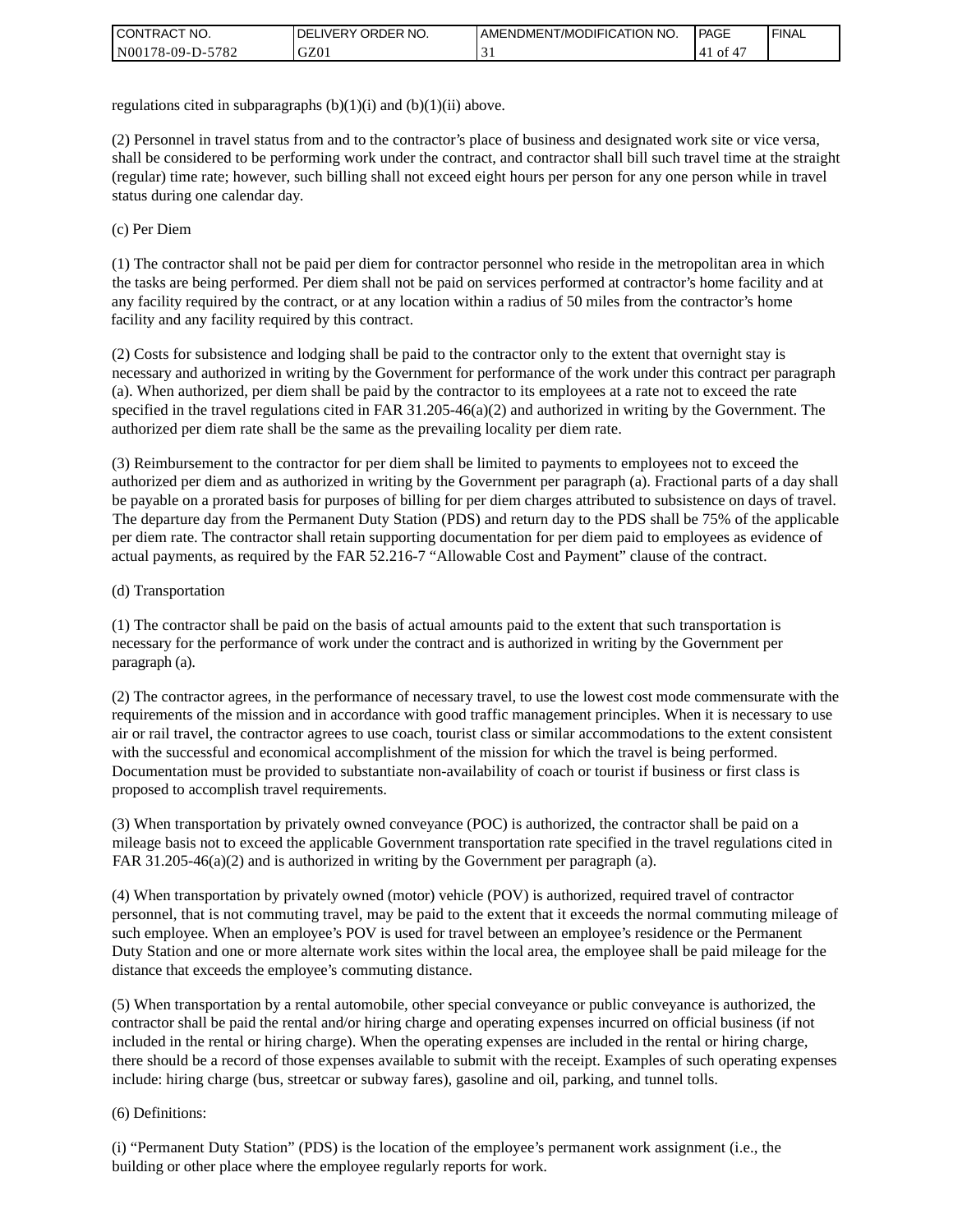| CONTRACT<br>CT NO.                                    | NO.<br>' ORDER<br><b>DELIVERY</b> | I AMENDMENT/MODIFICATION NO. | l PAGE | ' FINAL |
|-------------------------------------------------------|-----------------------------------|------------------------------|--------|---------|
| N <sub>001</sub><br>$-5782$<br>'78-09-D- <sub>~</sub> | GZ0                               | . .                          | '42 of |         |

(ii) "Privately Owned Conveyance" (POC) is any transportation mode used for the movement of persons from place to place, other than a Government conveyance or common carrier, including a conveyance loaned for a charge to, or rented at personal expense by, an employee for transportation while on travel when such rental conveyance has not been authorized/approved as a Special Conveyance.

(iii) "Privately Owned (Motor) Vehicle (POV)" is any motor vehicle (including an automobile, light truck, van or pickup truck) owned by, or on a long-term lease (12 or more months) to, an employee or that employee's dependent for the primary purpose of providing personal transportation, that:

(a) is self-propelled and licensed to travel on the public highways;

(b) is designed to carry passengers or goods; and

(c) has four or more wheels or is a motorcycle or moped.

(iv) "Special Conveyance" is commercially rented or hired vehicles other than a POC and other than those owned or under contract to an agency.

(v) "Public Conveyance" is local public transportation (e.g., bus, streetcar, subway, etc) or taxicab.

(iv) "Residence" is the fixed or permanent domicile of a person that can be reasonably justified as a bona fide residence.

EXAMPLE 1: Employee's one way commuting distance to regular place of work is 7 miles. Employee drives from residence to an alternate work site, a distance of 18 miles. Upon completion of work, employee returns to residence, a distance of 18 miles.

In this case, the employee is entitled to be reimbursed for the distance that exceeds the normal round trip commuting distance (14 miles). The employee is reimbursed for 22 miles (18 + 18 - 14 = 22).

EXAMPLE 2: Employee's one way commuting distance to regular place of work is 15 miles. Employee drives from residence to an alternate work site, a distance of 5 miles. Upon completion of work, employee returns to residence, a distance of 5 miles.

In this case, the employee is not entitled to be reimbursed for the travel performed (10 miles), since the distance traveled is less than the commuting distance (30 miles) to the regular place of work.

EXAMPLE 3: Employee's one way commuting distance to regular place of work is 15 miles. Employee drives to regular place of work. Employee is required to travel to an alternate work site, a distance of 30 miles. Upon completion of work, employee returns to residence, a distance of 15 miles.

In this case, the employee is entitled to be reimbursed for the distance that exceeds the normal round trip commuting distance (30 miles). The employee is reimbursed for 30 miles  $(15 + 30 + 15 - 30 = 30)$ .

EXAMPLE 4: Employee's one way commuting distance to regular place of work is 12 miles. In the morning the employee drives to an alternate work site (45 miles). In the afternoon the employee returns to the regular place of work (67 miles). After completion of work, employee returns to residence, a distance of 12 miles.

In this case, the employee is entitled to be reimbursed for the distance that exceeds the normal round trip commuting distance (24 miles). The employee is reimbursed for 100 miles  $(45 + 67 + 12 - 24 = 100)$ .

EXAMPLE 5: Employee's one way commuting distance to regular place of work is 35 miles. Employee drives to the regular place of work (35 miles). Later, the employee drives to alternate work site #1 (50 miles) and then to alternate work site #2 (25 miles). Employee then drives to residence (10 miles).

In this case, the employee is entitled to be reimbursed for the distance that exceeds the normal commuting distance (70 miles). The employee is reimbursed for 50 miles  $(35 + 50 + 25 + 10 - 70 = 50)$ .

EXAMPLE 6: Employee's one way commuting distance to regular place of work is 20 miles. Employee drives to the regular place of work (20 miles). Later, the employee drives to alternate work site #1 (10 miles) and then to alternate work site #2 (5 miles). Employee then drives to residence (2 miles).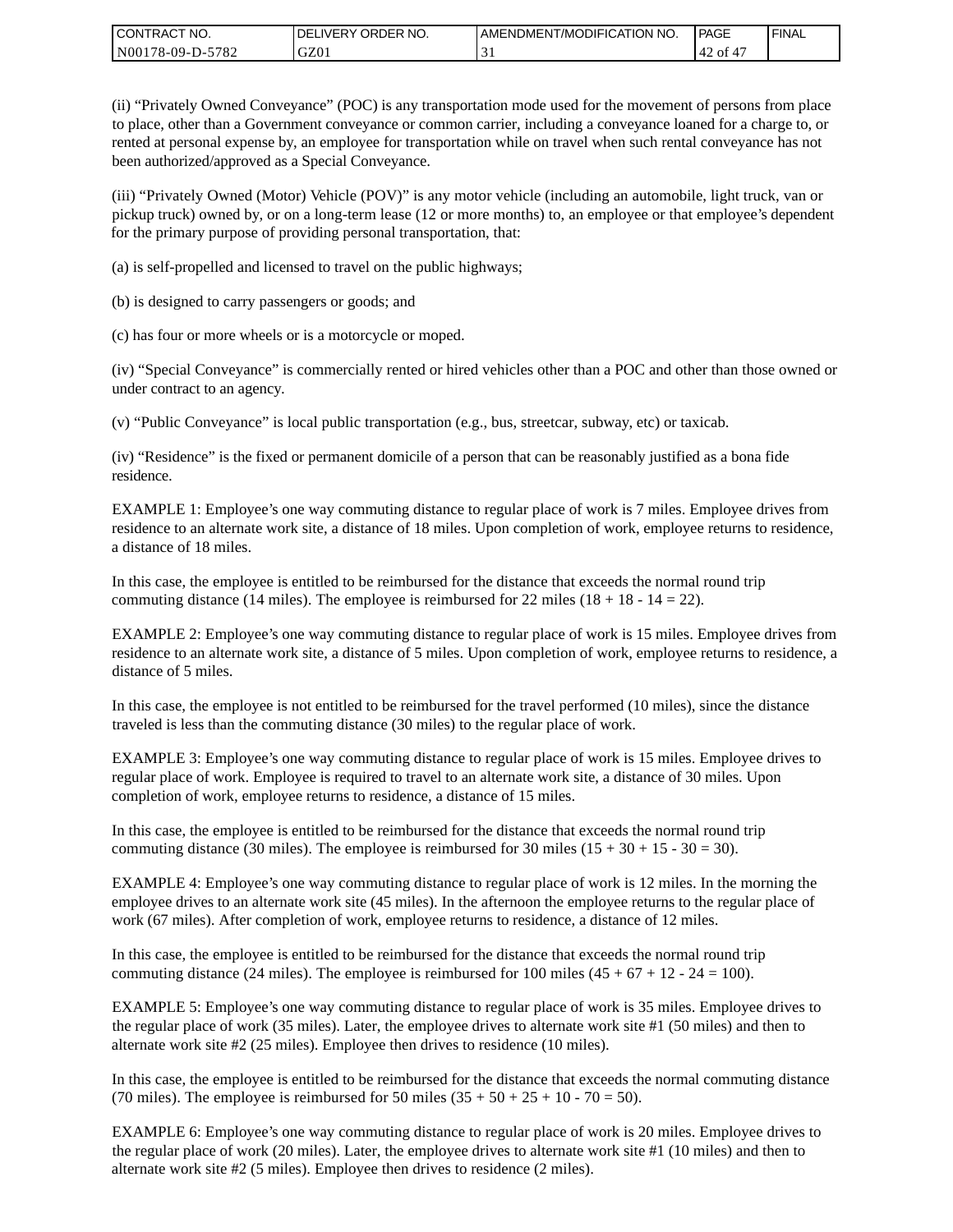| <b>I CONTRACT NO.</b>                 | NO.<br>DELIVERY ORDER | AMENDMENT/MODIFICATION NO. | PAGE | <b>I FINAL</b> |
|---------------------------------------|-----------------------|----------------------------|------|----------------|
| 5782<br>N001<br>$78-09-I$<br>$D^{-r}$ | GZ01                  | . .                        | Οİ   |                |

In this case, the employee is not entitled to be reimbursed for the travel performed (37 miles), since the distance traveled is less than the commuting distance (40 miles) to the regular place of work.

#### H-355 CONTRACTOR IDENTIFICATION (DEC 1999)

(a) Contractor employees must be clearly identifiable while on Government property by wearing appropriate badges.

(b) Contractor employees are required to clearly identify themselves and the company they work for whenever making contact with Government personnel by telephone or other electronic means.

H-359 LIMITED RELEASE OF CONTRACTOR CONFIDENTIAL BUSINESS INFORMATION (CBI) (NOV 2003)

#### (a) Definition.

"Confidential business information," as used in this clause, is defined as all forms and types of financial, business, scientific, technical, economic, or engineering information, including patterns, plans, compilations, program devices, formulas, designs, prototypes, methods, techniques, processes, procedures, programs, or codes, whether tangible or intangible, and whether or how stored, compiled, or memorialized physically, electronically, graphically, photographically, or in writing if -- (1) the owner thereof has taken reasonable measures to keep such information secret, and (2) the information derives independent economic value, actual or potential from not being generally known to, and not being readily ascertainable through proper means by, the public. Confidential business information may include technical data as that term is defined in DFARS  $\S$ § 252.227-7013(a)(14),  $252.227-7015(a)(4)$ , and  $252.227-7018(a)(19)$ . It may also include computer software as that term is defined in DFARS §§ 252.227-7014(a)(4) and 252.227-7018(a)(4).

(b) The Space and Naval Warfare Systems Command (SPAWAR) may release to individuals employed by SPAWAR support contractors and their subcontractors confidential business information submitted by the contractor or its subcontractors pursuant to the provisions of this contract. Business information that would ordinarily be entitled to confidential treatment may be included in the information released to these individuals. Accordingly, by submission of a proposal or execution of this contract, the offeror or contractor and its subcontractors consent to a limited release of its confidential business information.

(c) Circumstances where SPAWAR may release the contractor's or subcontractors' confidential business information include the following:

(1) To other SPAWAR contractors and subcontractors, and their employees tasked with assisting SPAWAR in handling and processing information and documents in the administration of SPAWAR contracts, such as file room management and contract closeout.

(2) To SPAWAR contractors and subcontractors, and their employees tasked with assisting SPAWAR in accounting support services, including access to cost-reimbursement vouchers.

(3) To SPAWAR contractors and subcontractors, and their employees tasked with assisting SPAWAR in crafting performance work statements, assisting with the evaluation of task order cost/technical proposals and assembling performance metrics information.

(d) SPAWAR recognizes its obligation to protect the contractor and its subcontractors from competitive harm that could result from the release of such information. SPAWAR will permit the limited release of confidential business information under paragraphs  $(c)(1)$ ,  $(c)(2)$  and  $(c)(3)$  only under the following conditions:

(1) SPAWAR determines that access is required by other SPAWAR contractors and their subcontractors to perform the tasks described in paragraphs  $(c)(1)$ ,  $(c)(2)$  and  $(c)(3)$ ,

(2) Access to confidential business information is restricted to individuals with a bona fide need to possess,

(3) Contractors, their subcontractors, and their employees who are granted access to confidential business information have signed an appropriate non-disclosure agreement requiring them to provide the same level of protection to confidential business information that would be provided by SPAWAR employees,

(4) Contractors and their subcontractors having access to confidential business information have agreed under their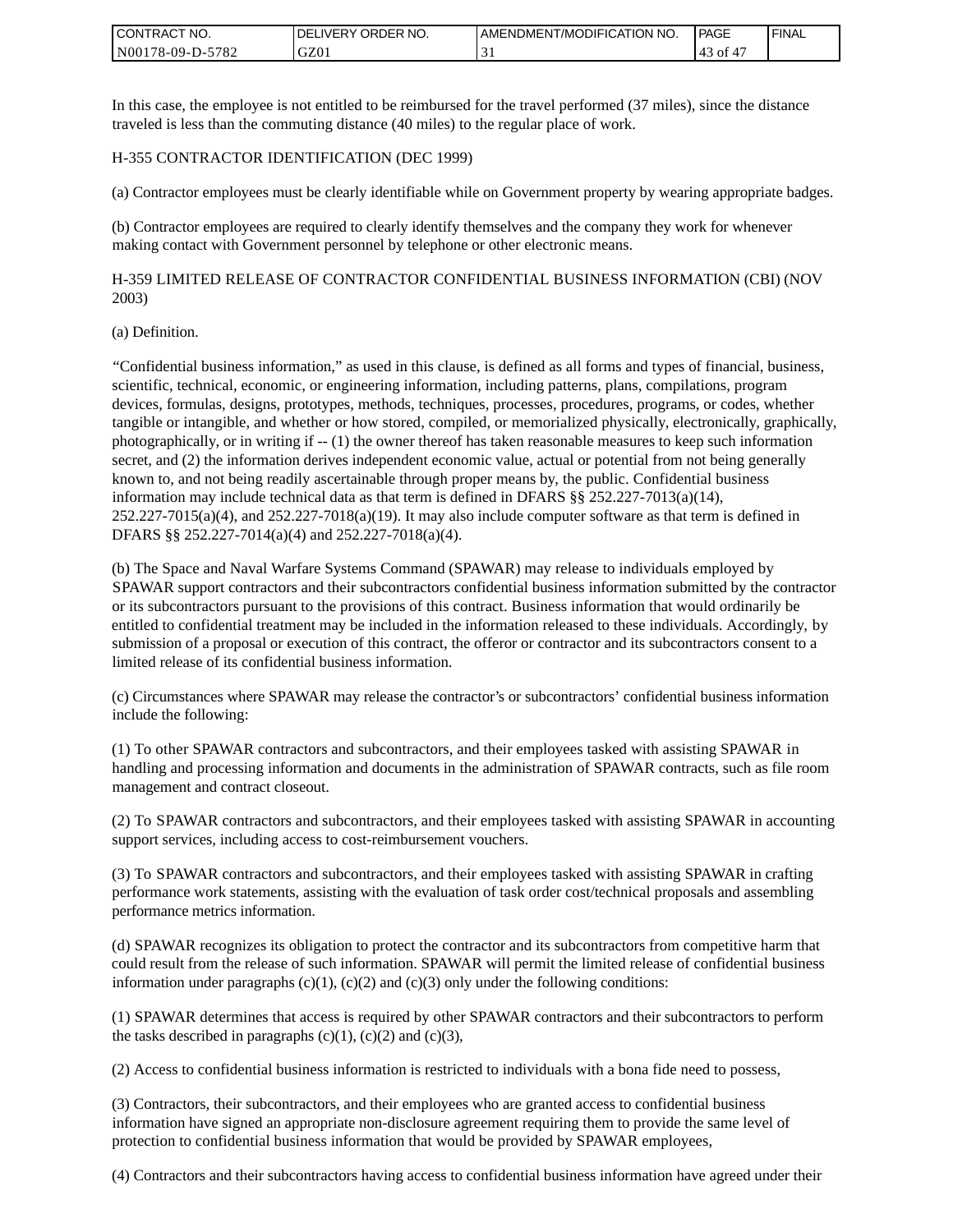| I CONTRACT NO.   | DELIVERY ORDER NO. | AMENDMENT/MODIFICATION NO. | PAGE      | ' FINAL |
|------------------|--------------------|----------------------------|-----------|---------|
| N00178-09-D-5782 | GZ01               |                            | '44<br>0Ī |         |

contract or a separate corporate non-disclosure agreement to provide the same level of protection to confidential business information that would be provided by SPAWAR employees, and

(5) SPAWAR contractors and their subcontractors performing the tasks described in paragraphs  $(c)(1)$ ,  $(c)(2)$  or  $(c)(3)$ have agreed under their contract or a separate non-disclosure agreement to not use confidential business information for any purpose other than performing the tasks described in paragraphs  $(c)(1)$ ,  $(c)(2)$  and  $(c)(3)$ .

(e) SPAWAR's responsibilities under the Freedom of Information Act are not affected by this clause.

(f) If SPAWAR satisfies the conditions listed in paragraph (d), the contractor and its subcontractors agree to indemnify and hold harmless the Government, its agents, and employees from every claim or liability, including attorneys fees, court costs, and expenses, arising out of, or in any way related to, the misuse or unauthorized modification, reproduction, release, display, or disclosure of confidential business information provided by the contractor to the Government.

(g) The contractor agrees to include, and require inclusion of, this clause in all subcontracts at any tier that requires the furnishing of confidential business information.

#### ORGANIZATIONAL CONFLICT OF INTEREST (NAVSEA) (JUL 2000) (RESTATED FROM BASIC CONTRACT)

(a) "Organizational Conflict of Interest" means that because of other activities or relationships with other persons, a person is unable or potentially unable to render impartial assistance or advice to the Government, or the person's objectivity in performing the contract work is or might be otherwise impaired, or a person has an unfair competitive advantage. "Person" as used herein includes Corporations, Partnerships, Joint Ventures, and other business enterprises.

(b) The Contractor warrants that to the best of its knowledge and belief, and except as otherwise set forth in the contract, the Contractor does not have any organizational conflict of interest(s) as defined in paragraph (a).

(c) It is recognized that the effort to be performed by the Contractor under this contract may create a potential organizational conflict of interest on the instant contract or on a future acquisition. In order to avoid this potential conflict of interest, and at the same time to avoid prejudicing the best interest of the Government, the right of the Contractor to participate in future procurement of equipment and/or services that are the subject of any work under this contract shall be limited as described below in accordance with the requirements of FAR 9.5.

(d) (1) The Contractor agrees that it shall not release, disclose, or use in any way that would permit or result in disclosure to any party outside the Government any information provided to the Contractor by the Government during or as a result of performance of this contract. Such information includes, but is not limited to, information submitted to the Government on a confidential basis by other persons. Further, the prohibition against release of Government provided information extends to cover such information whether or not in its original form, e.g., where the information has been included in Contractor generated work or where it is discernible from materials incorporating or based upon such information. This prohibition shall not expire after a given period of time.

(2) The Contractor agrees that it shall not release, disclose, or use in any way that would permit or result in disclosure to any party outside the Government any information generated or derived during or as a result of performance of this contract. This prohibition shall expire after a period of three years after completion of performance of this contract.

(3) The prohibitions contained in subparagraphs  $(d)(1)$  and  $(d)(2)$  shall apply with equal force to any affiliate of the Contractor, any subcontractor, consultant, or employee of the Contractor, any joint venture involving the Contractor, any entity into or with which it may merge or affiliate, or any successor or assign of the Contractor. The terms of paragraph (f) of this Special Contract Requirement relating to notification shall apply to any release of information in contravention of this paragraph (d).

(e) The Contractor further agrees that, during the performance of this contract and for a period of three years after completion of performance of this contract, the Contractor, any affiliate of the Contractor, any subcontractor, consultant, or employee of the Contractor, any joint venture involving the Contractor, any entity into or with which it may subsequently merge or affiliate, or any other successor or assign of the Contractor, shall not furnish to the United States Government, either as a prime contractor or as a subcontractor, or as a consultant to a prime contractor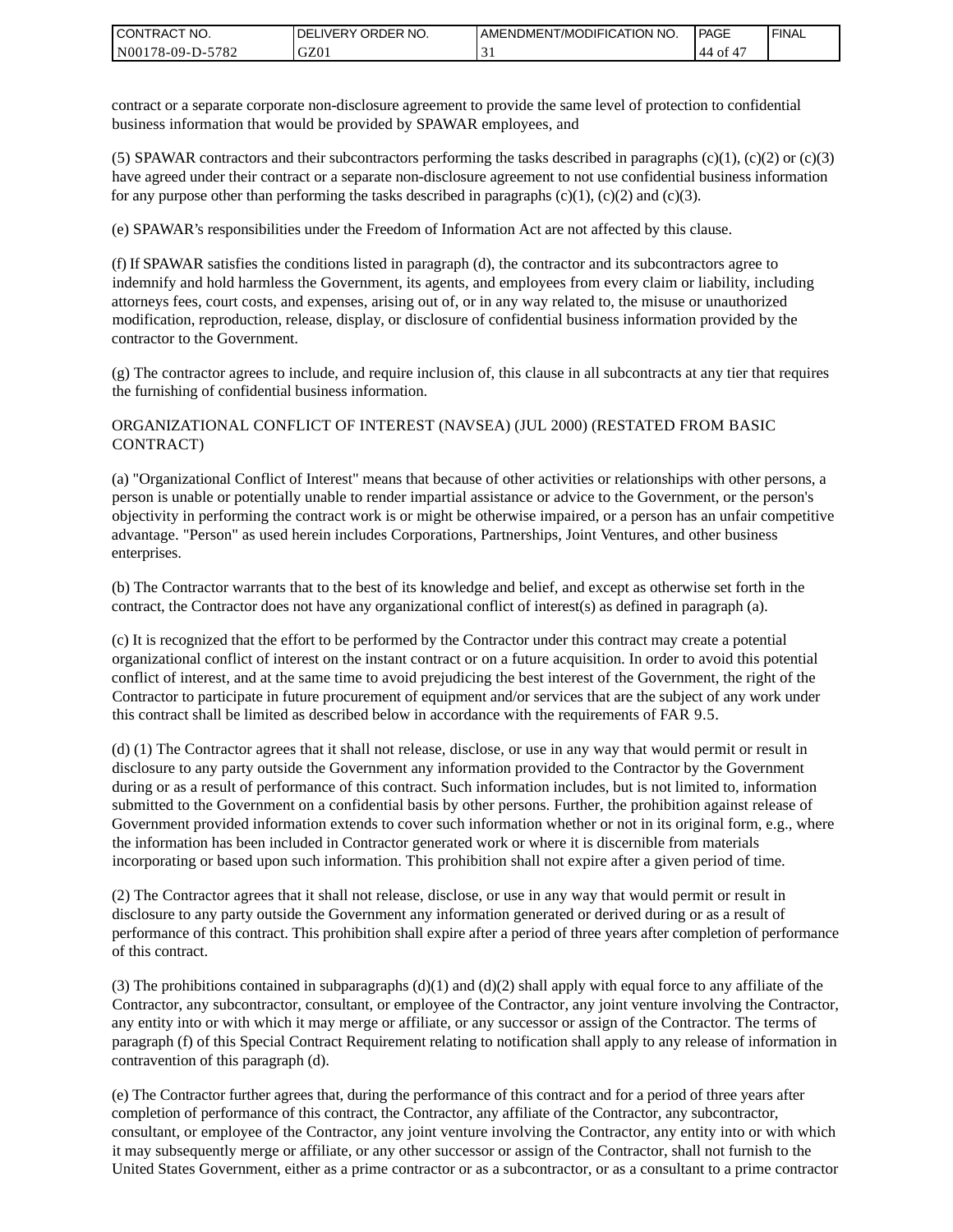| I CONTRACT NO.           | NO.<br>' ORDER<br><b>DELIVERY</b> | AMENDMENT/MODIFICATION NO. | PAGE     | ' FINAL |
|--------------------------|-----------------------------------|----------------------------|----------|---------|
| N00178-09-D-5<br>$-5782$ | GZ01                              |                            | 45<br>ΟĪ |         |

or subcontractor, any system, component or services which is the subject of the work to be performed under this contract. This exclusion does not apply to any recompetition for those systems, components or services furnished pursuant to this contract. As provided in FAR 9.505-2, if the Government procures the system, component, or services on the basis of work statements growing out of the effort performed under this contract, from a source other than the contractor, subcontractor, affiliate, or assign of either, during the course of performance of this contract or before the three year period following completion of this contract has lapsed, the Contractor may, with the authorization of the SeaPort/Task Order Contracting Officer, participate in a subsequent procurement for the same system, component, or service. In other words, the Contractor may be authorized to compete for procurement(s) for systems, components or services subsequent to an intervening procurement.

(f) The Contractor agrees that, if after award, it discovers an actual or potential organizational conflict of interest, it shall make immediate and full disclosure in writing to the SeaPort/Task Order Contracting Officer. The notification shall include a description of the actual or potential organizational conflict of interest, a description of the action which the Contractor has taken or proposes to take to avoid, mitigate, or neutralize the conflict, and any other relevant information that would assist the SeaPort/Task Order Contracting Officer in making a determination on this matter. Notwithstanding this notification, the Government may terminate the contract/Task Orders for the convenience of the Government if determined to be in the best interest of the Government.

(g) Notwithstanding paragraph (f) above, if the Contractor was aware, or should have been aware, of an organizational conflict of interest prior to the award of this contract or becomes, or should become, aware of an organizational conflict of interest after award of this contract and does not make an immediate and full disclosure in writing to the SeaPort/Task Order Contracting Officer, the Government may terminate this contract/task orders for default.

(h) If the Contractor takes any action prohibited by this requirement or fails to take action required by this requirement, the Government may terminate this contract for default.

(i) The SeaPort/Task Order's Contracting Officer's decision as to the existence or nonexistence of an actual or potential organizational conflict of interest shall be final.

(j) Nothing in this requirement is intended to prohibit or preclude the Contractor from marketing or selling to the United States Government its product lines in existence on the effective date of this contract; nor, shall this requirement preclude the Contractor from participating in any research and development or delivering any design development model or prototype of any such equipment. Additionally, sale of catalog or standard commercial items are exempt from this requirement.

(k) The Contractor shall promptly notify the Contracting Officer, in writing, if it has been tasked to evaluate or advise the Government concerning its own products or activities or those of a competitor in order to ensure proper safeguards exist to guarantee objectivity and to protect the Government's interest.

(l) The Contractor shall include this requirement in subcontracts of any tier which involve access to information or situations/conditions covered by the preceding paragraphs, substituting "subcontractor" for "contractor" where appropriate.

(m) The rights and remedies described herein shall not be exclusive and are in addition to other rights and remedies provided by law or elsewhere included in the basic contract or this task order.

(n) Compliance with this requirement is a material requirement of the basic contract and this task order.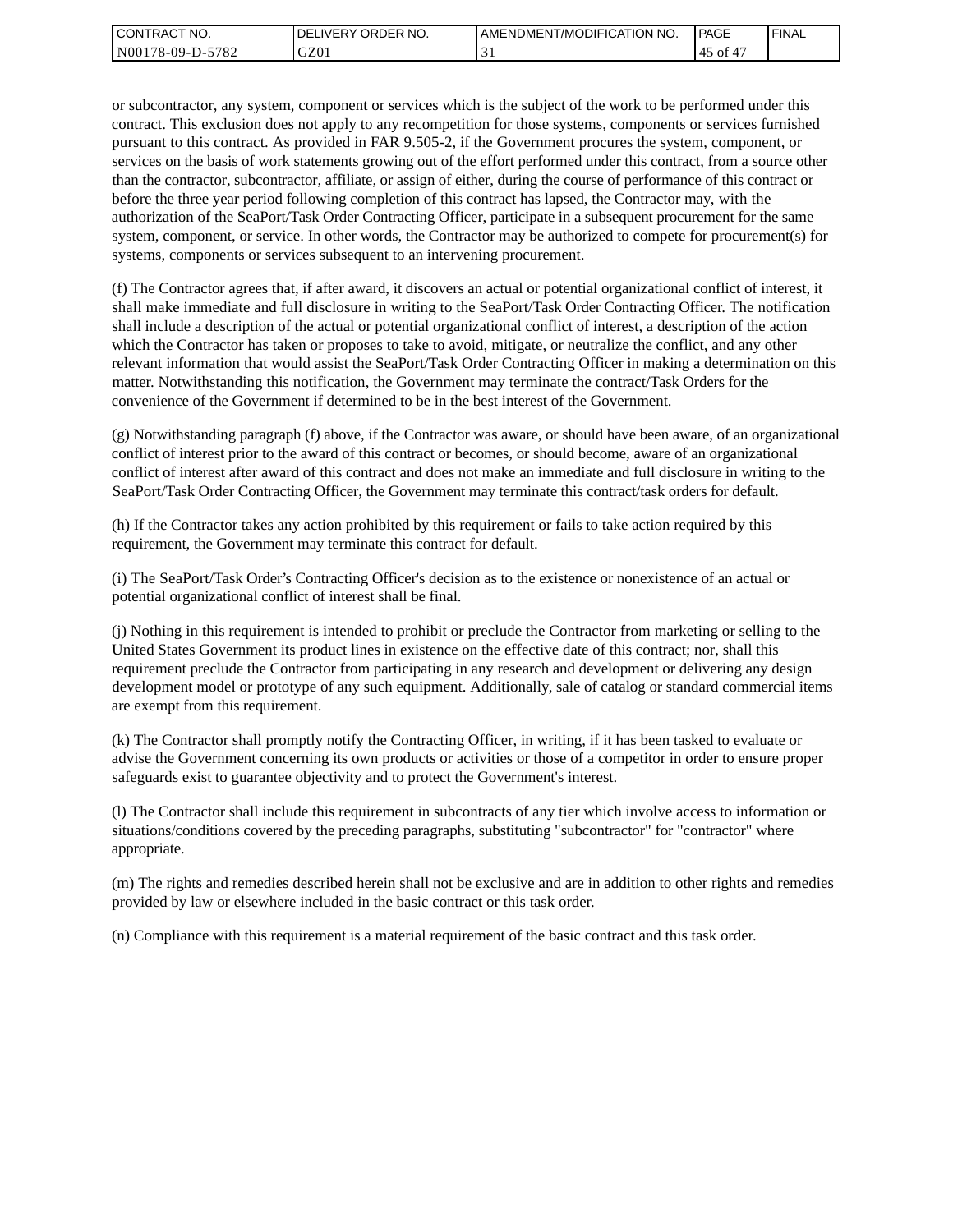| CONTRACT NO.          | NO.<br>ORDER<br><b>DELIVERY</b> | AMENDMENT/MODIFICATION NO. | PAGE  | ' FINAL |
|-----------------------|---------------------------------|----------------------------|-------|---------|
| N00178-09-D-5<br>5782 | GZ0                             | . .                        | 46 of |         |

### **SECTION I CONTRACT CLAUSES**

52.217-8 Option to Extend Services. (NOV 1999)

The Government may require continued performance of any services within the limits and at the rates specified in the contract. These rates may be adjusted only as a result of revisions to prevailing labor rates provided by the Secretary of Labor. The option provision may be exercised more than once, but the total extension of performance hereunder shall not exceed 6 months. The Contracting Officer may exercise the option by written notice to the Contractor within 60 days.

#### 52.217-9 OPTION TO EXTEND THE TERM OF THE CONTRACT (MAR 2000)

(a) The Government may extend the term of this task order by written notice to the Contractor on or before the expiration of the task order; provided, that the Government gives the Contractor a preliminary written notice of its intent to extend at least 60 days before the task order expires. The preliminary notice does not commit the Government to an extension.

(b) If the Government exercises this option, the extended task order shall be considered to include this option clause.

(c) The total duration of this task order, including the exercise of any options under this clause, shall not exceed five years.

#### 52.219-14 LIMITATIONS OF SUBCONTRACTING (DEC 1996)

Authorized subcontractors:

Nortel Government Solutions, Inc

Mandex, Inc.

Planned Systems International, Inc.

Dependable global Solutions, Inc

Cyber Squared, Inc.